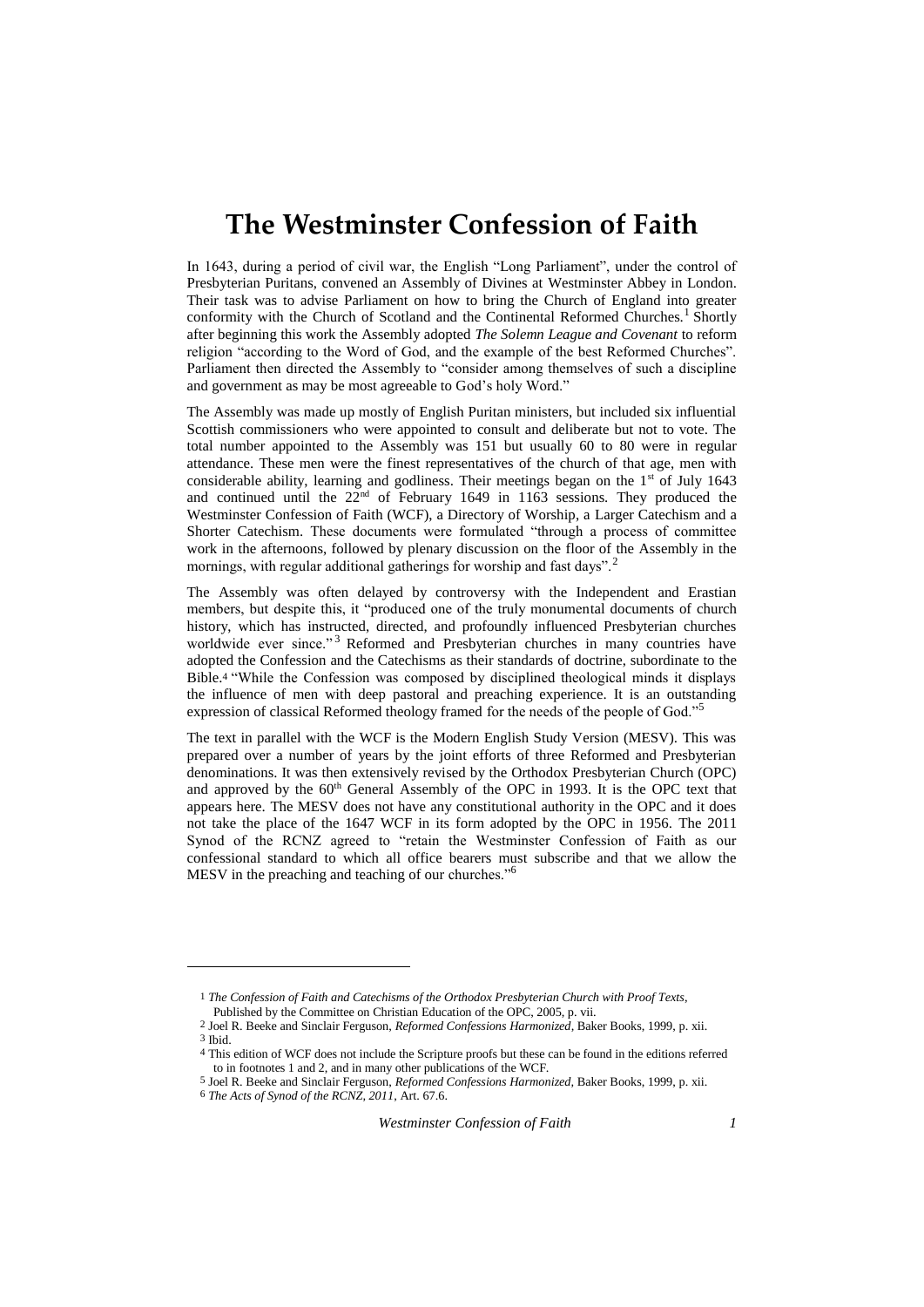### **Chapter 1 – Of the Holy Scripture Chapter 1 – The Holy Scripture**

1. Although the light of nature, and the works of creation and providence do so far manifest the goodness, wisdom, and power of God, as to leave men unexcusable; yet are they not sufficient to give that knowledge of God, and of his will, which is necessary unto salvation. Therefore it pleased the Lord, at sundry times, and in divers manners, to reveal himself, and to declare that his will unto his church; and afterwards, for the better preserving and propagating of the truth, and for the more sure establishment and comfort of the church against the corruption of the flesh, and the malice of Satan and of the world, to commit the same wholly unto writing: which maketh the Holy Scripture to be most necessary; those former ways of God's revealing his will unto his people being now ceased.

2. Under the name of Holy Scripture, or the Word of God written, are now contained all the books of the Old and New Testaments, which are these:

Of the Old Testament:

Genesis Exodus Leviticus Numbers Deuteronomy Joshua Judges Ruth I Samuel II Samuel I Kings II Kings I Chronicles II Chronicles Ezra Nehemiah Esther Job Psalms Proverbs Ecclesiastes The Song of Songs Isaiah Jeremiah

1. Although the light of nature and the works of creation and providence manifest the goodness, wisdom, and power of God, to such an extent that men are without excuse, yet they are not sufficient to give that knowledge of God and of his will which is necessary for salvation. Therefore it pleased the Lord, at various times and in diverse ways, to reveal himself and to declare his will to his church; and afterward—for the better preserving and propagating of the truth, and for the more sure establishment and comfort of the church against the corruption of the flesh and the malice of Satan and of the world to commit this revelation wholly to writing. Therefore the Holy Scripture is most necessary, God's former ways of revealing his will to his people having ceased.

2. Under the name of Holy Scripture, or the written Word of God, are all the books of the Old and New Testaments, namely:

The Old Testament

Genesis Exodus Leviticus Numbers Deuteronomy Joshua Judges Ruth 1 Samuel 2 Samuel 1 Kings 2 Kings 1 Chronicles 2 Chronicles Ezra Nehemiah Esther Job Psalms Proverbs Ecclesiastes The Song of Songs Isaiah Jeremiah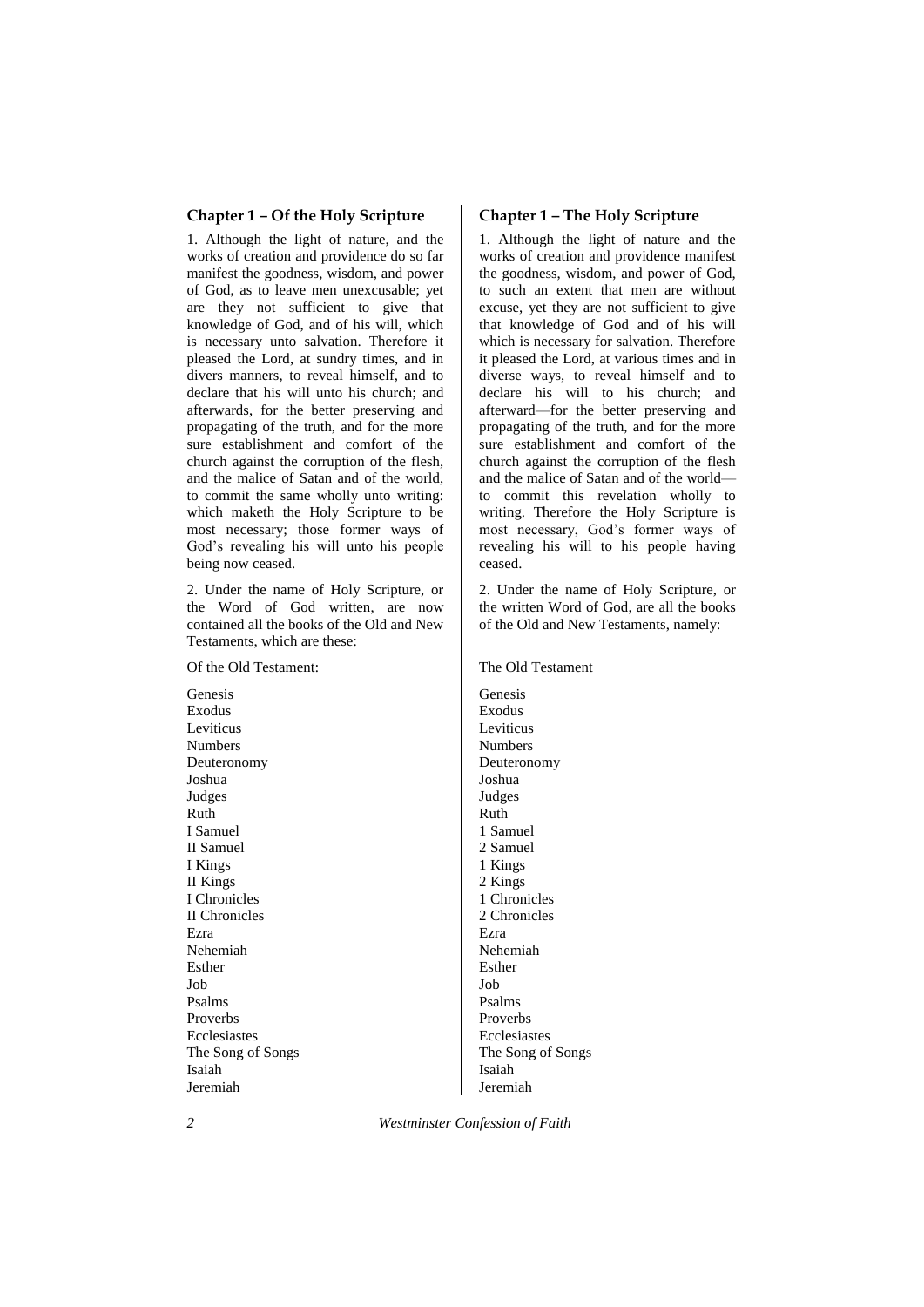Lamentations Ezekiel Daniel Hosea Joel Amos Obadiah Jonah Micah Nahum Habakkuk Zephaniah Haggai Zechariah Malachi Of the New Testament: The Gospels according to Matthew Mark Luke John The Acts of the Apostles Paul's Epistles to the Romans the Corinthians I the Corinthians II the Galatians the Ephesians the Philippians the Colossians the Thessalonians I the Thessalonians II Timothy I Timothy II Titus Philemon The Epistle to the Hebrews The Epistle of James The first and second Epistles of Peter The first, second, and third Epistles of John The Epistle of Jude The Revelation of John

All which are given by inspiration of God to be the rule of faith and life.

Lamentations Ezekiel Daniel Hosea Joel Amos Obadiah Jonah Micah Nahum Habakkuk Zephaniah Haggai Zechariah Malachi The New Testament The Gospels according to Matthew Mark Luke John The Acts of the Apostles The Epistles of Paul: Romans 1 Corinthians 2 Corinthians **Galatians** Ephesians Philippians Colossians 1 Thessalonians 2 Thessalonians 1 Timothy 2 Timothy Titus Philemon The Epistle to the Hebrews The Epistle of James The first and second Epistles of Peter The first, second, and third Epistles of John The Epistle of Jude The Revelation

All these are given by inspiration of God to be the rule of faith and life.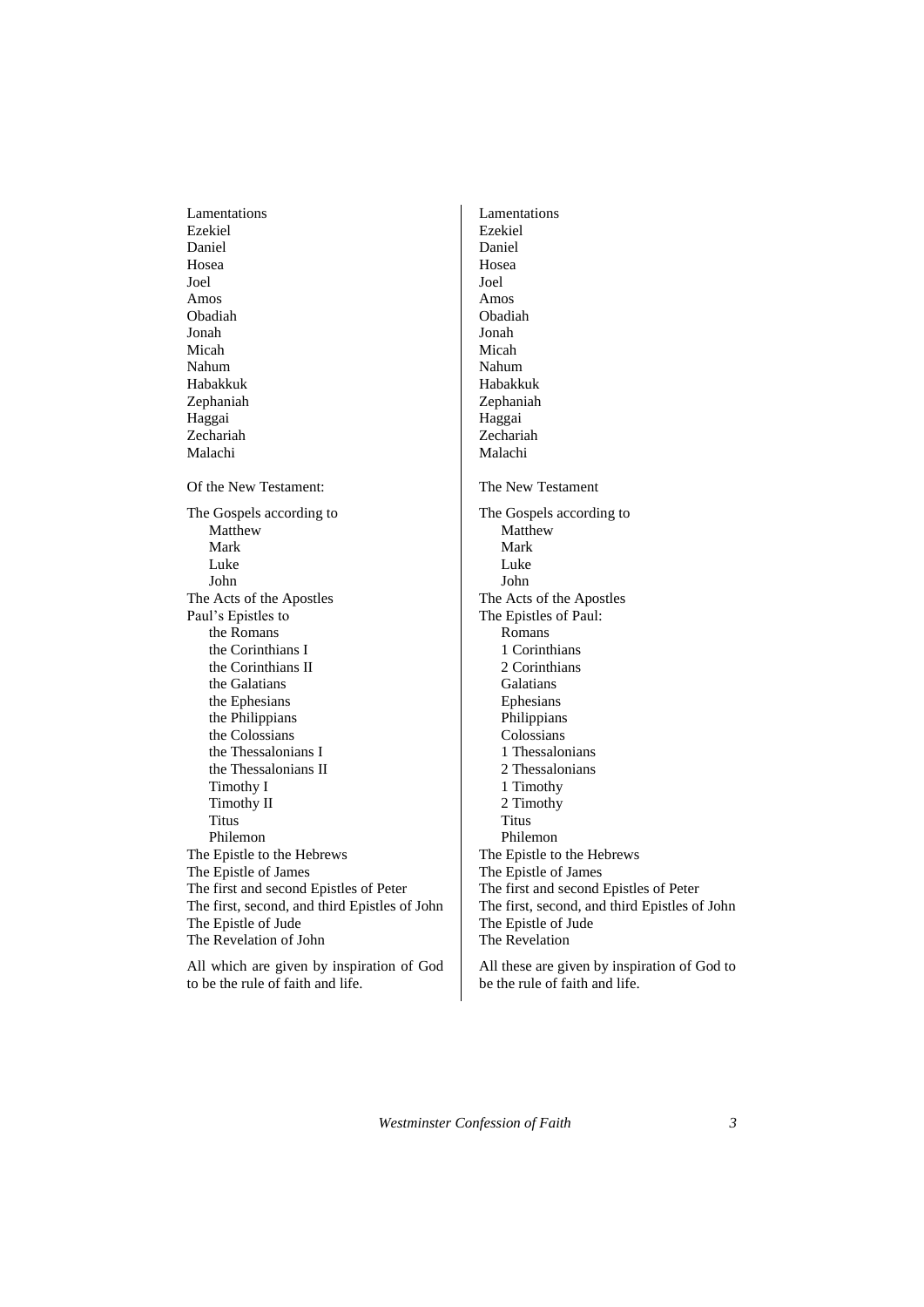3. The books commonly called Apocrypha, not being of divine inspiration, are no part of the canon of the Scripture, and therefore are of no authority in the church of God, nor to be any otherwise approved, or made use of, than other human writings.

4. The authority of the Holy Scripture, for which it ought to be believed, and obeyed, dependeth not upon the testimony of any man, or church; but wholly upon God (who is truth itself) the author thereof: and therefore it is to be received, because it is the Word of God.

5. We may be moved and induced by the testimony of the church to an high and reverent esteem of the Holy Scripture. And the heavenliness of the matter, the efficacy of the doctrine, the majesty of the style, the consent of all the parts, the scope of the whole (which is, to give all glory to God), the full discovery it makes of the only way of man's salvation, the many other incomparable excellencies, and the entire perfection thereof, are arguments whereby it doth abundantly evidence itself to be the Word of God: yet notwithstanding, our full persuasion and assurance of the infallible truth and divine authority thereof, is from the inward work of the Holy Spirit bearing witness by and with the Word in our hearts.

6. The whole counsel of God concerning all things necessary for his own glory, man's salvation, faith and life, is either expressly set down in Scripture, or by good and necessary consequence may be deduced from Scripture: unto which nothing at any time is to be added, whether by new revelations of the Spirit, or traditions of men. Nevertheless, we acknowledge the inward illumination of the Spirit of God to be necessary for the saving understanding of such things as are revealed in the Word: and that there are some circumstances concerning the worship of God, and government of the church, common to human actions and societies, which are to be ordered by the light of nature, and Christian prudence, 3. The books commonly called the Apocrypha, because they are not divinely inspired, are not part of the canon of Scripture, and therefore are of no authority in the church of God and are not to be approved, or made use of, in any manner different from other human writings.

4. The authority of the Holy Scripture, because of which it ought to be believed and obeyed, does not depend upon the testimony of any man or church, but entirely upon God, its author (who is truth itself); therefore it is to be received, because it is the Word of God.

5. We may be moved and induced by the testimony of the church to a high and reverent esteem for the Holy Scripture. The heavenly character of its content, the efficacy of its doctrine, the majesty of its style, the agreement of all its parts, the scope of the whole (which is to give all glory to God), the full disclosure it makes of the only way of man's salvation, its many other incomparable excellencies, and its entire perfection, are arguments by which it gives abundant evidence that it is the Word of God. Nevertheless, our full persuasion and assurance of its infallible truth and divine authority is from the inward work of the Holy Spirit bearing witness by and with the Word in our hearts.

6. The whole counsel of God concerning all things necessary for his own glory and man's salvation, faith, and life, is either expressly stated in Scripture or by good and necessary inference may be deduced from Scripture, unto which nothing at any time is to be added, whether by new revelations of the Spirit or by traditions of men. Nevertheless, we acknowledge that the inward illumination of the Spirit of God is necessary for the saving understanding of such things as are revealed in the Word. We also acknowledge that there are some circumstances concerning the worship of God and the government of the church—circumstances common to human activities and societies—which are to be ordered by the light of nature and Christian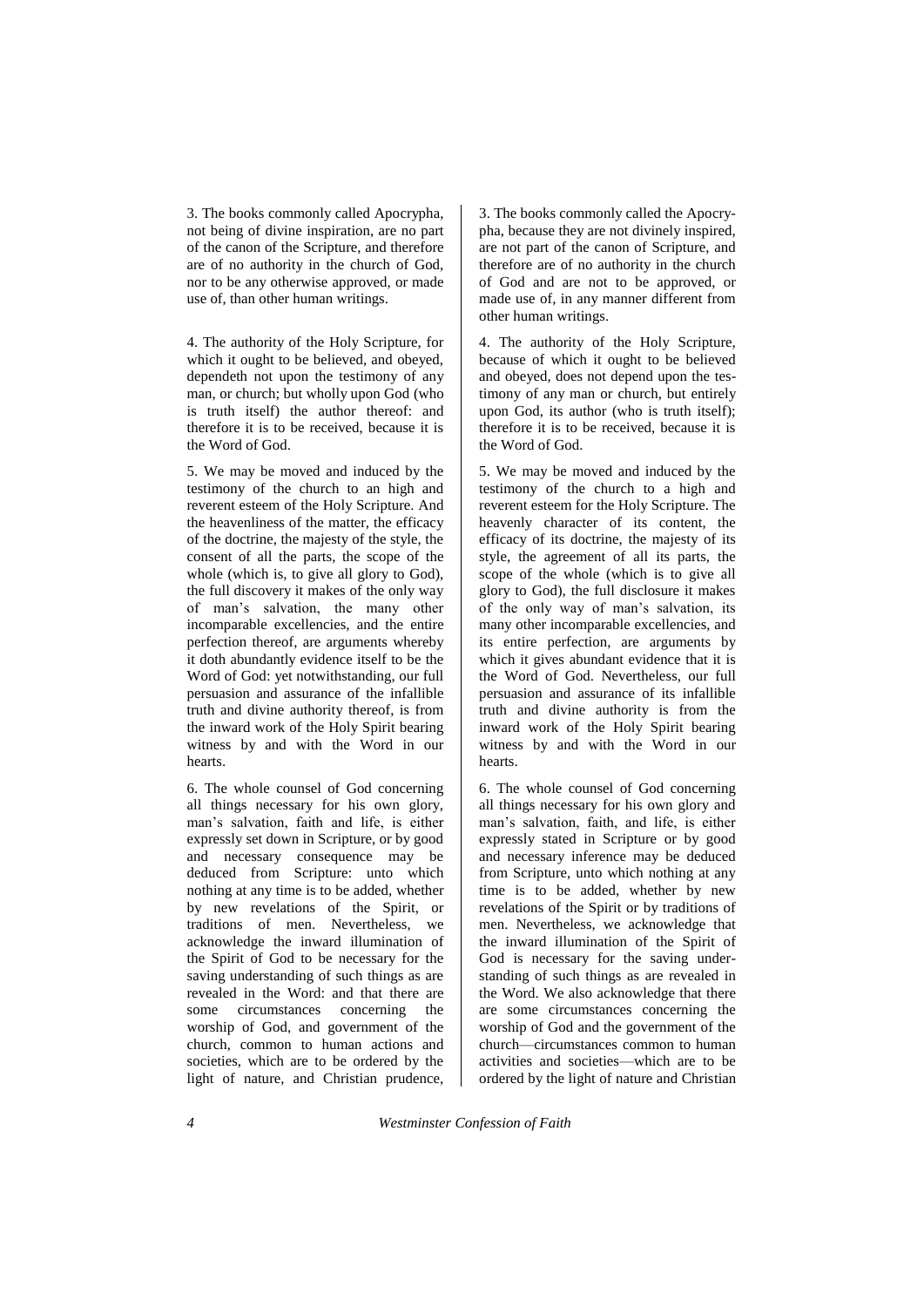according to the general rules of the Word, which are always to be observed.

7. All things in Scripture are not alike plain in themselves, nor alike clear unto all: yet those things which are necessary to be known, believed, and observed for salvation, are so clearly propounded, and opened in some place of Scripture or other, that not only the learned, but the unlearned, in a due use of the ordinary means, may attain unto a sufficient understanding of them.

8. The Old Testament in Hebrew (which was the native language of the people of God of old), and the New Testament in Greek (which, at the time of the writing of it, was most generally known to the nations), being immediately inspired by God, and, by his singular care and providence, kept pure in all ages, are therefore authentical; so as, in all controversies of religion, the church is finally to appeal unto them. But, because these original tongues are not known to all the people of God, who have right unto, and interest in the Scriptures, and are commanded, in the fear of God, to read and search them, therefore they are to be translated into the vulgar language of every nation unto which they come, that, the Word of God dwelling plentifully in all, they may worship him in an acceptable manner; and, through patience and comfort of the Scriptures, may have hope.

9. The infallible rule of interpretation of Scripture is the Scripture itself: and therefore, when there is a question about the true and full sense of any Scripture (which is not manifold, but one), it must be searched and known by other places that speak more clearly.

10. The supreme judge by which all controversies of religion are to be determined, and all decrees of councils, opinions of ancient writers, doctrines of men, and private spirits, are to be examined, and in whose sentence we are to rest, can be no other but the Holy Spirit prudence, according to the general rules of the Word, which are always to be observed.

7. Not all things in Scripture are equally plain in themselves or equally clear to all; yet those things which are necessary to be known, believed, and observed for salvation are so clearly stated and explained in one place or another in Scripture, that not only the educated but also the uneducated may gain a sufficient understanding of them by a proper use of the ordinary means.

8. The Old Testament in Hebrew (which was the native language of the people of God of old) and the New Testament in Greek (which at the time it was written was the language most generally known to the nations), being directly inspired by God and by his unique care and providence kept pure in all ages, are therefore authoritative, so that in all controversies of religion the church is finally to appeal to them. But, because these original languages are not understood by all the people of God, who have a right to, and a vital interest in, the Scriptures and are commanded to read and search them in the fear of God, therefore the Scriptures are to be translated into the common language of every nation to which they come; so that, the Word of God dwelling abundantly in all, they may worship him in an acceptable manner and by perseverance and the encouragement of the Scriptures may have hope.

9. The infallible rule of interpretation of Scripture is the Scripture itself. Therefore, when there is a question about the true and full meaning of any Scripture (which is not manifold, but one), that meaning must be searched out and ascertained by other places that speak more clearly.

10. The supreme judge by whom all controversies of religion are to be settled and all decrees of councils, opinions of ancient writers, doctrines of men, and claims to private revelations are to be examined, can be only the Holy Spirit speaking in the Scripture. With his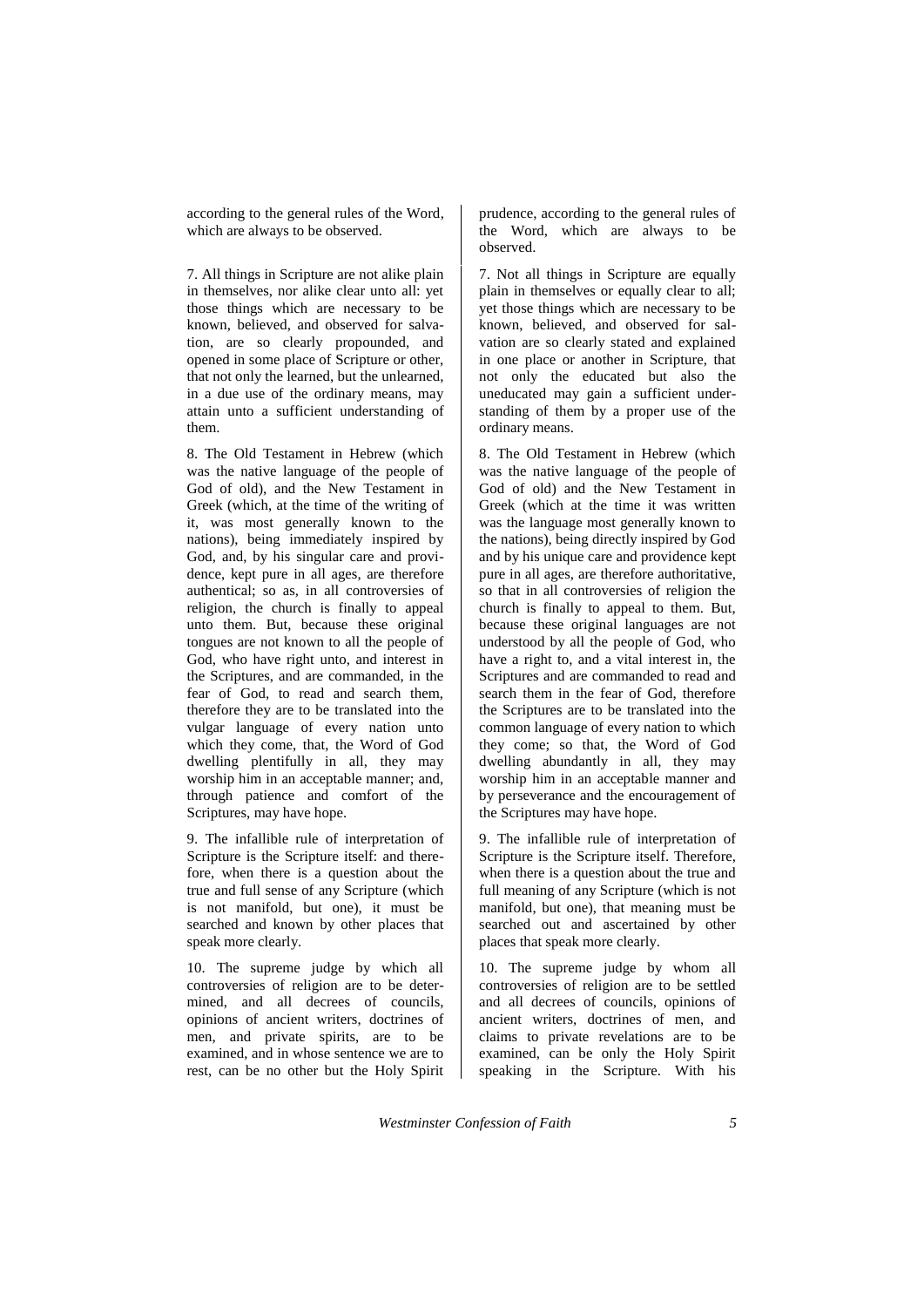speaking in the Scripture. <br> decision we are to be satisfied.

# **Chapter 2 – Of God, and of the Holy Trinity**

1. There is but one only, living, and true God, who is infinite in being and perfection, a most pure spirit, invisible, without body, parts, or passions; immutable, immense, eternal, incomprehensible, almighty, most wise, most holy, most free, most absolute; working all things according to the counsel of his own immutable and most righteous will, for his own glory; most loving, gracious, merciful, longsuffering, abundant in goodness and truth, forgiving iniquity, transgression, and sin; the rewarder of them that diligently seek him; and withal, most just, and terrible in his judgments, hating all sin, and who will by no means clear the guilty.

2. God hath all life, glory, goodness, blessedness, in and of himself; and is alone in and unto himself all-sufficient, not standing in need of any creatures which he hath made, nor deriving any glory from them, but only manifesting his own glory in, by, unto, and upon them. He is the alone fountain of all being, of whom, through whom, and to whom are all things; and hath most sovereign dominion over them, to do by them, for them, or upon them whatsoever himself pleaseth. In his sight all things are open and manifest, his knowledge is infinite, infallible, and independent upon the creature, so as nothing is to him contingent, or uncertain. He is most holy in all his counsels, in all his works, and in all his commands. To him is due from angels and men, and every other creature, whatsoever worship, service, or obedience he is pleased to require of them.

3. In the unity of the Godhead there be three persons, of one substance, power, and eternity: God the Father, God the Son, and God the Holy Ghost: the Father is of none, neither begotten, nor proceeding; the Son is eternally begotten of the Father; the Holy Ghost eternally proceeding from the

# **Chapter 2 – God and the Holy Trinity**

1. There is only one living and true God, who is infinite in being and perfection. He is a most pure spirit, invisible, with neither body, parts, nor passive properties. He is unchangeable, boundless, eternal, and incomprehensible. He is almighty, most wise, most holy, most free, and most absolute. He works all things according to the counsel of his own unchangeable and most righteous will, for his own glory. He is most loving, gracious, merciful, longsuffering, abundant in goodness and truth, forgiving iniquity, transgression, and sin, and he is the rewarder of those who diligently seek him. He is also most just and terrifying in his judgments, hating all sin, and will by no means acquit the guilty.

2. God has all life, glory, goodness, and blessedness in and of himself. He alone is all-sufficient, in and to himself, not standing in need of any creatures which he has made, nor deriving any glory from them, but rather manifesting his own glory in, by, to, and on them. He alone is the fountain of all being, of whom, through whom, and to whom are all things. He has absolute sovereignty over them, to do by them, for them, or upon them whatever he pleases. In his sight all things are open and manifest; his knowledge is infinite, infallible, and independent of his creatures; so that nothing to him is contingent or uncertain. He is most holy in all his counsels, in all his works, and in all his commands. To him is due from angels and men, and every other creature, whatever worship, service, or obedience he is pleased to require of them.

3. In the unity of the Godhead there are three persons, of one substance, power, and eternity: God the Father, God the Son, and God the Holy Spirit. The Father is of none, neither begotten nor proceeding; the Son is eternally begotten of the Father; the Holy Spirit eternally proceeds from the Father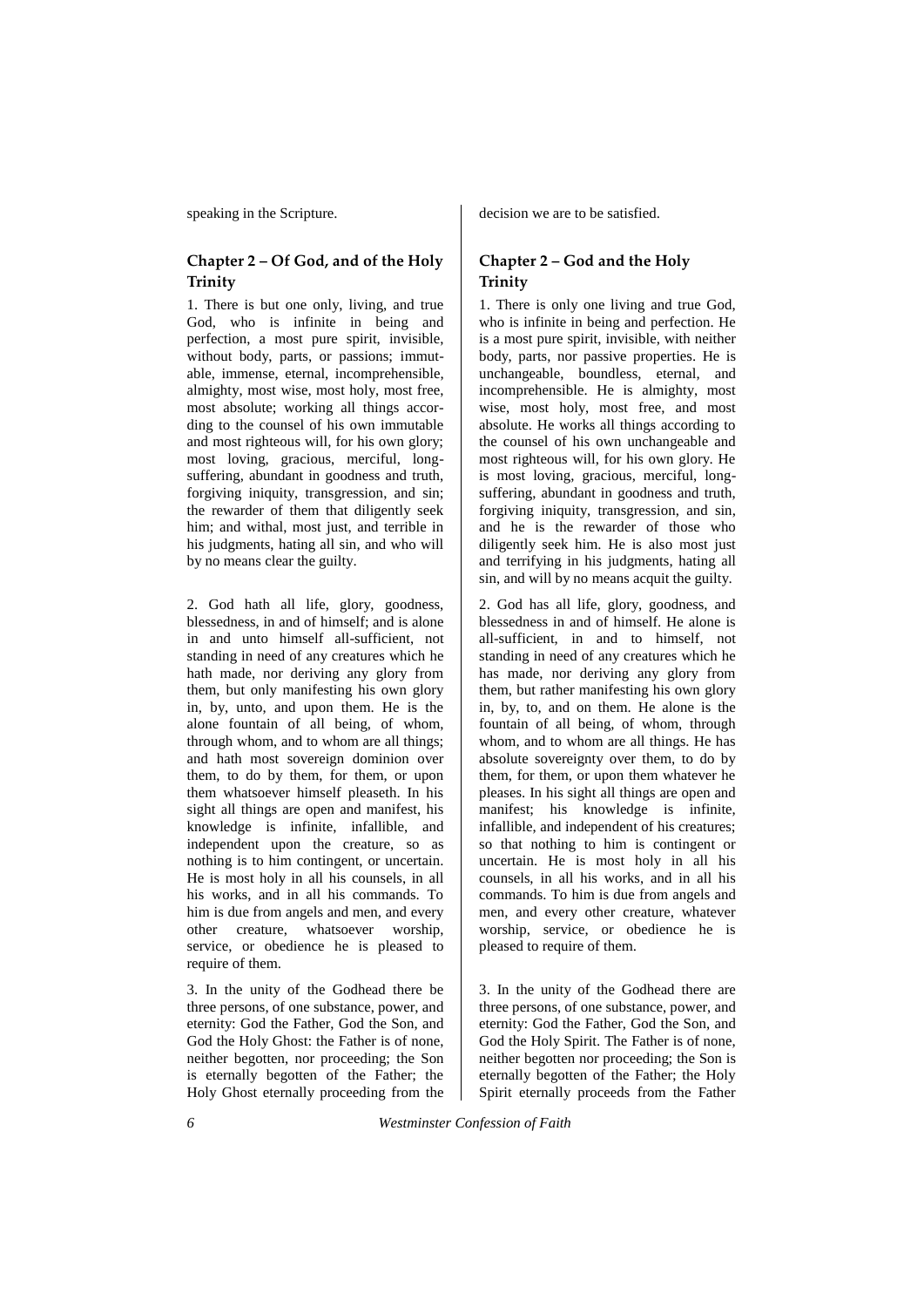Father and the Son. and the Son.

### **Chapter 3 – Of God's eternal decree Chapter 3 – God's eternal decree**

1. God, from all eternity, did, by the most wise and holy counsel of his own will, freely, and unchangeably ordain whatsoever comes to pass: yet so, as thereby neither is God the author of sin, nor is violence offered to the will of the creatures; nor is the liberty or contingency of second causes taken away, but rather established.

2. Although God knows whatsoever may or can come to pass upon all supposed conditions, yet hath he not decreed anything because he foresaw it as future, or as that which would come to pass upon such conditions.

3. By the decree of God, for the manifestation of his glory, some men and angels are predestinated unto everlasting life; and others foreordained to everlasting death.

4. These angels and men, thus predestinated, and foreordained, are particularly and unchangeably designed, and their number so certain and definite, that it cannot be either increased or diminished.

5. Those of mankind that are predestinated unto life, God, before the foundation of the world was laid, according to his eternal and immutable purpose, and the secret counsel and good pleasure of his will, hath chosen, in Christ, unto everlasting glory, out of his mere free grace and love, without any foresight of faith, or good works, or perseverance in either of them, or any other thing in the creature, as conditions, or causes moving him thereunto; and all to the praise of his glorious grace.

6. As God hath appointed the elect unto glory, so hath he, by the eternal and most free purpose of his will, foreordained all the means thereunto. Wherefore, they who are elected, being fallen in Adam, are redeemed by Christ, are effectually called unto faith in Christ by his Spirit working in due season, are justified, adopted,

1. God, from all eternity, did—by the most wise and holy counsel of his own will freely and unchangeably ordain whatever comes to pass. Yet he ordered all things in such a way that he is not the author of sin, nor does he force his creatures to act against their wills; neither is the liberty or contingency of second causes taken away, but rather established.

2. Although God knows whatever may or can come to pass under all conceivable conditions, yet he has not decreed anything because he foresaw it as future or as that which would come to pass under such conditions.

3. By God's decree, for the manifestation of his glory, some men and angels are predestined to everlasting life, and others are foreordained to everlasting death.

4. These angels and men, thus predestined and foreordained, are individually and unchangeably designated, and their number is so certain and definite that it cannot be either increased or decreased.

5. Those people who are predestined to life, God—before the foundation of the world was laid, according to his eternal and unchangeable purpose and the secret counsel and good pleasure of his will—has chosen in Christ to everlasting glory. He chose them out of his free grace and love alone, not because he foresaw faith, or good works, or perseverance in either of these, or anything else in the creature, as conditions or causes moving him to do this; and all to the praise of his glorious grace.

6. As God has appointed the elect to glory, so he has—by the eternal and most free purpose of his will—foreordained all the means to that end. Therefore, his chosen ones, all of them being fallen in Adam, are redeemed by Christ and are effectually called to faith in Christ by his Spirit working in due season. They are justified,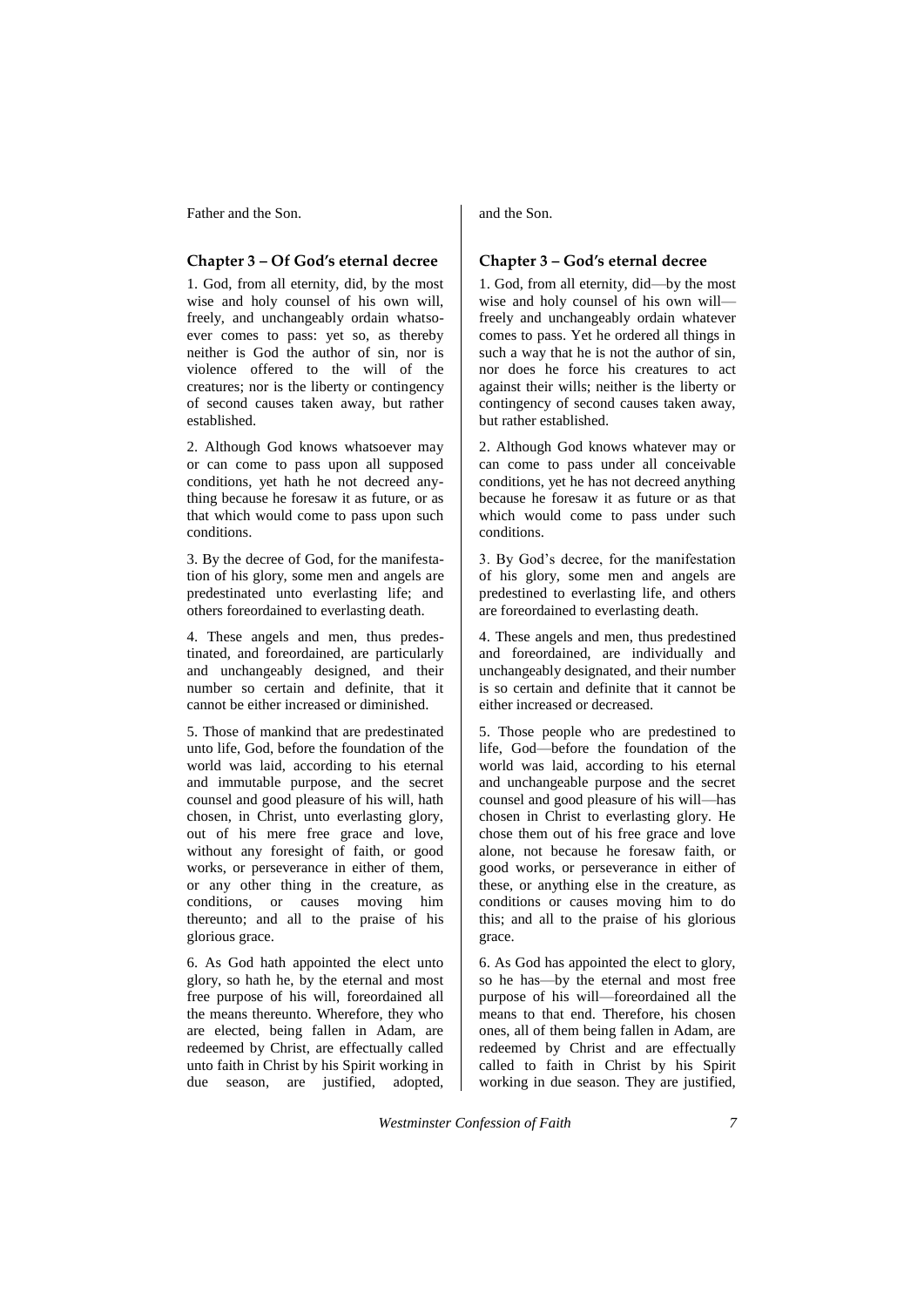sanctified, and kept by his power, through faith, unto salvation. Neither are any other redeemed by Christ, effectually called, justified, adopted, sanctified, and saved, but the elect only.

7. The rest of mankind God was pleased, according to the unsearchable counsel of his own will, whereby he extendeth or withholdeth mercy, as he pleaseth, for the glory of his sovereign power over his creatures, to pass by; and to ordain them to dishonour and wrath for their sin, to the praise of his glorious justice.

8. The doctrine of this high mystery of predestination is to be handled with special prudence and care, that men, attending the will of God revealed in his Word, and yielding obedience thereunto, may, from the certainty of their effectual vocation, be assured of their eternal election. So shall this doctrine afford matter of praise, reverence, and admiration of God; and of humility, diligence, and abundant consolation to all that sincerely obey the gospel.

### **Chapter 4 – Of creation Chapter 4 – Creation**

1. It pleased God the Father, Son, and Holy Ghost, for the manifestation of the glory of his eternal power, wisdom, and goodness, in the beginning, to create, or make of nothing, the world, and all things therein whether visible or invisible, in the space of six days; and all very good.

2. After God had made all other creatures, he created man, male and female, with reasonable and immortal souls, endued with knowledge, righteousness, and true holiness, after his own image; having the law of God written in their hearts, and power to fulfil it: and yet under a possibility of transgressing, being left to the liberty of their own will, which was subject unto change. Beside this law written in their hearts, they received a command, not to eat of the tree of the knowledge of good and evil; which while they kept, they were happy in their communion with God, and had dominion over adopted, sanctified, and kept by his power, through faith, unto salvation. No others are redeemed by Christ, effectually called, justified, adopted, sanctified, and saved, except the elect only.

7. The rest of mankind God was pleased according to the unsearchable counsel of his own will, whereby he extends or withholds mercy as he pleases—for the glory of his sovereign power over his creatures, to pass by; and to ordain them to dishonour and wrath for their sin, to the praise of his glorious justice.

8. The doctrine of this high mystery of predestination is to be handled with special prudence and care, so that men, taking heed to the will of God revealed in his Word and yielding obedience to it, may from the certainty of their effectual calling—be assured of their eternal election. Thus, this doctrine shall provide reason for praise, reverence, and admiration of God; and for humility, diligence, and abundant consolation to all who sincerely obey the gospel.

1. It pleased God the Father, Son, and Holy Spirit, for the manifestation of the glory of his eternal power, wisdom, and goodness, in the beginning, to create—or make out of nothing—the world and everything in it, whether visible or invisible, in the space of six days, and all very good.

2. After God had made everything else, he created mankind. He made them male and female, with rational and immortal souls, endowed with knowledge, righteousness, and true holiness, after his own image. They had the law of God written in their hearts and had power to fulfil it. They were, however, under a possibility of transgressing, being left to the liberty of their own will, which was subject to change. In addition to this law written in their hearts, they received a command not to eat of the tree of the knowledge of good and evil. As long as they obeyed this command, they were happy in their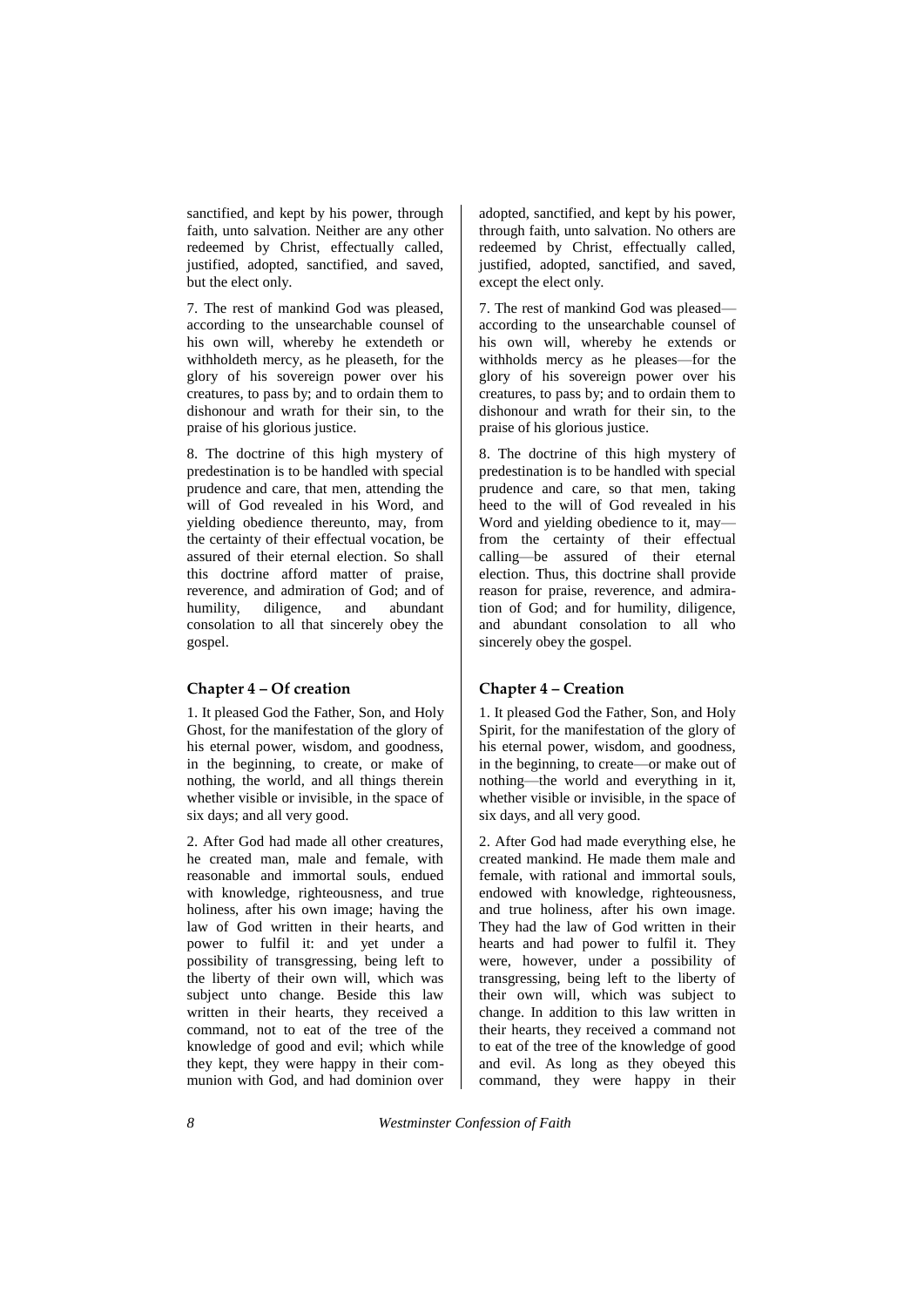### **Chapter 5 – Of providence Chapter 5 – Providence**

1. God the great Creator of all things doth uphold, direct, dispose, and govern all creatures, actions, and things, from the greatest even to the least, by his most wise and holy providence, according to his infallible foreknowledge, and the free and immutable counsel of his own will, to the praise of the glory of his wisdom, power, justice, goodness, and mercy.

2. Although, in relation to the foreknowledge and decree of God, the first Cause, all things come to pass immutably, and infallibly; yet, by the same providence, he ordereth them to fall out, according to the nature of second causes, either necessarily, freely, or contingently.

3. God, in his ordinary providence, maketh use of means, yet is free to work without, above, and against them, at his pleasure.

4. The almighty power, unsearchable wisdom, and infinite goodness of God so far manifest themselves in his providence, that it extendeth itself even to the first fall, and all other sins of angels and men; and that not by a bare permission, but such as hath joined with it a most wise and powerful bounding, and otherwise ordering, and governing of them, in a manifold dispensation, to his own holy ends; yet so, as the sinfulness thereof proceedeth only from the creature, and not from God, who, being most holy and righteous, neither is nor can be the author or approver of sin.

5. The most wise, righteous, and gracious God doth oftentimes leave, for a season, his own children to manifold temptations, and the corruption of their own hearts, to chastise them for their former sins, or to discover unto them the hidden strength of corruption and deceitfulness of their hearts, that they may be humbled; and, to raise them to a more close and constant dependence for their support upon himself, and to make them more watchful against

the creatures. The communion with God and had dominion over the creatures.

1. God—the great Creator of all things upholds, directs, disposes, and governs all creatures, actions, and things, from the greatest even to the least. He exercises this most wise and holy providence according to his infallible foreknowledge and the free and unchangeable counsel of his own will, to the praise of the glory of his wisdom, power, justice, goodness, and mercy.

2. Although—in relation to the foreknowledge and decree of God, the first Cause all things come to pass unchangeably and infallibly; yet, by the same providence, he orders them to occur according to the nature of second causes, either necessarily, freely, or contingently.

3. In his ordinary providence, God makes use of means, yet he is free to work without, above, and against them as he pleases.

4. The almighty power, unsearchable wisdom, and infinite goodness of God manifest themselves so completely in his providence that it extends even to the first fall and all other sins of angels and men not by a bare permission, but by a permission which has joined with it a most wise and powerful limiting, and otherwise ordering and governing of them in a varied administration, for his own holy purposes. However, the sinfulness comes from the creatures alone and not from God, who, because he is most holy and righteous, neither is nor can be the author or approver of sin.

5. The most wise, righteous, and gracious God often leaves his own children, for a time, to manifold temptations and to the corruption of their own hearts. He does this to chastise them for their past sins, to humble them by making them aware of the hidden strength of the corruption and deceitfulness of their hearts, and then to raise them to a closer, more constant dependence upon himself for their support, to make them more watchful against all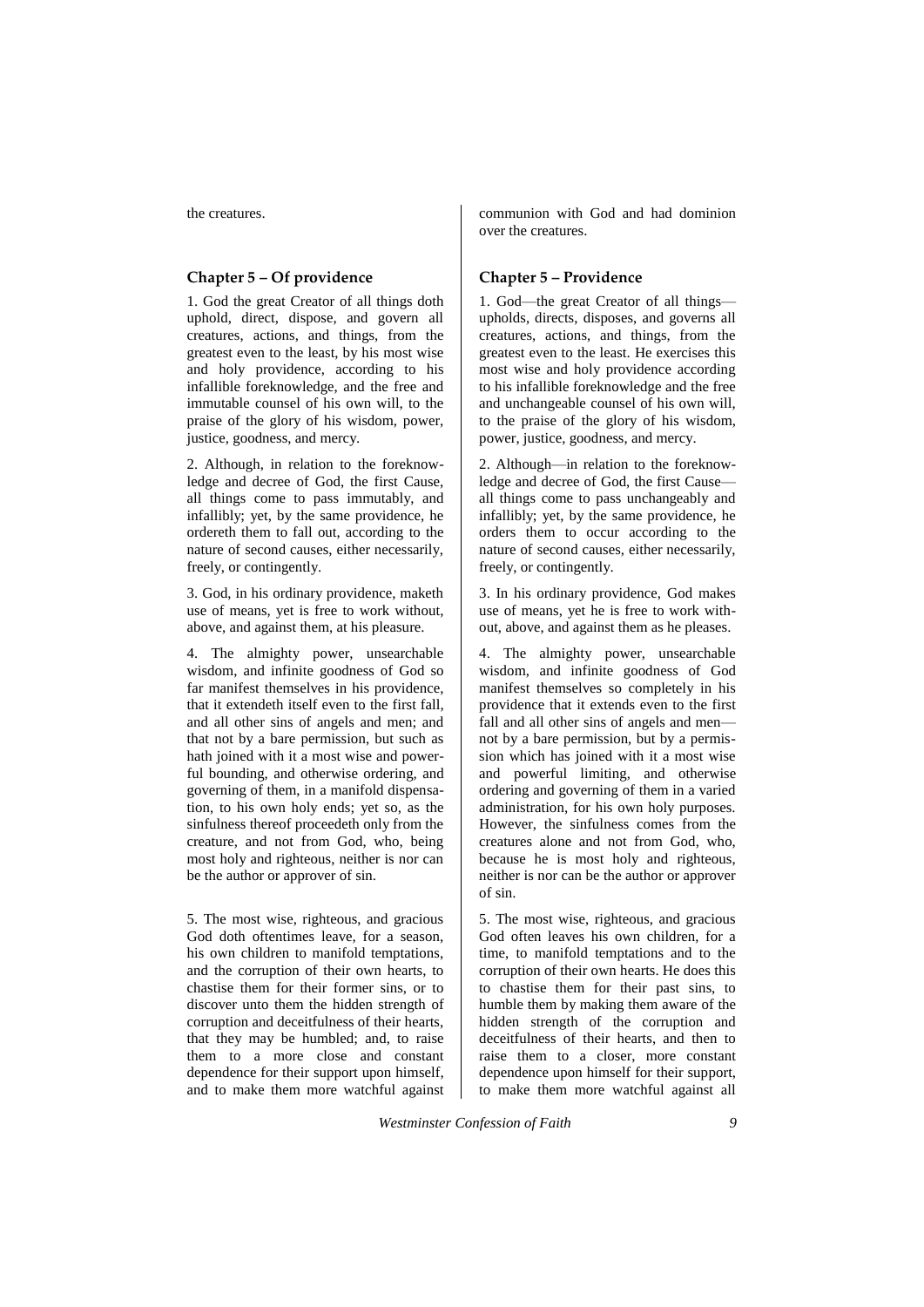all future occasions of sin, and for sundry other just and holy ends.

6. As for those wicked and ungodly men whom God, as a righteous Judge, for former sins, doth blind and harden, from them he not only withholdeth his grace whereby they might have been enlightened in their understandings, and wrought upon in their hearts; but sometimes also withdraweth the gifts which they had, and exposeth them to such objects as their corruption makes occasions of sin; and, withal, gives them over to their own lusts, the temptations of the world, and the power of Satan, whereby it comes to pass that they harden themselves, even under those means which God useth for the softening of others.

7. As the providence of God doth, in general, reach to all creatures; so, after a most special manner, it taketh care of his church, and disposeth all things to the good thereof.

# **Chapter 6 – Of the fall of man, of sin, and of the punishment thereof**

1. Our first parents, being seduced by the subtlety and temptation of Satan, sinned, in eating the forbidden fruit. This their sin, God was pleased, according to his wise and holy counsel, to permit, having purposed to order it to his own glory.

2. By this sin they fell from their original righteousness and communion with God, and so became dead in sin, and wholly defiled in all the parts and faculties of soul and body.

3. They being the root of all mankind, the guilt of this sin was imputed; and the same death in sin, and corrupted nature, conveyed to all their posterity descending from them by ordinary generation.

4. From this original corruption, whereby we are utterly indisposed, disabled, and made opposite to all good, and wholly inclined to all evil, do proceed all actual transgressions.

future occasions for sinning, and to fulfil various other just and holy purposes.

6. As for those wicked and ungodly men whom God, as a righteous judge, blinds and hardens because of their past sins, God withholds his grace, by which their minds might have been enlightened and their hearts affected. He also sometimes takes away the gifts which they had, and exposes them to such things as their corrupt nature makes into occasions for sinning. Moreover, he gives them over to their own lusts, the temptations of the world, and the power of Satan, by which they harden themselves even under the same means which God uses to soften others.

7. As, in general, the providence of God reaches to all creatures, so, in a very special way, it cares for his church and disposes all things for its good.

# **Chapter 6 – The fall of man, and sin and its punishment**

1. Our first parents, being seduced by the subtlety and temptation of Satan, sinned in eating the forbidden fruit. God was pleased to permit this sin of theirs, according to his wise and holy counsel, because his purpose was, through it, to glorify himself.

2. By this sin they fell from their original righteousness and communion with God, and so became dead in sin and wholly defiled in all the parts and faculties of soul and body.

3. Since they were the root of all mankind, the guilt of this sin was imputed to—and the same death in sin and corrupted nature were conveyed to—all their posterity descending from them by ordinary generation.

4. From this original corruption, by which we are utterly disinclined, disabled, and antagonistic to all that is good and wholly inclined to all that is evil, all actual transgressions proceed.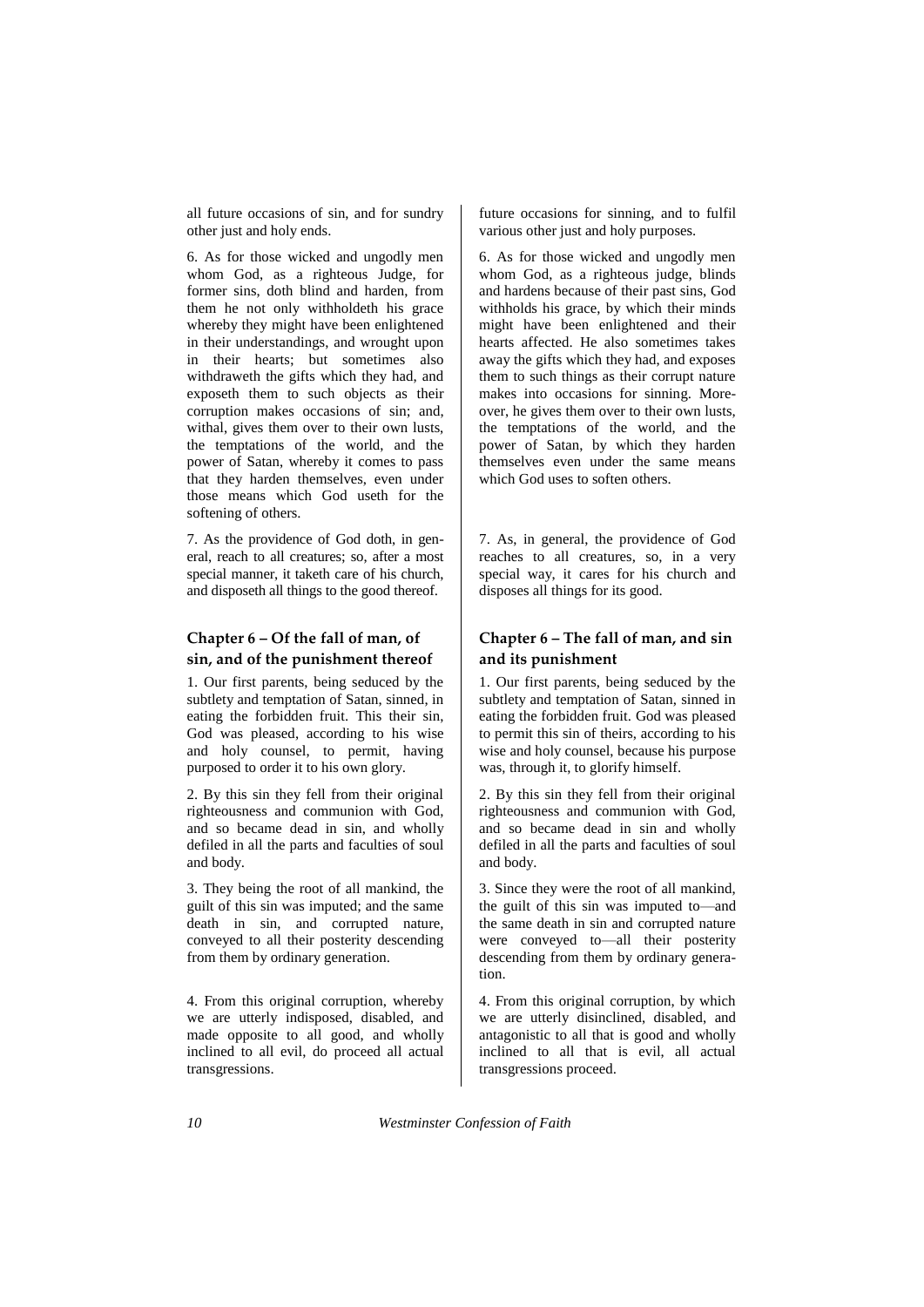5. This corruption of nature, during this life, doth remain in those that are regenerated; and although it be, through Christ, pardoned, and mortified; yet both itself, and all the motions thereof, are truly and properly sin.

6. Every sin, both original and actual, being a transgression of the righteous law of God, and contrary thereunto, doth, in its own nature, bring guilt upon the sinner, whereby he is bound over to the wrath of God, and curse of the law, and so made subject to death, with all miseries spiritual, temporal, and eternal.

# **Chapter 7 – Of God's covenant with man**

1. The distance between God and the creature is so great, that although reasonable creatures do owe obedience unto him as their Creator, yet they could never have any fruition of him as their blessedness and reward, but by some voluntary condescension on God's part, which he hath been pleased to express by way of covenant.

2. The first covenant made with man was a covenant of works, wherein life was promised to Adam; and in him to his posterity, upon condition of perfect and personal obedience.

3. Man, by his fall, having made himself incapable of life by that covenant, the Lord was pleased to make a second, commonly called the covenant of grace; wherein he freely offereth unto sinners life and salvation by Jesus Christ; requiring of them faith in him, that they may be saved, and promising to give unto all those that are ordained unto eternal life his Holy Spirit, to make them willing, and able to believe.

4. This covenant of grace is frequently set forth in Scripture by the name of a testament, in reference to the death of Jesus Christ the Testator, and to the everlasting inheritance, with all things 5. During this life, this corruption of nature remains in those who are regenerated. Even though it is pardoned and put to death through Christ, yet both this corruption of nature and all its expressions are in fact really sin.

6. Every sin—both original and actual—is a transgression of the righteous law of God and contrary to it. Therefore, every sin in its own nature brings guilt upon the sinner, on account of which he is bound over to the holy wrath of God and the curse of the law. Consequently, he is subject to death, with all miseries—spiritual, temporal, and eternal.

# **Chapter 7 – God's covenant with man**

1. The distance between God and the creature is so great that, even though rational creatures are responsible to obey him as their Creator, yet they could never experience any enjoyment of him as their blessing and reward except by way of some voluntary condescension on his part, which he has been pleased to express by way of covenant.

2. The first covenant made with man was a covenant of works in which life was promised to Adam and, in him, to his posterity, upon condition of perfect and personal obedience.

3. Since man, by his fall, made himself incapable of life by that covenant, the Lord was then pleased to make a second covenant, commonly called the covenant of grace. In it God freely offers life and salvation by Jesus Christ to sinners, requiring of them faith in him, that they may be saved, and promising to give his Holy Spirit to all those who are ordained to eternal life, to make them willing and able to believe.

4. This covenant of grace is sometimes presented in the Scriptures by the name of a will or testament, with reference to the death of Jesus Christ (the testator) and to the everlasting inheritance—with all that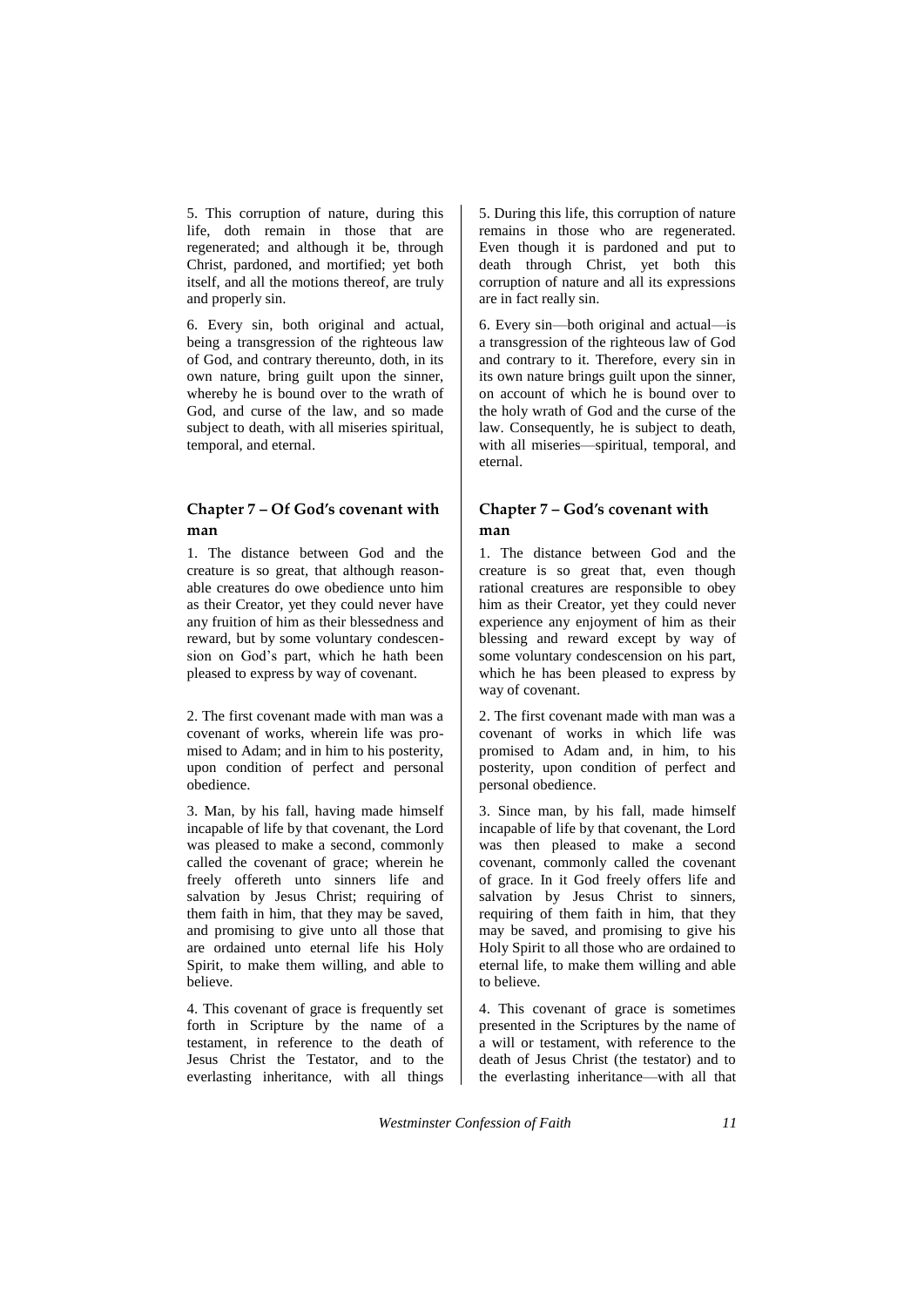belonging to it, therein bequeathed. belongs to it—bequeathed in it.

5. This covenant was differently administered in the time of the law, and in the time of the gospel: under the law, it was administered by promises, prophecies, sacrifices, circumcision, the paschal lamb, and other types and ordinances delivered to the people of the Jews, all foresignifying Christ to come; which were, for that time, sufficient and efficacious, through the operation of the Spirit, to instruct and build up the elect in faith in the promised Messiah, by whom they had full remission of sins, and eternal salvation; and is called the old testament.

6. Under the gospel, when Christ, the substance, was exhibited, the ordinances in which this covenant is dispensed are the preaching of the Word, and the administration of the sacraments of baptism and the Lord's Supper: which, though fewer in number, and administered with more simplicity, and less outward glory, yet, in them, it is held forth in more fullness, evidence and spiritual efficacy, to all nations, both Jews and Gentiles; and is called the new testament. There are not therefore two covenants of grace, differing in substance, but one and the same, under various dispensations.

### **Chapter 8 – Of Christ the mediator Chapter 8 – Christ the mediator**

1. It pleased God, in his eternal purpose, to choose and ordain the Lord Jesus, his only begotten Son, to be the Mediator between God and man, the Prophet, Priest, and King, the Head and Saviour of his church, the Heir of all things, and Judge of the world: unto whom he did from all eternity give a people, to be his seed, and to be by him in time redeemed, called, justified, sanctified, and glorified.

2. The Son of God, the second person in the Trinity, being very and eternal God, of one substance and equal with the Father, did, when the fullness of time was come, take upon him man's nature, with all the essential properties, and common infirmi-

5. In the time of the law, this covenant was administered differently than in the time of the gospel. Under the law, it was administered by promises, prophecies, sacrifices, circumcision, the passover lamb, and other types and ordinances given to the Jewish people, all of which foreshadowed Christ to come. These were, for that time, sufficient and efficacious, through the work of the Spirit, to instruct and build up the elect in their faith in the promised Messiah, by whom they received complete forgiveness of sins and eternal salvation. This covenant administration is called the old testament.

6. Under the gospel, Christ (the reality) having been revealed, the ordinances by which this covenant is dispensed are the preaching of the Word and the administration of the sacraments of baptism and the Lord's Supper. Although these are fewer in number and are administered with more simplicity and less outward glory, yet in them the covenant is set forth in greater fullness, clarity, and spiritual efficacy to all nations, both Jews and Gentiles, and is called the new testament. Therefore, there are not two covenants of grace differing in substance, but only one, under various administrations.

1. God was pleased, in his eternal purpose, to choose and ordain the Lord Jesus, his only begotten Son, to be the mediator between God and man. As the mediator, he is the prophet, priest, and king, the Head and Saviour of the church, the heir of all things, and the judge of the world. God gave to him, from all eternity, a people to be his seed and to be by him, in time, redeemed, called, justified, sanctified, and glorified.

2. The Son of God, the second person of the Trinity, being truly and eternally God, of one substance and equal with the Father, did, when the fullness of time had come. take upon himself man's nature, with all its essential properties and common frailties,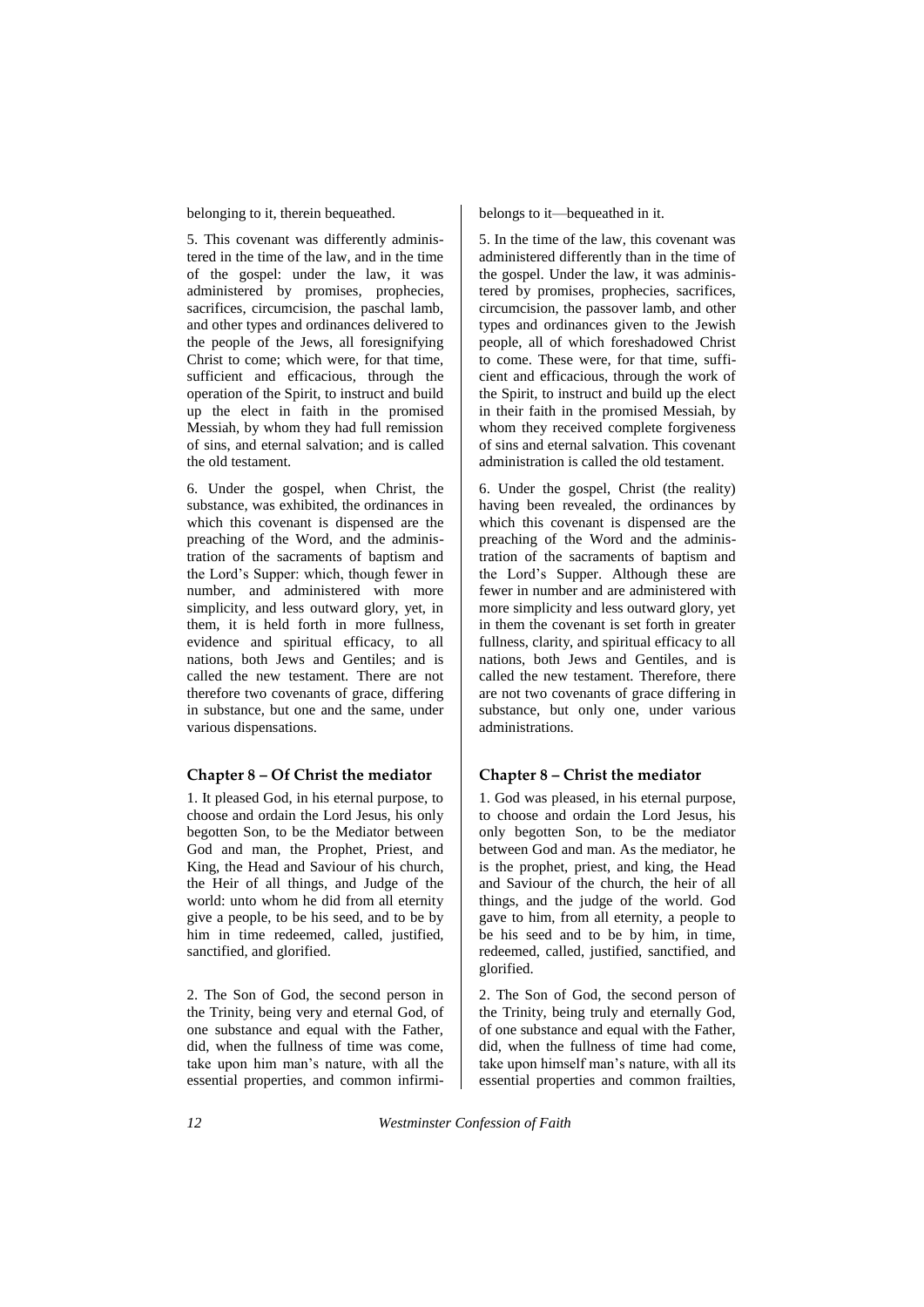ties thereof, yet without sin; being conceived by the power of the Holy Ghost, in the womb of the virgin Mary, of her substance. So that two whole, perfect, and distinct natures, the Godhead and the manhood, were inseparably joined together in one person, without conversion, composition, or confusion. Which person is very God, and very man, yet one Christ, the only Mediator between God and man.

3. The Lord Jesus, in his human nature thus united to the divine, was sanctified, and anointed with the Holy Spirit, above measure, having in him all the treasures of wisdom and knowledge; in whom it pleased the Father that all fullness should dwell; to the end that, being holy, harmless, undefiled, and full of grace and truth, he might be thoroughly furnished to execute the office of a mediator, and surety. Which office he took not unto himself, but was thereunto called by his Father, who put all power and judgment into his hand, and gave him commandment to execute the same.

4. This office the Lord Jesus did most willingly undertake; which that he might discharge, he was made under the law, and did perfectly fulfil it; endured most grievous torments immediately in his soul, and most painful sufferings in his body; was crucified, and died, was buried, and remained under the power of death, yet saw no corruption. On the third day he arose from the dead, with the same body in which he suffered, with which also he ascended into heaven, and there sitteth at the right hand of his Father, making intercession, and shall return, to judge men and angels, at the end of the world.

5. The Lord Jesus, by his perfect obedience, and sacrifice of himself, which he, through the eternal Spirit, once offered up unto God, hath fully satisfied the justice of his Father; and purchased, not only reconciliation, but an everlasting inheritance in the kingdom of heaven, for all those whom the Father hath given unto him.

6. Although the work of redemption was not actually wrought by Christ till after his yet without sin. He was conceived by the power of the Holy Spirit in the womb of the virgin Mary and of her substance. In this way, two whole natures, the divine and the human, perfect and distinct, were inseparably joined together in one person without being changed, mixed, or confused. This person is truly God and truly man, yet one Christ, the only mediator between God and man.

3. In his human nature, united to the divine nature, the Lord Jesus was set apart and anointed with the Holy Spirit beyond measure, having in him all the treasures of wisdom and knowledge. In him the Father was pleased to have all fullness dwell, so that—being holy, blameless, and undefiled, full of grace and truth—he might be completely equipped to fulfil the office of a mediator and guarantor. He did not take this office to himself but was called to it by his Father, who put all power and judgment into his hand and commanded him to execute it.

4. This office the Lord Jesus most willingly undertook, and in order to discharge its obligations he was born under the law and perfectly fulfilled it. He endured most grievous torments in his soul and most painful sufferings in his body; he was crucified, died, and was buried; he remained under the power of death, yet his body did not undergo decay; and he arose from the dead on the third day with the same body in which he had suffered. In this body he ascended into heaven, where he sits at the right hand of his Father, making intercession, and he shall return to judge men and angels at the end of the age.

5. The Lord Jesus, by his perfect obedience and sacrifice of himself—which he through the eternal Spirit once offered up to God has fully satisfied the justice of his Father. He purchased not only reconciliation but also an everlasting inheritance in the kingdom of heaven for all those whom the Father has given to him.

6. Although the work of redemption was not actually accomplished by Christ until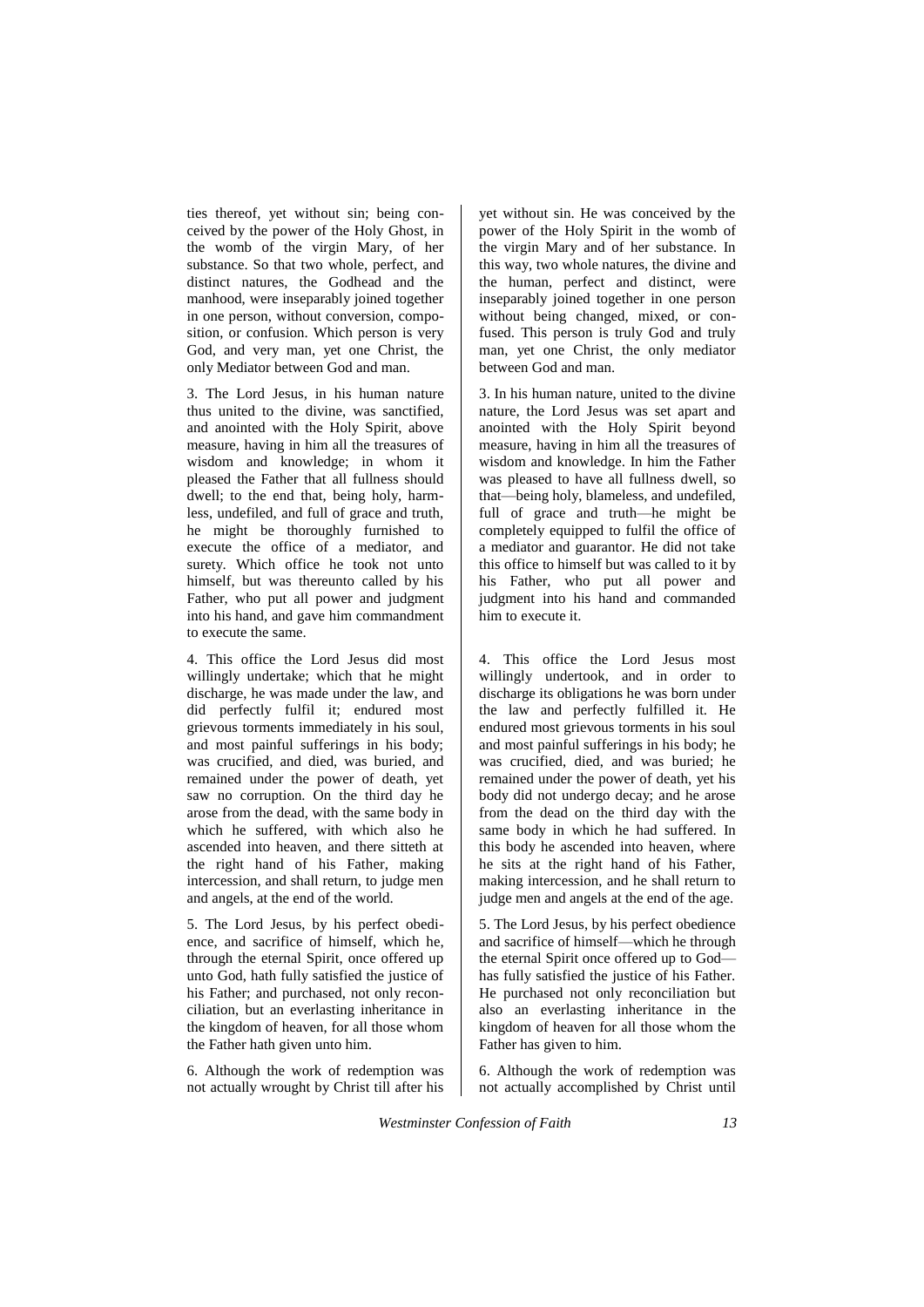incarnation, yet the virtue, efficacy, and benefits thereof were communicated unto the elect, in all ages successively from the beginning of the world, in and by those promises, types, and sacrifices, wherein he was revealed, and signified to be the seed of the woman which should bruise the serpent's head; and the Lamb slain from the beginning of the world; being yesterday and today the same, and forever.

7. Christ, in the work of mediation, acts according to both natures, by each nature doing that which is proper to itself; yet, by reason of the unity of the person, that which is proper to one nature is sometimes in Scripture attributed to the person denominated by the other nature.

8. To all those for whom Christ hath purchased redemption, he doth certainly and effectually apply and communicate the same; making intercession for them, and revealing unto them, in and by the Word, the mysteries of salvation; effectually persuading them by his Spirit to believe and obey, and governing their hearts by his Word and Spirit; overcoming all their enemies by his almighty power and wisdom, in such manner, and ways, as are most consonant to his wonderful and unsearchable dispensation.

### **Chapter 9 – Of free will Chapter 9 – Free will**

1. God hath endued the will of man with that natural liberty, that it is neither forced, nor, by any absolute necessity of nature, determined to good, or evil.

2. Man, in his state of innocency, had freedom, and power to will and to do that which was good and well pleasing to God; but yet, mutably, so that he might fall from it.

3. Man, by his fall into a state of sin, hath wholly lost all ability of will to any spiritual good accompanying salvation: so as, a natural man, being altogether averse from that good, and dead in sin, is not able, by his own strength, to convert himself, or to prepare himself thereunto.

after his incarnation, yet the power, efficacy, and benefits of it were applied to the elect in all ages successively from the beginning of the world, in and by those promises, types, and sacrifices by which Christ was revealed and signified to be the seed of the woman who would bruise the serpent's head, and to be the Lamb slain from the beginning of the world. He is the same yesterday, today, and forever.

7. In the work of mediation, Christ acts according to both natures. Each nature does what is proper to itself; yet, by reason of the unity of his person, that which is proper to one nature is in Scripture sometimes attributed to the person designated by the other nature.

8. To all those for whom Christ purchased redemption, he certainly and effectually applies and communicates it. He makes intercession for them and reveals to them, in and by the Word, the mysteries of salvation. He effectually persuades them by his Spirit to believe and obey, and governs their hearts by his Word and Spirit. He overcomes all their enemies by his almighty power and wisdom in such a manner, and by such ways, as are most agreeable to his wonderful and unsearchable administration.

1. God has endowed the will of man with such natural liberty that it is neither forced nor—by any absolute necessity of nature determined to good or evil.

2. Man, in his state of innocence, had freedom and ability to will and to do what was good and well-pleasing to God, and yet not unalterably, so that he might fall from it.

3. Man, by his fall into a state of sin, has completely lost all ability to choose any spiritual good that accompanies salvation. Therefore, an unregenerate man, because he is opposed to that good and is dead in sin, is unable by his own strength to convert himself or to prepare himself to be converted.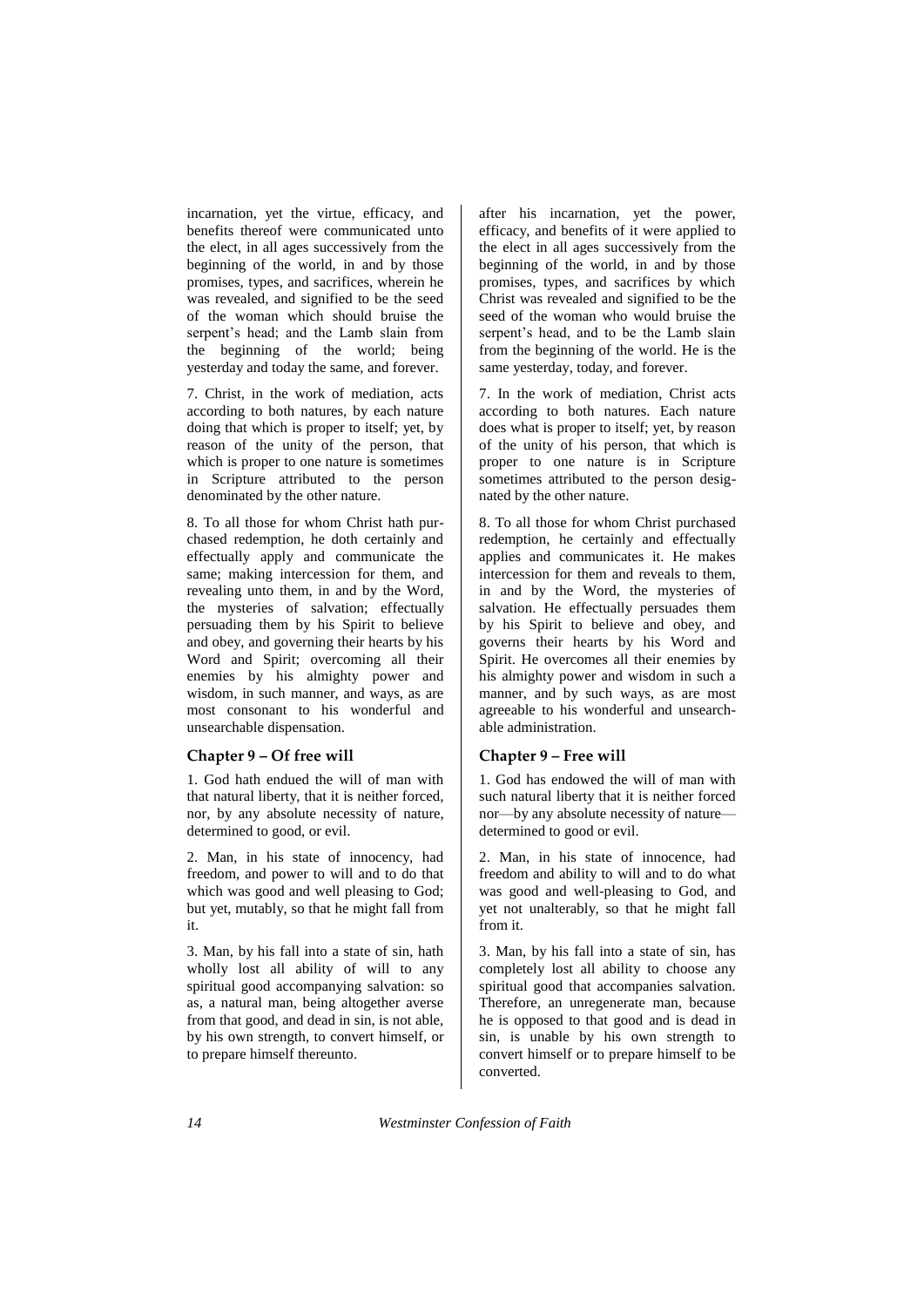4. When God converts a sinner, and translates him into the state of grace, he freeth him from his natural bondage under sin; and, by his grace alone, enables him freely to will and to do that which is spiritually good; yet so, as that by reason of his remaining corruption, he doth not perfectly, nor only, will that which is good, but doth also will that which is evil.

5. The will of man is made perfectly and immutably free to good alone, in the state of glory only.

### **Chapter 10 – Of effectual calling Chapter 10 – Effectual calling**

1. All those whom God hath predestinated unto life, and those only, he is pleased, in his appointed and accepted time, effectually to call, by his Word and Spirit, out of that state of sin and death, in which they are by nature, to grace and salvation, by Jesus Christ; enlightening their minds spiritually and savingly to understand the things of God, taking away their heart of stone, and giving unto them a heart of flesh; renewing their wills, and, by his almighty power, determining them to that which is good, and effectually drawing them to Jesus Christ: yet so, as they come most freely, being made willing by his grace.

2. This effectual call is of God's free and special grace alone, not from anything at all foreseen in man, who is altogether passive therein, until, being quickened and renewed by the Holy Spirit, he is thereby enabled to answer this call, and to embrace the grace offered and conveyed in it.

3. Elect infants, dying in infancy, are regenerated, and saved by Christ, through the Spirit, who worketh when, and where, and how he pleaseth: so also are all other elect persons who are incapable of being outwardly called by the ministry of the Word.

4. Others, not elected, although they may be called by the ministry of the Word, and may have some common operations of the Spirit, yet they never truly come unto

4. When God converts a sinner and brings him into the state of grace, he frees him from his natural bondage to sin, and by his grace alone he enables him freely to will and to do what is spiritually good. Yet, because of his remaining corruption, he does not perfectly nor only will what is good, but also wills what is evil.

5. The will of man is made perfectly and unchangeably free to do good alone, only in the state of glory.

1. All those—and only those—whom God has predestined to life, he is pleased to call effectually in his appointed and accepted time, by his Word and Spirit. He calls them from the state of sin and death—in which they are by nature—to grace and salvation by Jesus Christ. In this calling, God enlightens their minds spiritually and savingly, so that they understand the things of God. He takes away their hearts of stone and gives them hearts of flesh, renews their wills, and by his almighty power turns them to what is good and effectually draws them to Jesus Christ. Yet he does this in such a way that they come most freely, being made willing by his grace.

2. This effectual call is from God's free and special grace alone, and not from anything at all that God foresees in man, who is entirely passive in it, until—being made alive and renewed by the Holy Spirit—he is enabled to answer the call and embrace the grace offered and conveyed in it.

3. Elect infants who die in infancy are regenerated and saved by Christ through the Spirit, who works when, where, and how he pleases. So also are all other elect persons who are incapable of being outwardly called by the ministry of the Word.

4. Although other persons who are not elected may be called by the ministry of the Word and may experience some common operations of the Spirit, yet they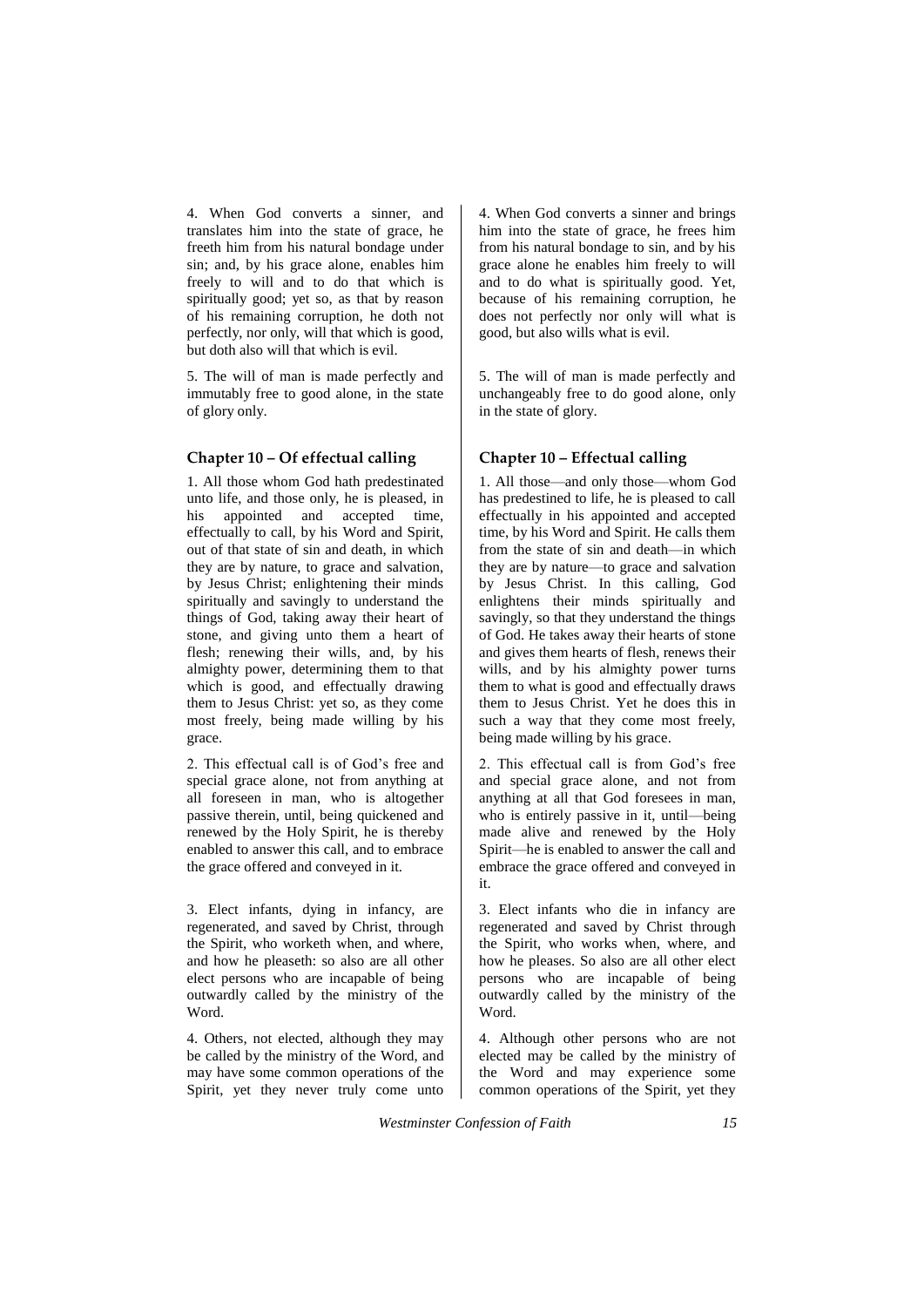Christ, and therefore cannot be saved: much less can men, not professing the Christian religion, be saved in any other way whatsoever, be they never so diligent to frame their lives according to the light of nature, and the laws of that religion they do profess. And, to assert and maintain that they may, is very pernicious, and to be detested.

### **Chapter 11 – Of justification Chapter 11 – Justification**

1. Those whom God effectually calleth, he also freely justifieth: not by infusing righteousness into them, but by pardoning their sins, and by accounting and accepting their persons as righteous; not for anything wrought in them, or done by them, but for Christ's sake alone; nor by imputing faith itself, the act of believing, or any other evangelical obedience to them, as their righteousness; but by imputing the obedience and satisfaction of Christ unto them, they receiving and resting on him and his righteousness, by faith; which faith they have not of themselves, it is the gift of God.

2. Faith, thus receiving and resting on Christ and his righteousness, is the alone instrument of justification: yet is it not alone in the person justified, but is ever accompanied with all other saving graces, and is no dead faith, but worketh by love.

3. Christ, by his obedience and death, did fully discharge the debt of all those that are thus justified, and did make a proper, real, and full satisfaction to his Father's justice in their behalf. Yet, inasmuch as he was given by the Father for them; and his obedience and satisfaction accepted in their stead; and both, freely, not for anything in them; their justification is only of free grace; that both the exact justice and rich grace of God might be glorified in the justification of sinners.

4. God did, from all eternity, decree to justify all the elect, and Christ did, in the fullness of time, die for their sins, and rise again for their justification: nevertheless,

never really come to Christ and therefore cannot be saved. Much less can men not professing to be Christians be saved in any other way, no matter how carefully they may order their lives by the light of nature and by the laws of whatever religion they profess. To assert and maintain that they may be saved in some other way is very pernicious and is to be detested.

1. Those whom God effectually calls he also freely justifies, not by infusing righteousness into them, but by pardoning their sins and by accounting and accepting them as righteous. It is not for anything wrought in them, or done by them, but for Christ's sake alone that they are justified. It is not by imputing faith itself, the act of believing, or any other act of Christian obedience to them, as their righteousness, but by imputing the obedience and satisfaction of Christ to them who receive and rest on him and his righteousness by faith. Men do not have this faith of themselves; it is the gift of God.

2. Faith—receiving and resting on Christ and his righteousness—is the only instrument of justification; yet it is not the only grace in the person justified, but is always accompanied by all other saving graces. Justifying faith is not dead, but works by love.

3. Christ, by his obedience and death, fully discharged the debt of all those who are justified. He made a proper, real, and full satisfaction to his Father's justice in their behalf. Yet, because he was freely given by the Father for them, and because his obedience and satisfaction were freely accepted in their stead, and not for anything in them, their justification is only of free grace. It was God's purpose in the justification of sinners to glorify both his exact justice and his rich grace.

4. God, from all eternity, decreed to justify all the elect. In the fullness of time, Christ died for their sins and rose again for their justification. Nevertheless, they are not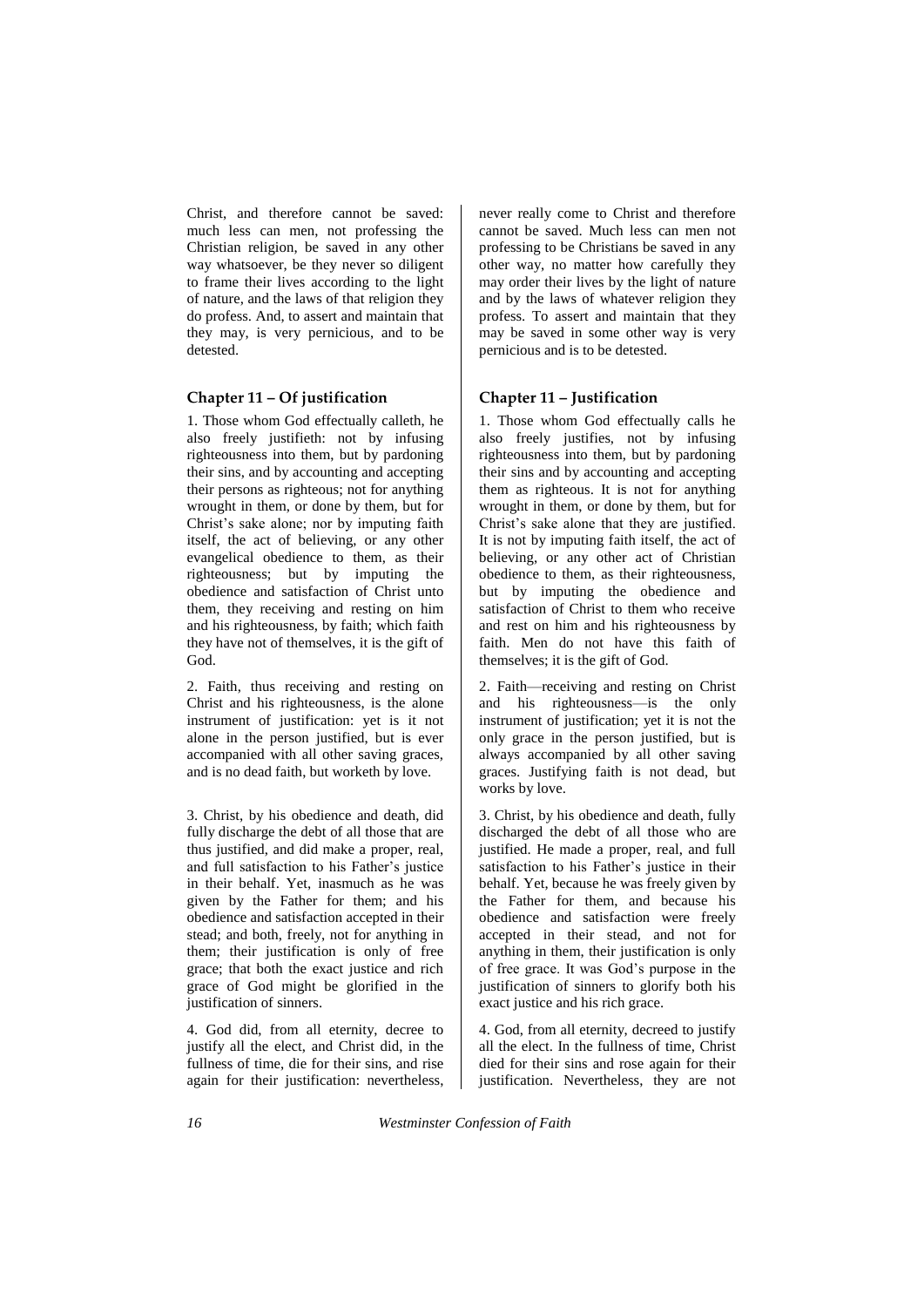they are not justified, until the Holy Spirit doth, in due time, actually apply Christ unto them.

5. God doth continue to forgive the sins of those that are justified; and, although they can never fall from the state of justification, yet they may, by their sins, fall under God's fatherly displeasure, and not have the light of his countenance restored unto them, until they humble themselves, confess their sins, beg pardon, and renew their faith and repentance.

6. The justification of believers under the old testament was, in all these respects, one and the same with the justification of believers under the new testament.

### **Chapter 12 – Of adoption Chapter 12 – Adoption**

1. All those that are justified, God vouchsafeth, in and for his only Son Jesus Christ, to make partakers of the grace of adoption, by which they are taken into the number, and enjoy the liberties and privileges of the children of God, have his name put upon them, receive the Spirit of adoption, have access to the throne of grace with boldness, are enabled to cry, Abba, Father, are pitied, protected, provided for, and chastened by him, as by a father: yet never cast off, but sealed to the day of redemption; and inherit the promises, as heirs of everlasting salvation.

### **Chapter 13 – Of sanctification Chapter 13 – Sanctification**

1. They, who are once effectually called, and regenerated, having a new heart, and a new spirit created in them, are further sanctified, really and personally, through the virtue of Christ's death and resurrection, by his Word and Spirit dwelling in them: the dominion of the whole body of sin is destroyed, and the several lusts thereof are more and more weakened and mortified; and they more and more quickened and strengthened in all saving graces, to the practice of true holiness,

justified until, in due time, the Holy Spirit actually applies Christ to them.

5. God continues to forgive the sins of those who are justified. Although they can never fall from the state of justification, yet they may by their sins fall under God's fatherly displeasure and not have the light of his countenance restored to them until they humble themselves, confess their sin, plead for pardon, and renew their faith and repentance.

6. The justification of believers under the old testament was, in all these respects, one and the same with the justification of believers under the new testament.

1. All those who are justified God graciously guarantees to make partakers of the grace of adoption in and for his only Son, Jesus Christ. By this act they are taken into the number of God's children and enjoy the liberties and privileges of that relationship; they are given his name; they receive the Spirit of adoption; they have access to the throne of grace with boldness; and they are enabled to cry, "Abba, Father." Like a father, God has compassion on, protects, provides for, and chastens them; yet, they will never be cast off, but are sealed to the day of redemption, and will inherit the promises as heirs of everlasting salvation.

1. Those who are effectually called and regenerated, having a new heart and a new spirit created in them, are further sanctified—truly and personally—through the power of Christ's death and resurrection, by his Word and Spirit dwelling in them. The dominion of the whole body of sin is destroyed, its various lusts are more and more weakened and put to death, and those called and regenerated are more and more enlivened and strengthened in all saving graces, leading to the practice of true holiness, without which no man shall see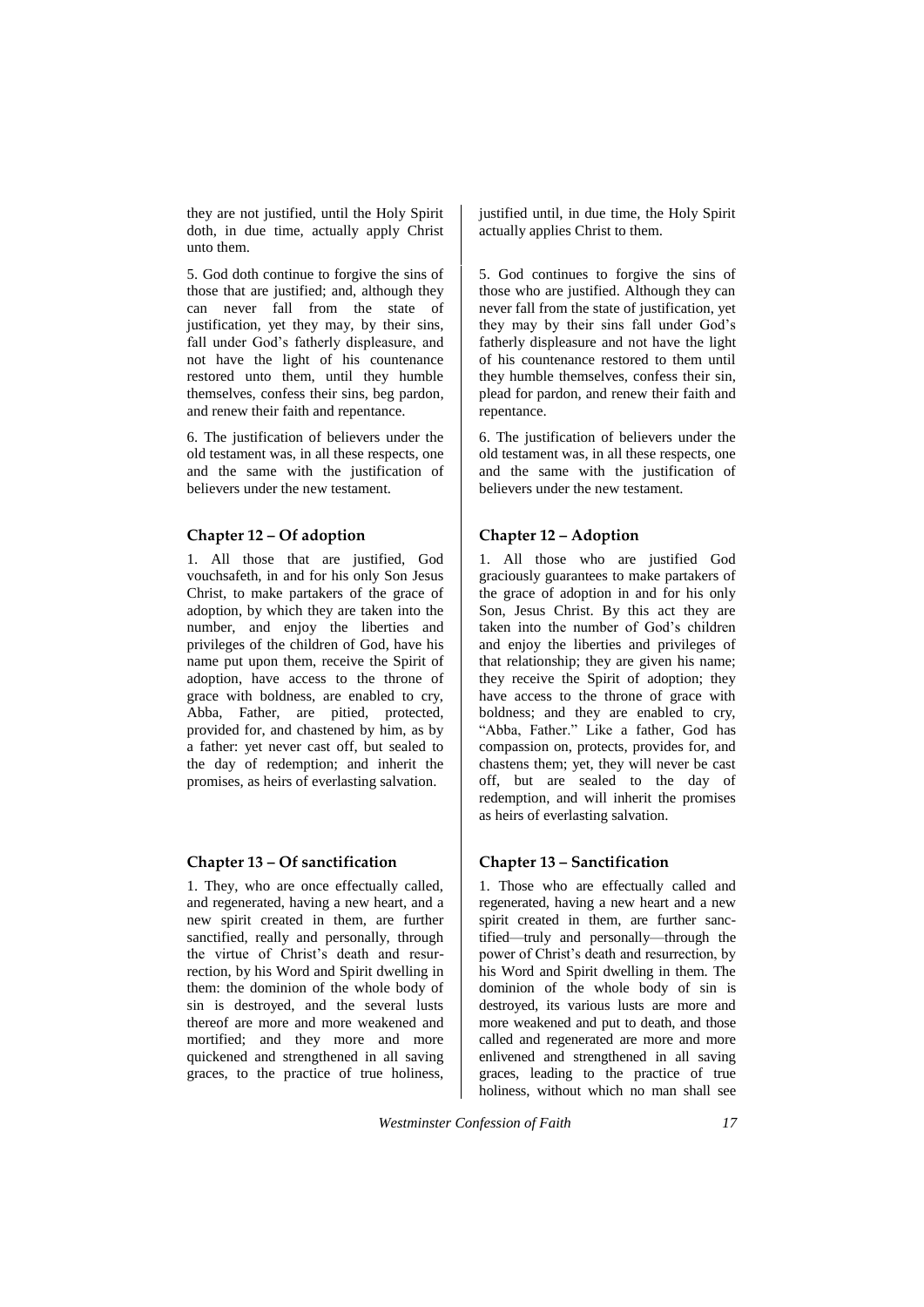without which no man shall see the Lord. the Lord.

2. This sanctification is throughout, in the whole man; yet imperfect in this life, there abiding still some remnants of corruption in every part; whence ariseth a continual and irreconcilable war, the flesh lusting against the Spirit, and the Spirit against the flesh.

3. In which war, although the remaining corruption, for a time, may much prevail; yet, through the continual supply of strength from the sanctifying Spirit of Christ, the regenerate part doth overcome; and so, the saints grow in grace, perfecting holiness in the fear of God.

## **Chapter 14 – Of saving faith Chapter 14 – Saving faith**

1. The grace of faith, whereby the elect are enabled to believe to the saving of their souls, is the work of the Spirit of Christ in their hearts, and is ordinarily wrought by the ministry of the Word, by which also, and by the administration of the sacraments, and prayer, it is increased and strengthened.

2. By this faith, a Christian believeth to be true whatsoever is revealed in the Word, for the authority of God himself speaking therein; and acteth differently upon that which each particular passage thereof containeth; yielding obedience to the commands, trembling at the threatenings, and embracing the promises of God for this life, and that which is to come. But the principal acts of saving faith are accepting, receiving, and resting upon Christ alone for justification, sanctification, and eternal life, by virtue of the covenant of grace.

3. This faith is different in degrees, weak or strong; may be often and many ways assailed, and weakened, but gets the victory: growing up in many to the attainment of a full assurance, through Christ, who is both the author and finisher of our faith.

### **Chapter 15 – Of repentance unto life Chapter 15 – Repentance unto life**

2. This sanctification, although imperfect in this life, is effected in every part of man's nature. Some remnants of corruption still persist in every part, and so there arises a continual and irreconcilable war the flesh warring against the Spirit, and the Spirit against the flesh.

3. Although in this war the remaining corruption may strongly prevail for a time, yet, through the continual supply of strength from the sanctifying Spirit of Christ, the regenerate nature overcomes, and so the saints grow in grace, perfecting holiness in the fear of God.

1. The grace of faith, by which the elect are enabled to believe to the saving of their souls, is the work of the Spirit of Christ in their hearts, and is ordinarily produced through the ministry of the Word. This faith is increased and strengthened by the same means, and also by the administration of the sacraments and prayer.

2. By this faith, a Christian believes to be true whatever is revealed in the Word, because of the authority of God himself speaking in it. He also responds differently to what each particular passage contains obeying the commands, trembling at the threatenings, and embracing the promises of God for this life and that which is to come. But the principal acts of saving faith are accepting, receiving, and resting upon Christ alone for justification, sanctification, and eternal life, by virtue of the covenant of grace.

3. This faith varies in degrees. It may be weak or strong. It may often, and in many ways, be assailed and weakened, but it gains the victory. It matures in many to the attainment of a full assurance through Christ, who is both the author and the perfecter of our faith.

1. Repentance unto life is an evangelical 1. Repentance unto life is a gospel grace,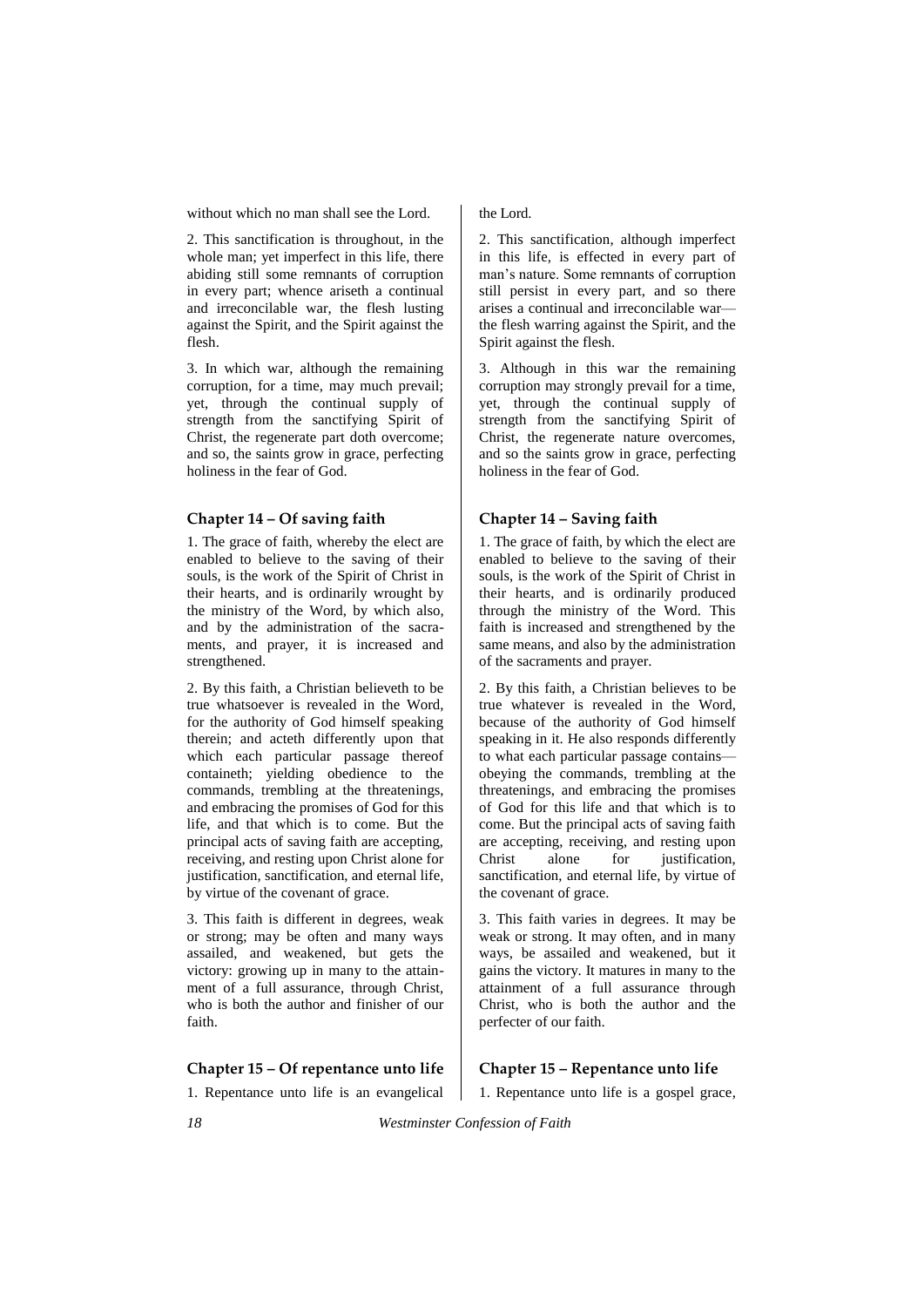grace, the doctrine whereof is to be preached by every minister of the gospel, as well as that of faith in Christ.

2. By it, a sinner, out of the sight and sense not only of the danger, but also of the filthiness and odiousness of his sins, as contrary to the holy nature, and righteous law of God; and upon the apprehension of his mercy in Christ to such as are penitent, so grieves for, and hates his sins, as to turn from them all unto God, purposing and endeavouring to walk with him in all the ways of his commandments.

3. Although repentance be not to be rested in, as any satisfaction for sin, or any cause of the pardon thereof, which is the act of God's free grace in Christ; yet it is of such necessity to all sinners, that none may expect pardon without it.

4. As there is no sin so small, but it deserves damnation; so there is no sin so great, that it can bring damnation upon those who truly repent.

5. Men ought not to content themselves with a general repentance, but it is every man's duty to endeavour to repent of his particular sins, particularly.

6. As every man is bound to make private confession of his sins to God, praying for the pardon thereof; upon which, and the forsaking of them, he shall find mercy; so, he that scandaliseth his brother, or the church of Christ, ought to be willing, by a private or public confession, and sorrow for his sin, to declare his repentance to those that are offended, who are thereupon to be reconciled to him, and in love to receive him.

### **Chapter 16 – Of good works Chapter 16 – Good works**

1. Good works are only such as God hath commanded in his holy Word, and not such as, without the warrant thereof, are devised by men, out of blind zeal, or upon any pretence of good intention.

2. These good works, done in obedience to God's commandments, are the fruits and evidences of a true and lively faith: and by the doctrine of which is to be preached by every minister of the gospel, just as is the doctrine of faith in Christ.

2. By it a sinner—seeing and sensing not only the danger but also the filthiness and hatefulness of his sins, because they are contrary to God's holy nature and his righteous law—turns from all his sins to God in the realization that God promises mercy in Christ to those who repent, and so grieves for and hates his sins that he determines and endeavours to walk with God in all the ways that he commands.

3. Although repentance is not to be relied on as any payment of the penalty for sin, or any cause of the pardon of sin (which is God's act of free grace in Christ); yet repentance is so necessary for all sinners, that no one may expect pardon without it.

4. No sin is so small that it does not deserve damnation. Nor is any sin so great that it can bring damnation upon those who truly repent.

5. No one should be satisfied with a general repentance; rather, it is everyone's duty to endeavour to repent of each particular sin, particularly.

6. It is the duty of each one to make private confession of his sins to God, praying for pardon (and whoever confesses his sins, prays for forgiveness, and forsakes those sins shall find mercy). Similarly, anyone who has scandalised a brother, or the church of Christ, ought to be willing by private or public confession, and sorrow for his sin, to declare his repentance to those that are offended, who are then to be reconciled to him and receive him in love.

1. Good works are only such as God has commanded in his holy Word, and not such as, without the warrant of Scripture, are devised by men out of blind zeal or any pretence of good intention.

2. These good works, done in obedience to God's commandments, are the fruits and evidences of a true and living faith. By them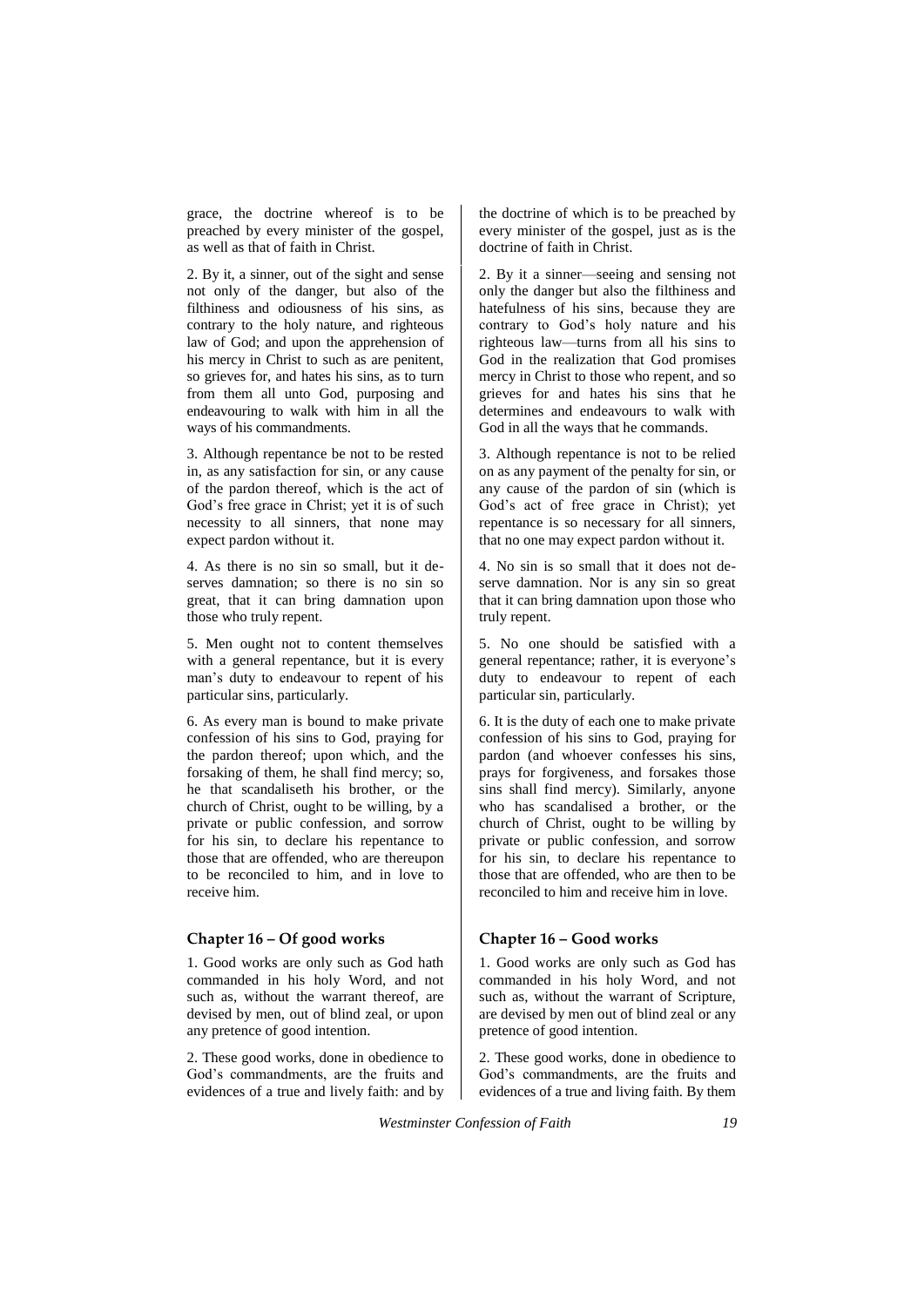them believers manifest their thankfulness, strengthen their assurance, edify their brethren, adorn the profession of the gospel, stop the mouths of the adversaries, and glorify God, whose workmanship they are, created in Christ Jesus thereunto, that, having their fruit unto holiness, they may have the end, eternal life.

3. Their ability to do good works is not at all of themselves, but wholly from the Spirit of Christ. And that they may be enabled thereunto, beside the graces they have already received, there is required an actual influence of the same Holy Spirit, to work in them to will, and to do, of his good pleasure: yet are they not hereupon to grow negligent, as if they were not bound to perform any duty unless upon a special motion of the Spirit; but they ought to be diligent in stirring up the grace of God that is in them.

4. They who, in their obedience, attain to the greatest height which is possible in this life, are so far from being able to supererogate, and to do more than God requires, as that they fall short of much which in duty they are bound to do.

5. We cannot by our best works merit pardon of sin, or eternal life at the hand of God, by reason of the great disproportion that is between them and the glory to come; and the infinite distance that is between us and God, whom, by them, we can neither profit, nor satisfy for the debt of our former sins, but when we have done all we can, we have done but our duty, and are unprofitable servants: and because, as they are good, they proceed from his Spirit; and as they are wrought by us, they are defiled, and mixed with so much weakness and imperfection, that they cannot endure the severity of God's judgment.

6. Notwithstanding, the persons of believers being accepted through Christ, their good works also are accepted in him; not as though they were in this life wholly unblamable and unreprovable in God's sight; but that he, looking upon them in his

believers show their thankfulness, strengthen their assurance, build up their fellow believers, adorn the profession of the gospel, shut the mouths of the adversaries, and glorify God. They are his workmanship, created in Christ Jesus for good works, so that, bearing fruit unto holiness, they may attain the outcome, which is eternal life.

3. Their ability to do good works is not at all from themselves, but entirely from the Spirit of Christ. And—in order that they may be enabled to do these things besides the graces believers have already received, there must also be an actual influence of the same Holy Spirit working in them both to will and to do God's good pleasure. This truth, however, should not cause believers to become negligent, as though they were not bound to perform any duty without a special moving of the Spirit; rather, they ought to be diligent in stirring up the grace of God that is in them.

4. Those who attain the greatest heights of obedience possible in this life are so far from being able to go beyond duty and to do more than God requires, that they fall short of much that is their duty to do.

5. We cannot, by our best works, merit forgiveness for sin or eternal life at the hand of God. This is true because of the great disproportion between our best works and the glory to come, and because of the infinite distance between us and God. We cannot benefit God by our best works nor render satisfaction for the debt of our former sins, for when we have done all we can, we have done merely our duty and are unprofitable servants. This is because, insofar as they are good, these deeds proceed from the Spirit; and, insofar as they are done by us, they are defiled and mixed with so much weakness and imperfection that they cannot endure the severity of God's judgment.

6. Nevertheless, because believers are accepted through Christ, their good works are also accepted in him. They are accepted not because believers are in this life unblamable and unreprovable in God's sight, but because he, looking upon them in his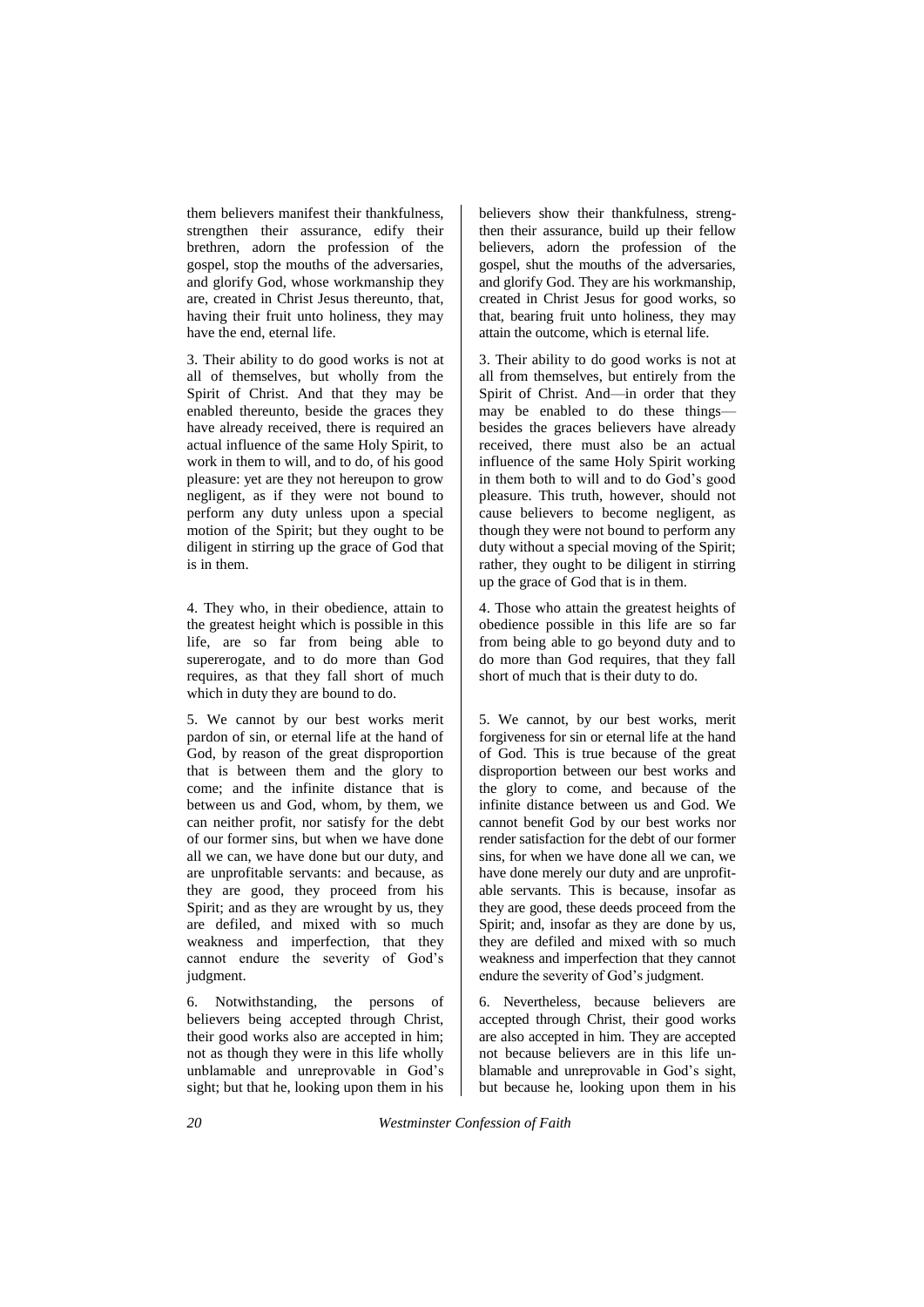Son, is pleased to accept and reward that which is sincere, although accompanied with many weaknesses and imperfections.

7. Works done by unregenerate men, although for the matter of them they may be things which God commands; and of good use both to themselves and others: yet, because they proceed not from an heart purified by faith; nor are done in a right manner, according to the Word; nor to a right end, the glory of God, they are therefore sinful, and cannot please God, or make a man meet to receive grace from God: and yet, their neglect of them is more sinful and displeasing unto God.

# **Chapter 17 – Of the perseverance of the saints**

1. They, whom God hath accepted in his Beloved, effectually called, and sanctified by his Spirit, can neither totally nor finally fall away from the state of grace, but shall certainly persevere therein to the end, and be eternally saved.

2. This perseverance of the saints depends not upon their own free will, but upon the immutability of the decree of election, flowing from the free and unchangeable love of God the Father; upon the efficacy of the merit and intercession of Jesus Christ, the abiding of the Spirit, and of the seed of God within them, and the nature of the covenant of grace: from all which ariseth also the certainty and infallibility thereof.

3. Nevertheless, they may, through the temptations of Satan and of the world, the prevalency of corruption remaining in them, and the neglect of the means of their preservation, fall into grievous sins; and, for a time, continue therein: whereby they incur God's displeasure, and grieve his Holy Spirit, come to be deprived of some measure of their graces and comforts, have their hearts hardened, and their consciences wounded; hurt and scandalise others, and bring temporal judgments upon themselves.

Son, is pleased to accept and reward that which is sincere, even though it is accompanied by many weaknesses and imperfections.

7. Although the works done by unregenerate men may in themselves be things which God commands and things which are useful to themselves and others, yet because they do not come from a heart purified by faith, are not done in a right manner according to the Word, and are not done for the right purpose, which is to glorify God—they are therefore sinful, and cannot please God or make one suitable to receive his grace. Yet, neglecting them is even more sinful and displeasing to God.

# **Chapter 17 – The perseverance of the saints**

1. Those whom God has accepted in his Beloved, effectually called, and sanctified by his Spirit, can neither totally nor finally fall away from the state of grace, but shall certainly persevere in it to the end and be eternally saved.

2. The perseverance of the saints does not depend upon their own free will, but on the unchangeableness of the decree of election, flowing from the free and unchangeable love of God the Father; on the efficacy of the merit and intercession of Jesus Christ; on the continuing presence of the Spirit and the seed of God within them; and on the nature of the covenant of grace. These are grounds of the certainty and infallibility of their perseverance.

3. Nevertheless, they may—through the temptations of Satan and of the world, the pervasiveness of the corruption remaining in them, and the neglect of the means by which they are to be preserved—fall into grievous sins and for a time continue in them. In so doing they incur God's displeasure and grieve his Holy Spirit; some measure of God's graces and comforts is taken from them; they have their hearts hardened and their consciences wounded; they harm others and give them occasion to sin, and bring temporal judgments upon themselves.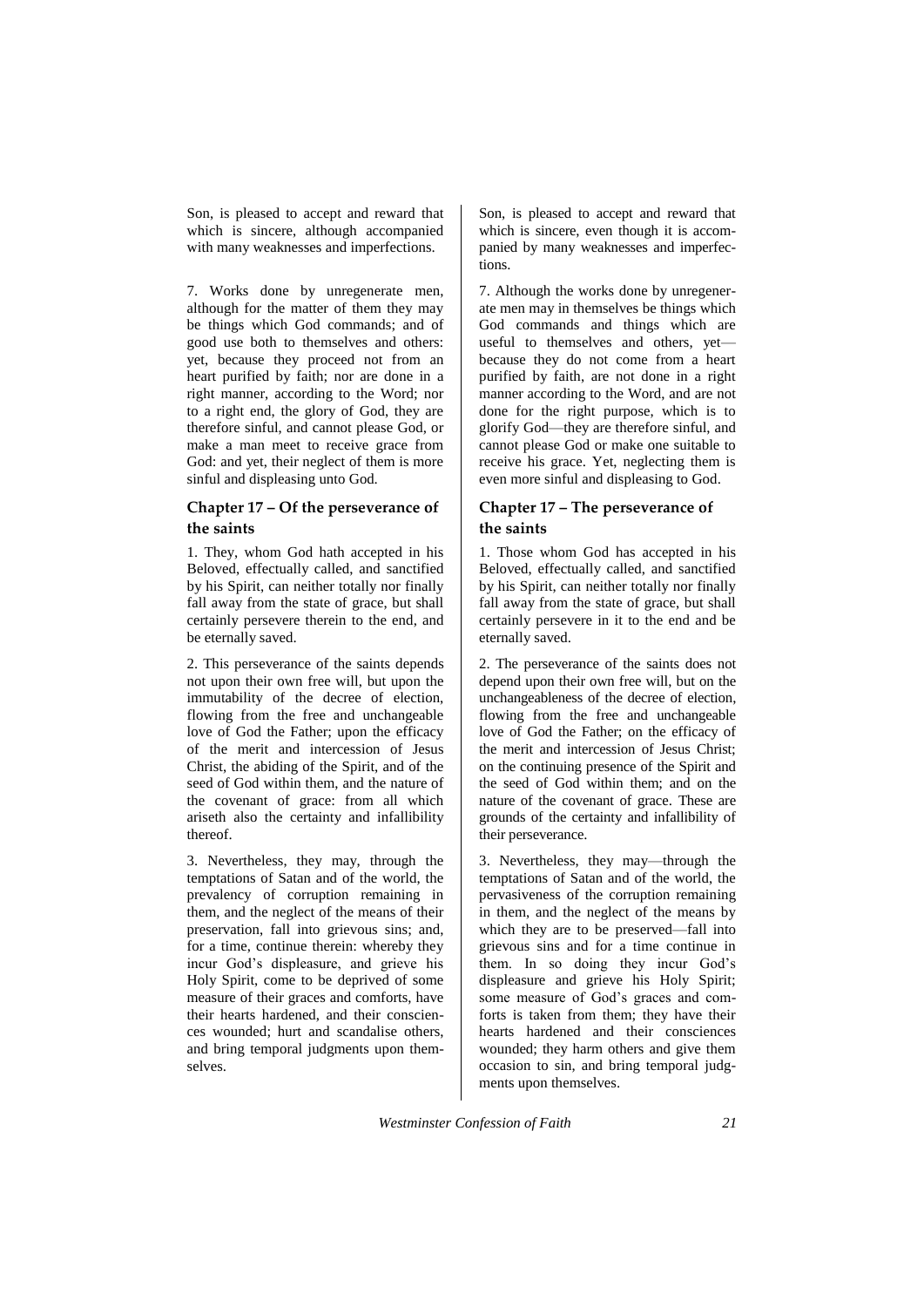# **Chapter 18 – Of the assurance of grace and salvation**

1. Although hypocrites and other unregenerate men may vainly deceive themselves with false hopes and carnal presumptions of being in the favour of God, and estate of salvation (which hope of theirs shall perish): yet such as truly believe in the Lord Jesus, and love him in sincerity, endeavouring to walk in all good conscience before him, may, in this life, be certainly assured that they are in the state of grace, and may rejoice in the hope of the glory of God, which hope shall never make them ashamed.

2. This certainty is not a bare conjectural and probable persuasion grounded upon a fallible hope; but an infallible assurance of faith founded upon the divine truth of the promises of salvation, the inward evidence of those graces unto which these promises are made, the testimony of the Spirit of adoption witnessing with our spirits that we are the children of God, which Spirit is the earnest of our inheritance, whereby we are sealed to the day of redemption.

3. This infallible assurance doth not so belong to the essence of faith, but that a true believer may wait long, and conflict with many difficulties before he be partaker of it: yet, being enabled by the Spirit to know the things which are freely given him of God, he may, without extraordinary revelation, in the right use of ordinary means, attain thereunto. And therefore it is the duty of everyone to give all diligence to make his calling and election sure, that thereby his heart may be enlarged in peace and joy in the Holy Ghost, in love and thankfulness to God, and in strength and cheerfulness in the duties of obedience, the proper fruits of this assurance; so far is it from inclining men to looseness.

4. True believers may have the assurance of their salvation divers ways shaken, diminished, and intermitted; as, by negli-

# **Chapter 18 – The assurance of grace and salvation**

1. Although hypocrites and other unregenerate men may vainly deceive themselves with false hopes and fleshly presumptions that they are in God's favour and in a state of salvation, this hope of theirs will perish. Nevertheless, those who truly believe on the Lord Jesus, love him sincerely, and strive to live in all good conscience before him, may in this life be certainly assured that they are in the state of grace and may rejoice in the hope of the glory of God, a hope that shall never make them ashamed.

2. This certainty is not merely a conjectural and probable persuasion grounded on a fallible hope, but an infallible assurance of faith, founded on the divine truth of the promises of salvation, on the evidence in our hearts that the promised graces are present, and on the fact that the Spirit of adoption witnesses with our spirits that we are God's children. The Holy Spirit, by whom we are sealed for the day of redemption, is the pledge of our inheritance.

3. This infallible assurance does not so belong to the essence of faith but that a true believer may wait long and contend with many difficulties before he partakes of it. Yet, because he is enabled by the Spirit to know the things which are freely given to him by God, he may—without any extraordinary revelation—attain this assurance by a proper use of the ordinary means. It is therefore the duty of everyone to be very diligent in making certain that God has called and chosen him. By such diligence his heart may grow in peace and joy in the Holy Spirit, in love and thankfulness to God, and in strength and cheerfulness in the duties which obedience to God requires—the proper fruits of this assurance. Thus it is far from inclining men to carelessness.

4. True believers may have the assurance of their salvation shaken, diminished, or temporarily lost in various ways: as by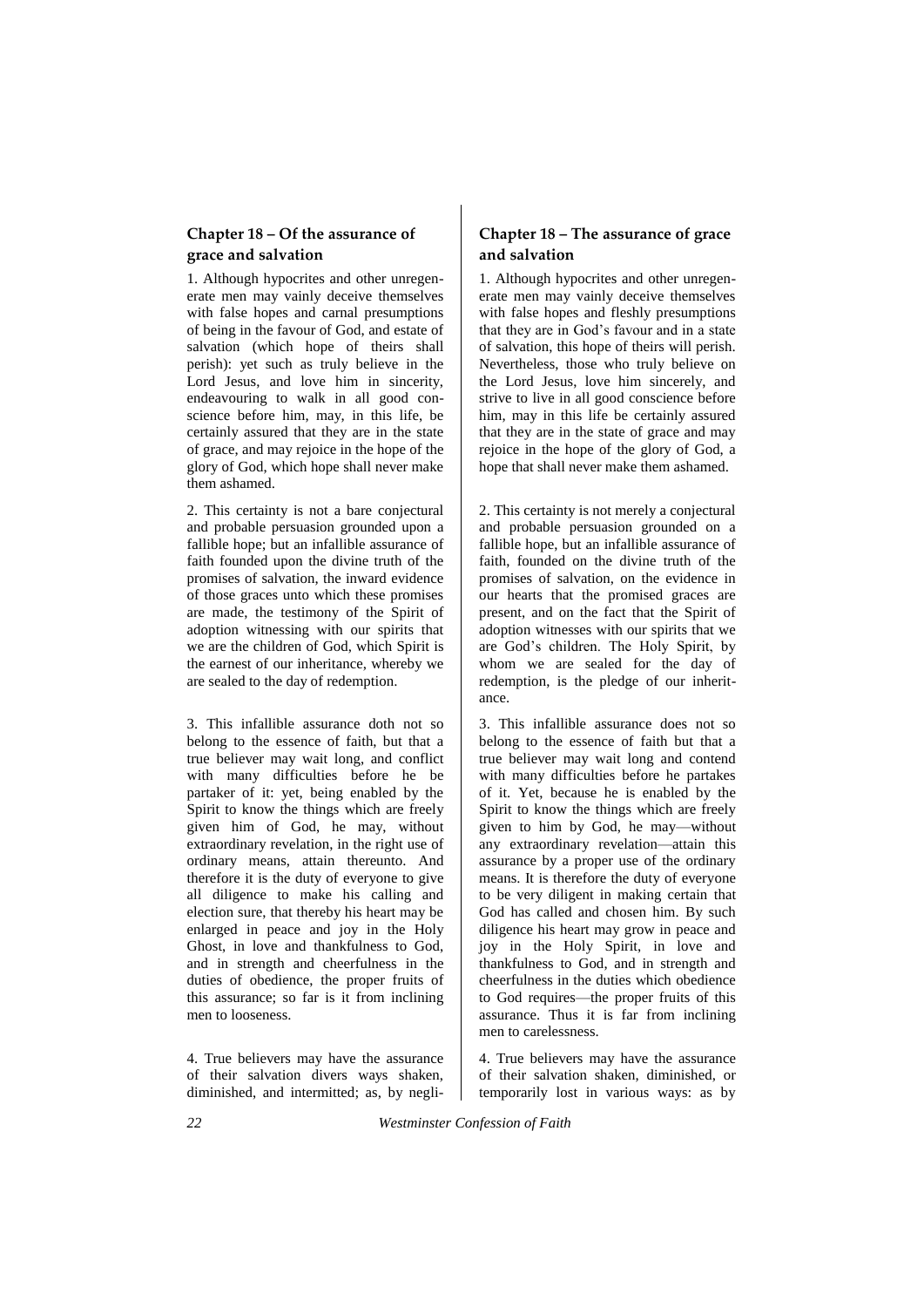gence in preserving of it, by falling into some special sin which woundeth the conscience and grieveth the Spirit; by some sudden or vehement temptation, by God's withdrawing the light of his countenance, and suffering even such as fear him to walk in darkness and to have no light: yet are they never utterly destitute of that seed of God, and life of faith, that love of Christ and the brethren, that sincerity of heart, and conscience of duty, out of which, by the operation of the Spirit, this assurance may, in due time, be revived; and by the which, in the meantime, they are supported from utter despair.

### **Chapter 19 – Of the law of God Chapter 19 – The law of God**

1. God gave to Adam a law, as a covenant of works, by which he bound him and all his posterity to personal, entire, exact, and perpetual obedience, promised life upon the fulfilling, and threatened death upon the breach of it, and endued him with power and ability to keep it.

2. This law, after his fall, continued to be a perfect rule of righteousness; and, as such, was delivered by God upon Mount Sinai, in ten commandments, and written in two tables: the first four commandments containing our duty towards God; and the other six, our duty to man.

3. Beside this law, commonly called moral, God was pleased to give to the people of Israel, as a church under age, ceremonial laws, containing several typical ordinances, partly of worship, prefiguring Christ, his graces, actions, sufferings, and benefits; and partly, holding forth divers instructions of moral duties. All which ceremonial laws are now abrogated, under the new testament.

4. To them also, as a body politic, he gave sundry judicial laws, which expired together with the State of that people; not obliging any other now, further than the general equity thereof may require.

negligence in preserving it, by falling into some special sin which wounds the conscience and grieves the Spirit, by some sudden or violent temptation, or by God's withdrawing the light of his countenance and allowing even those who reverence him to walk in darkness and have no light. Yet, true believers are never completely deprived of that seed of God and life of faith, that love for Christ and fellow believers, that sincerity of heart and conscience concerning duty, out of which—by the operation of the Spirit—this assurance may in due time be revived; and by which, in the meantime, they are supported from utter despair.

1. God gave Adam a law, in the form of a covenant of works, by which he bound him and all his descendants to personal, entire, exact, and perpetual obedience. He promised life if Adam kept the law and threatened death if he broke it. Moreover, he endowed Adam with power and ability to keep that law.

2. This law, after Adam fell, continued to be a perfect rule of righteousness and, as such, was given by God upon Mount Sinai in ten commandments written on two stone tablets. The first four commandments contain our duty to God, the other six our duty to man.

3. In addition to this law, commonly called the moral law, God was pleased to give the people of Israel—as the church under age ceremonial laws, which contained several typological ordinances. These ordinances consisted partly of worship, prefiguring Christ, his graces, actions, sufferings, and benefits, and partly of various instructions of moral duties. All these ceremonial laws are now abrogated under the new testament.

4. To the people of Israel, as a civil entity, he also gave various judicial laws which expired at the time their State expired. Therefore, these judicial laws place no obligation upon anyone now, except as they embody general principles of justice.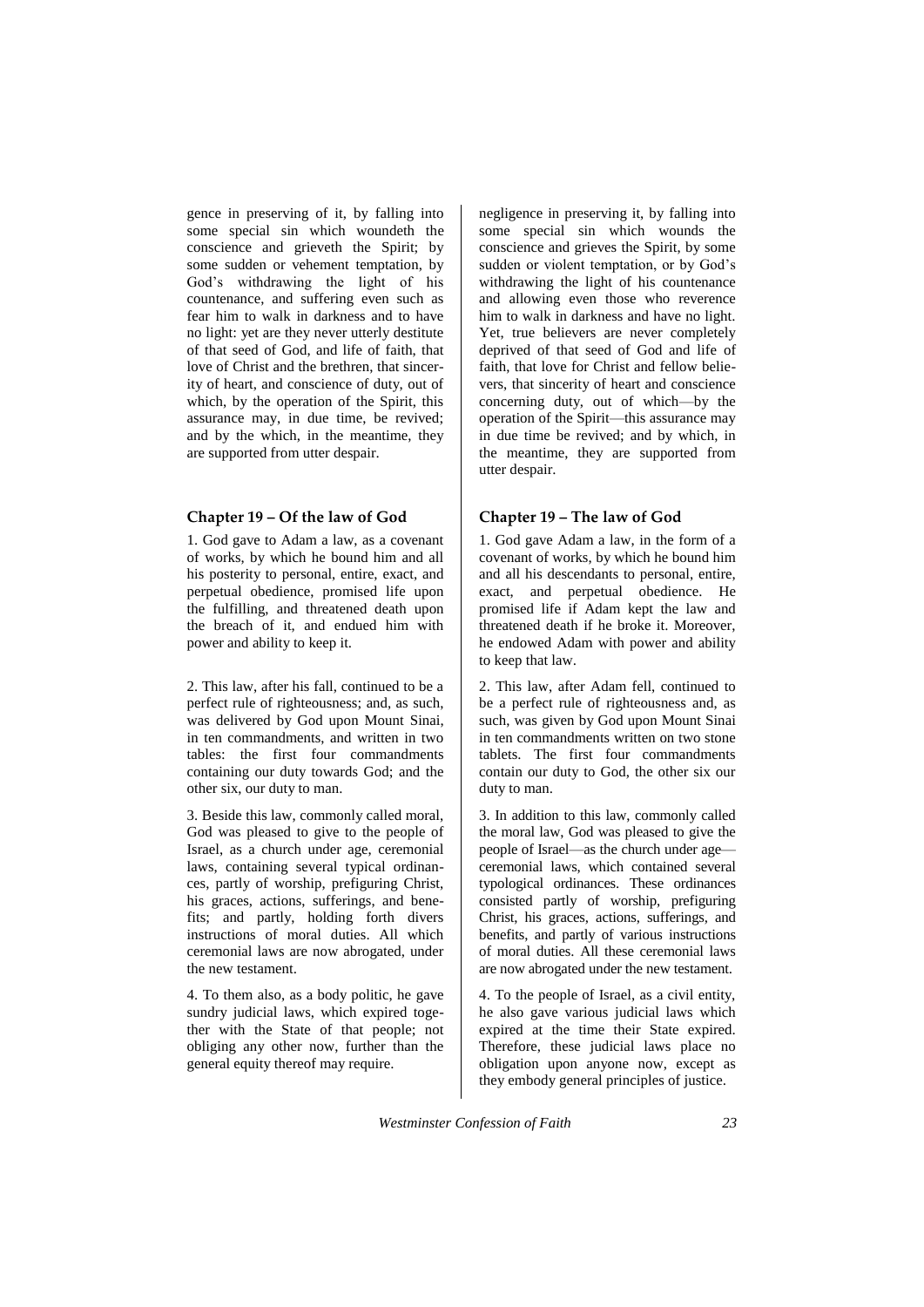5. The moral law doth forever bind all, as well justified persons as others, to the obedience thereof; and that, not only in regard of the matter contained in it, but also in respect of the authority of God the Creator, who gave it. Neither doth Christ, in the gospel, any way dissolve, but much strengthen this obligation.

6. Although true believers be not under the law, as a covenant of works, to be thereby justified, or condemned; yet is it of great use to them, as well as to others; in that, as a rule of life informing them of the will of God, and their duty, it directs and binds them to walk accordingly; discovering also the sinful pollutions of their nature, hearts, and lives; so as, examining themselves thereby, they may come to further conviction of, humiliation for, and hatred against sin, together with a clearer sight of the need they have of Christ, and the perfection of his obedience. It is likewise of use to the regenerate, to restrain their corruptions, in that it forbids sin: and the threatenings of it serve to show what even their sins deserve; and what afflictions, in this life, they may expect for them, although freed from the curse thereof threatened in the law. The promises of it, in like manner, show them God's approbation of obedience, and what blessings they may expect upon the performance thereof: although not as due to them by the law as a covenant of works. So as, a man's doing good, and refraining from evil, because the law encourageth to the one, and deterreth from the other, is no evidence of his being under the law; and, not under grace.

7. Neither are the forementioned uses of the law contrary to the grace of the gospel, but do sweetly comply with it; the Spirit of Christ subduing and enabling the will of man to do that freely, and cheerfully, which the will of God, revealed in the law, requireth to be done.

5. The moral law binds all people at all times to obedience, both those who are justified and those who are not. The obligation to obey the moral law is not only because of its content, but also because of the authority of God the Creator, who gave it. In the gospel, Christ in no way dissolves this obligation, but greatly strengthens it.

6. Although true believers are not under the law as a covenant of works by which they are justified or condemned, nevertheless the law is of great use to them as well as to others. By informing them—as a rule of life—both of the will of God and of their duty, it directs and binds them to walk accordingly. It also reveals to them the sinful pollutions of their nature, hearts, and lives. Therefore, when they examine themselves in the light of the law, they may come to further conviction of, humiliation for, and hatred of their sin, together with a clearer view of their need of Christ and the perfection of his obedience. The law is also useful to the regenerate because, by forbidding sin, it restrains their corruptions. By its threats it shows them what their sins deserve, and, although they are free from the curse threatened in the law, it shows the afflictions that they may expect because of them in this life. The promises of the law likewise show to the regenerate God's approval of obedience and the blessings they may expect as they obey the law, although these blessings are not due to them by the law as a covenant of works. Therefore, the fact that a man does good rather than evil because the law encourages good and discourages evil is no evidence that the man is under the law rather than under grace.

7. These uses of the law do not conflict with the grace of the gospel, but are in complete harmony with it; for it is the Spirit of Christ who subdues and enables the will of man to do freely and cheerfully those things which the will of God, revealed in the law, requires.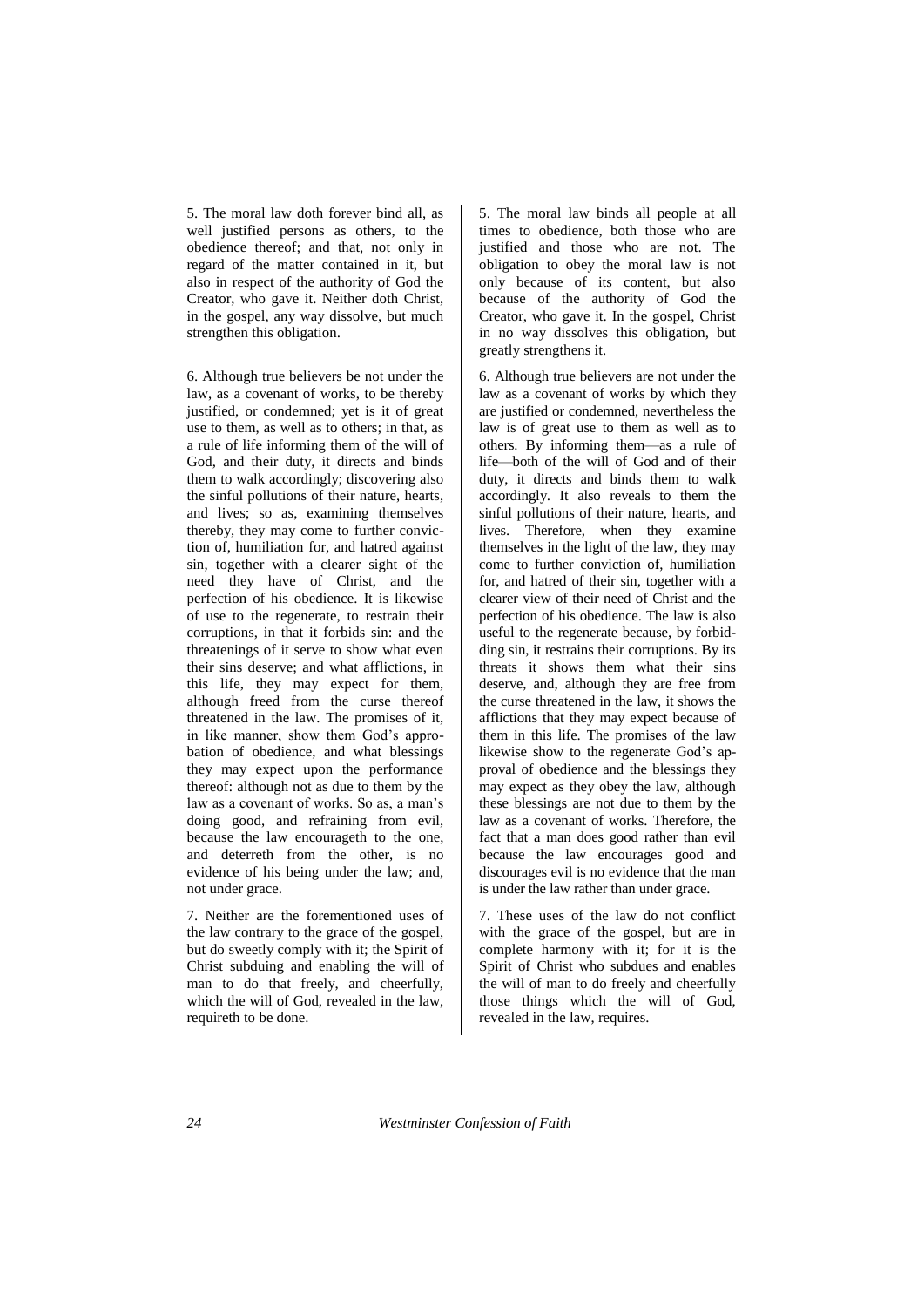# **Chapter 20 – Of Christian liberty, and liberty of conscience**

1. The liberty which Christ hath purchased for believers under the gospel consists in their freedom from the guilt of sin, the condemning wrath of God, the curse of the moral law; and, in their being delivered from this present evil world, bondage to Satan, and dominion of sin; from the evil of afflictions, the sting of death, the victory of the grave, and everlasting damnation; as also, in their free access to God, and their yielding obedience unto him, not out of slavish fear, but a childlike love and willing mind. All which were common also to believers under the law. But, under the new testament, the liberty of Christians is further enlarged, in their freedom from the yoke of the ceremonial law, to which the Jewish church was subjected; and in greater boldness of access to the throne of grace, and in fuller communications of the free Spirit of God, than believers under the law did ordinarily partake of.

2. God alone is Lord of the conscience, and hath left it free from the doctrines and commandments of men, which are, in anything, contrary to his Word; or beside it, if matters of faith, or worship. So that, to believe such doctrines, or to obey such commands, out of conscience, is to betray true liberty of conscience: and the requiring of an implicit faith, and an absolute and blind obedience, is to destroy liberty of conscience, and reason also.

3. They who, upon pretence of Christian liberty, do practice any sin, or cherish any lust, do thereby destroy the end of Christian liberty, which is, that being delivered out of the hands of our enemies, we might serve the Lord without fear, in holiness and righteousness before him, all the days of our life.

4. And because the powers which God hath ordained, and the liberty which Christ hath purchased, are not intended by God to de-

# **Chapter 20 – Christian liberty and liberty of conscience**

1. The liberty which Christ purchased for believers under the gospel consists in their freedom from the guilt of sin, from the condemning wrath of God, and from the curse of the moral law. Furthermore, it consists in their being delivered from this present evil age, from bondage to Satan and the dominion of sin, from the evil of afflictions, from the sting of death, from the victory of the grave, and from everlasting damnation. It consists also in their free access to God and in yielding obedience to him, not out of slavish fear, but out of a childlike love and willing mind. All of these things were common to believers also under the law. Under the new testament, however, the liberty of Christians is further enlarged: they are free from the yoke of the ceremonial law to which the Jewish church was subjected; they have greater boldness of access to the throne of grace; and they experience in greater measure the gifts of God's free Spirit than believers under the law ordinarily partook of.

2. God alone is Lord of the conscience and has left it free from the doctrines and commandments of men which are—in anything—contrary to his Word, or which—in matters of faith or worship—are in addition to it. Therefore, anyone who believes such doctrines or obeys such commands out of conscience betrays true liberty of conscience. The requiring of an implicit faith, and an absolute and blind obedience, destroys both liberty of conscience and reason.

3. Those who, on the pretext of Christian liberty, practice any sin or cherish any evil desire destroy the purpose of Christian liberty. This purpose is that, having been delivered out of the hand of our enemies, we may serve the Lord without fear, in holiness and righteousness before him all the days of our life.

4. Because the powers which God has ordained and the liberty which Christ has purchased are not intended by God to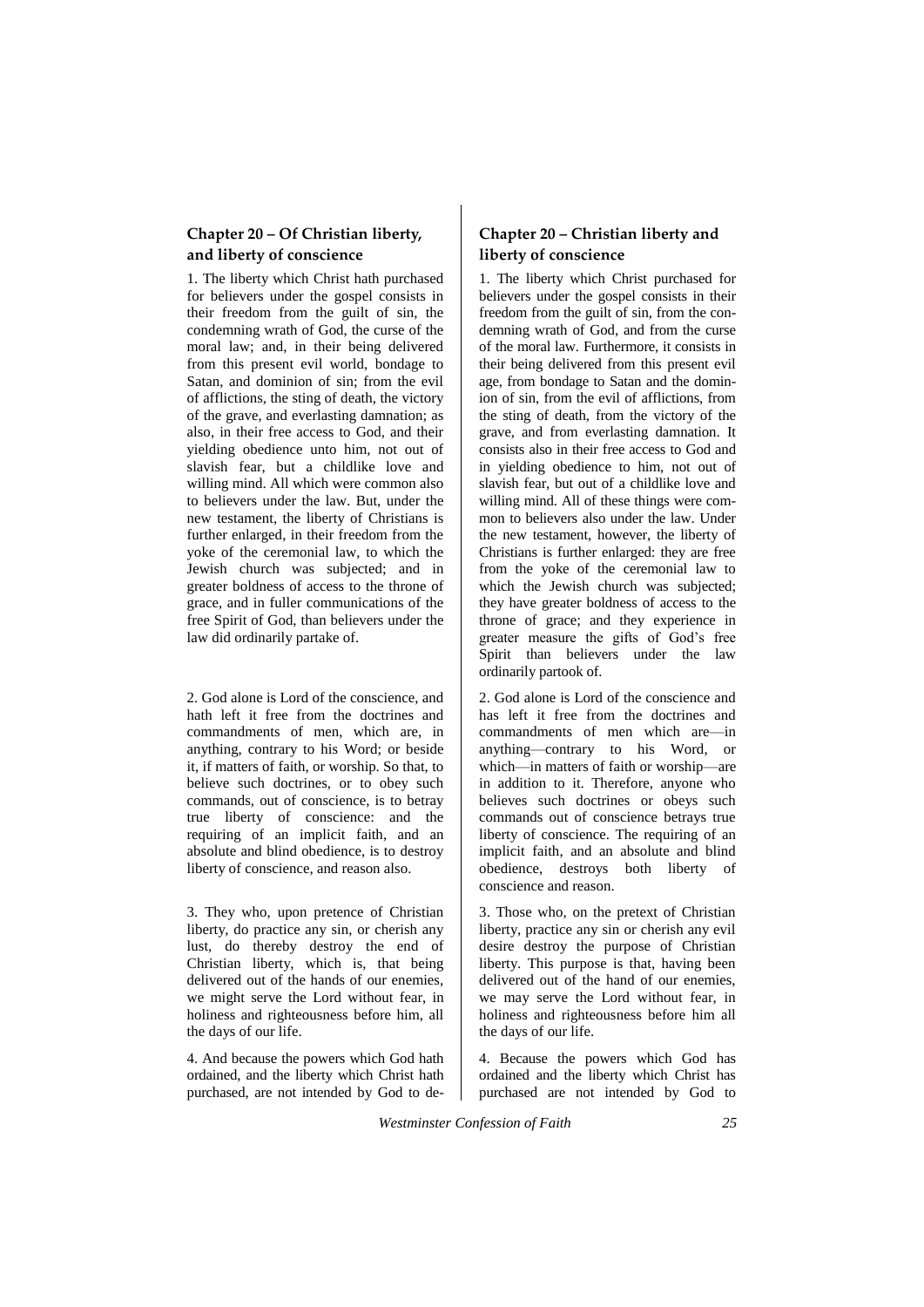stroy, but mutually to uphold and preserve one another, they who, upon pretence of Christian liberty, shall oppose any lawful power, or the lawful exercise of it, whether it be civil or ecclesiastical, resist the ordinance of God. And, for their publishing of such opinions, or maintaining of such practices, as are contrary to the light of nature, or to the known principles of Christianity (whether concerning faith, worship, or conversation), or to the power of godliness; or, such erroneous opinions or practices, as either in their own nature, or in the manner of publishing or maintaining them, are destructive to the external peace and order which Christ hath established in the church, they may lawfully be called to account, and proceeded against, by the censures of the church.

# **Chapter 21 – Of religious worship, and the Sabbath day**

1. The light of nature showeth that there is a God, who hath lordship and sovereignty over all, is good, and doth good unto all, and is therefore to be feared, loved, praised, called upon, trusted in, and served, with all the heart, and with all the soul, and with all the might. But the acceptable way of worshipping the true God is instituted by himself, and so limited by his own revealed will, that he may not be worshipped according to the imaginations and devices of men, or the suggestions of Satan, under any visible representation, or any other way not prescribed in the Holy Scripture.

2. Religious worship is to be given to God, the Father, Son, and Holy Ghost; and to him alone; not to angels, saints, or any other creature: and, since the fall, not without a mediator; nor in the mediation of any other but of Christ alone.

3. Prayer, with thanksgiving, being one special part of religious worship, is by God required of all men: and, that it may be accepted, it is to be made in the name of the Son, by the help of his Spirit, according to his will, with understanding, reverence, destroy each other, but mutually to uphold and preserve one another, those who, in the name of Christian liberty, oppose any lawful power or any lawful exercise of it, whether civil or ecclesiastical, resist the ordinance of God. Those who declare opinions or maintain practices contrary to the light of nature, or to the known principles of Christianity (whether concerning faith, worship, or manner of life), or the power of godliness; or who are guilty of such erroneous opinions or practices, as either in their own nature, or in the manner of publishing or maintaining them, are destructive of the external peace and order which Christ has established in the church, may lawfully be called to account, and proceeded against, by the censures of the church.

# **Chapter 21 – Religious worship and the Sabbath day**

1. The light of nature shows that there is a God who has lordship and sovereignty over all, that he is good and does good to all, and that he ought therefore to be feared, loved, praised, prayed to, trusted in, and served with all the heart, and with all the soul, and with all the might. But the acceptable way of worshipping the true God has been instituted by himself, and so limited by his own revealed will, that he may not be worshipped according to the imaginations or devisings of men, or the suggestions of Satan, or under any visible representation, or any other way not commanded in Holy Scripture.

2. Religious worship is to be given to God alone—Father, Son, and Holy Spirit. It is not to be given to angels, saints, or any other creature. And since the fall, worship is not to be given except through a mediator, nor is it to be given through any mediator other than Christ.

3. Prayer with thanksgiving is a special part of religious worship and is required by God of all men. In order that prayer may be accepted, it is to be made in the name of the Son, by the help of his Spirit, and according to his will. Prayer is to be offered with un-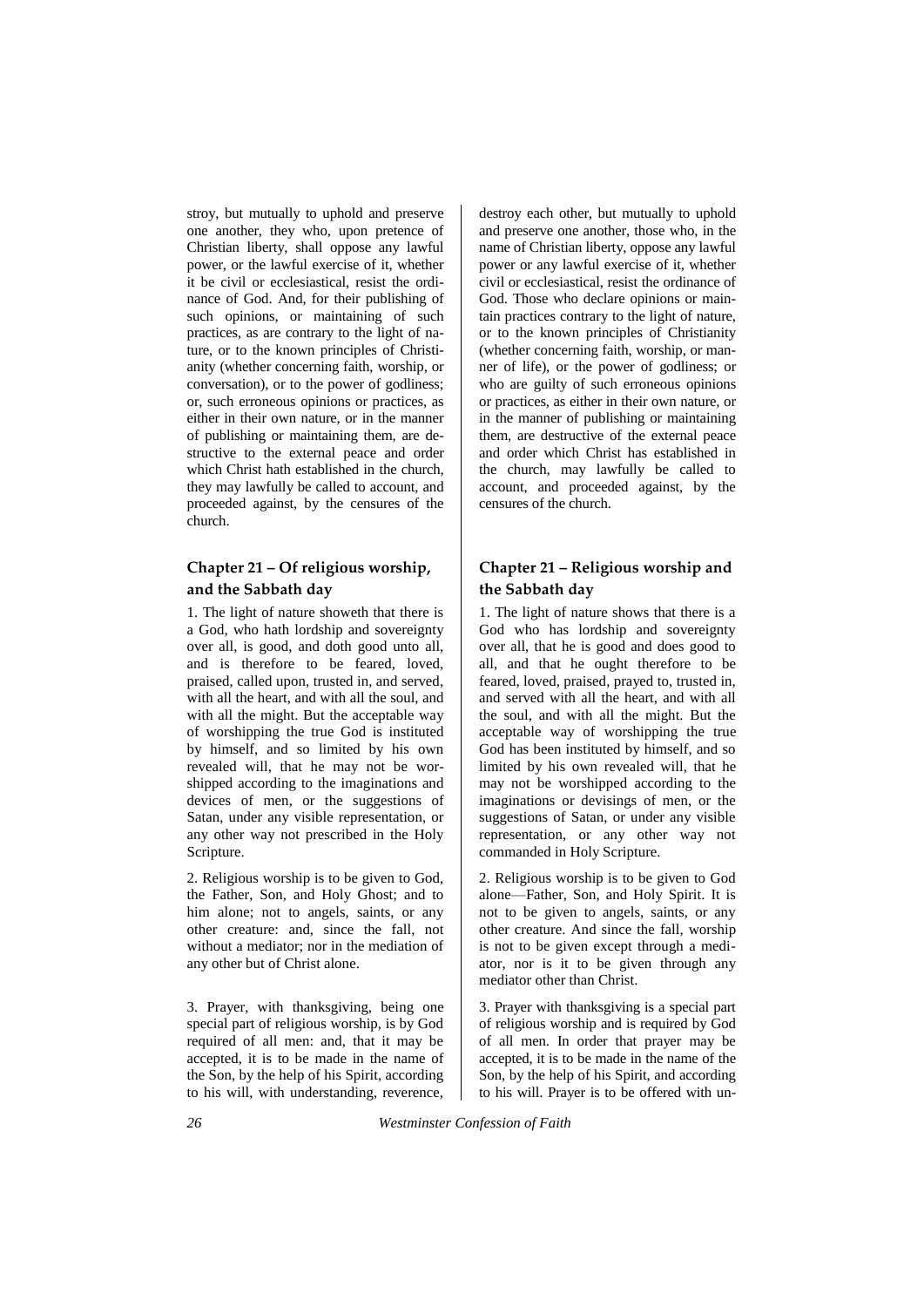humility, fervency, faith, love, and perseverance; and, if vocal, in a known tongue.

4. Prayer is to be made for things lawful; and for all sorts of men living, or that shall live hereafter: but not for the dead, nor for those of whom it may be known that they have sinned the sin unto death.

5. The reading of the Scriptures with godly fear, the sound preaching and conscionable hearing of the Word, in obedience unto God, with understanding, faith, and reverence, singing of psalms with grace in the heart; as also, the due administration and worthy receiving of the sacraments instituted by Christ, are all parts of the ordinary religious worship of God: beside religious oaths, vows, solemn fastings, and thanksgivings upon special occasions, which are, in their several times and seasons, to be used in an holy and religious manner.

6. Neither prayer, nor any other part of religious worship, is now, under the gospel, either tied unto, or made more acceptable by any place in which it is performed, or towards which it is directed: but God is to be worshipped everywhere, in spirit and truth; as, in private families daily, and in secret, each one by himself; so, more solemnly in the public assemblies, which are not carelessly or wilfully to be neglected, or forsaken, when God, by his Word or providence, calleth thereunto.

7. As it is the law of nature, that, in general, a due proportion of time be set apart for the worship of God; so, in his Word, by a positive, moral, and perpetual commandment binding all men in all ages, he hath particularly appointed one day in seven, for a Sabbath, to be kept holy unto him: which, from the beginning of the world to the resurrection of Christ, was the last day of the week; and, from the resurrection of Christ, was changed into the first day of the week, which, in Scripture, is called the

derstanding, reverence, humility, fervency, faith, love, and perseverance. If vocal, it must be offered in a language that is understood.

4. Prayer is to be made for things that are lawful and for all kinds of men now alive or who will live at a later time. But it is wrong to pray for the dead or for those known to have committed the sin unto death.

5. The various elements of the ordinary religious worship of God are the reading of the Scriptures with reverence; the sound preaching and conscientious hearing of the Word in obedience to God, with understanding, faith, and reverence; the singing of psalms with grace in the heart: and the proper administration and worthy receiving of the sacraments instituted by Christ. Also, on special occasions and at appropriate times, there are other elements of worship, namely, religious oaths, vows, solemn fasts, and thanksgivings. These are to be used in a holy and devout manner.

6. Under the gospel, neither prayer nor any other part of religious worship is now limited to—or made more acceptable by any particular place where it is performed or toward which it is directed. On the contrary, God is to be worshipped everywhere in spirit and truth. He should be worshipped daily in families, and privately by individuals, and with greater solemnity in public worship services. Such worship services are not to be carelessly or wilfully neglected or forsaken when God by his Word or his providence calls people to them.

7. As it is the law of nature that, in general, a proper proportion of time ought to be set apart for the worship of God, so God in his Word—by a positive, moral, and perpetual commandment binding all men in all ages—has specifically appointed one day in seven for a Sabbath to be kept holy to him. From the beginning of the world to the resurrection of Christ, the appointed Sabbath was the last day of the week. Beginning with the resurrection of Christ, the Sabbath was changed to the first day of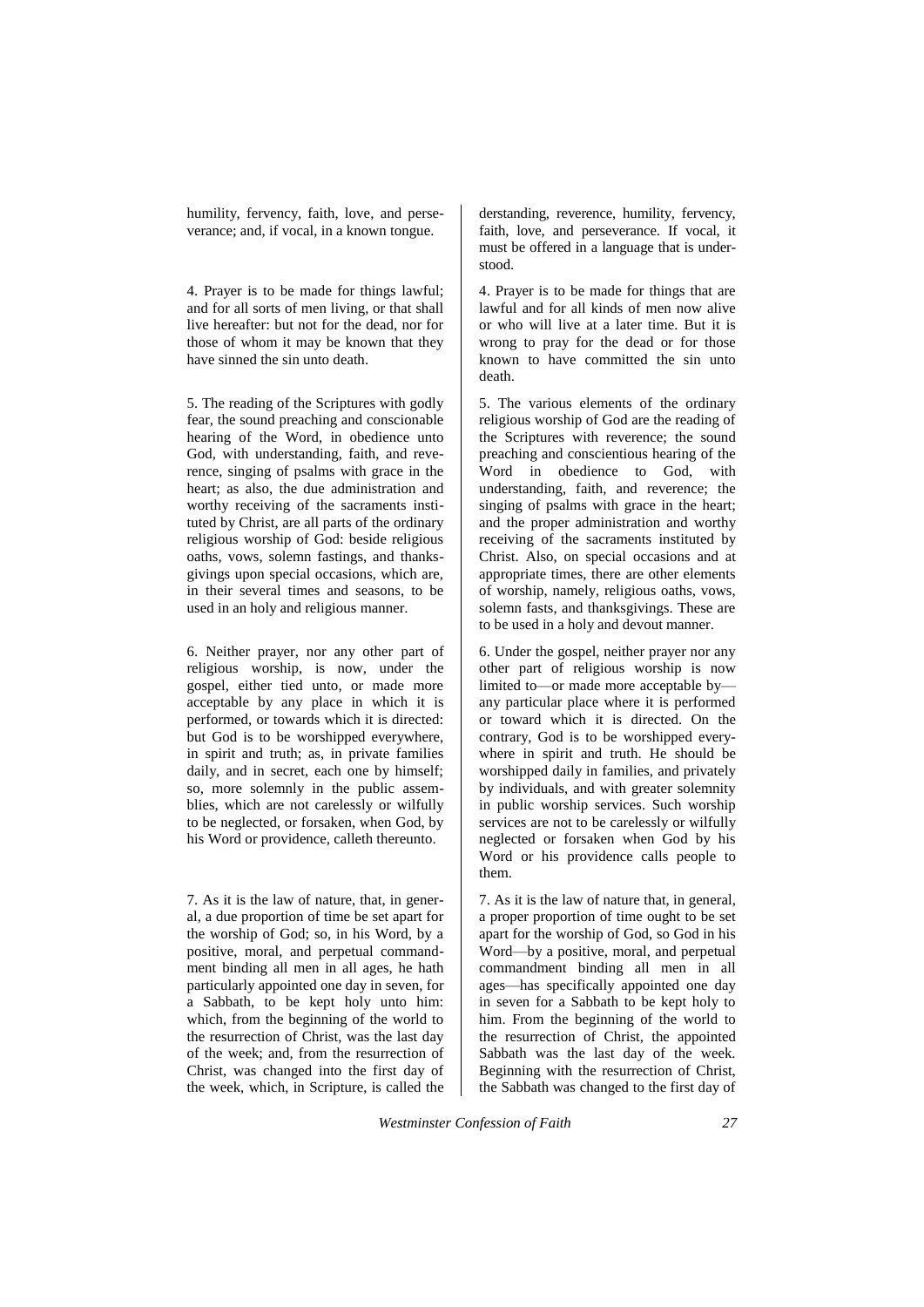Lord's day, and is to be continued to the end of the world, as the Christian Sabbath.

8. This Sabbath is then kept holy unto the Lord, when men, after a due preparing of their hearts, and ordering of their common affairs beforehand, do not only observe an holy rest, all the day, from their own works, words, and thoughts about their worldly employments and recreations, but also are taken up, the whole time, in the public and private exercises of his worship, and in the duties of necessity and mercy.

# **Chapter 22 – Of lawful oaths and vows**

1. A lawful oath is a part of religious worship, wherein, upon just occasion, the person swearing solemnly calleth God to witness what he asserteth, or promiseth, and to judge him according to the truth or falsehood of what he sweareth.

2. The name of God only is that by which men ought to swear, and therein it is to be used with all holy fear and reverence. Therefore, to swear vainly, or rashly, by that glorious and dreadful Name; or, to swear at all by any other thing, is sinful, and to be abhorred. Yet, as in matters of weight and moment, an oath is warranted by the Word of God, under the new testament as well as under the old; so a lawful oath, being imposed by lawful authority, in such matters, ought to be taken.

3. Whosoever taketh an oath ought duly to consider the weightiness of so solemn an act, and therein to avouch nothing but what he is fully persuaded is the truth: neither may any man bind himself by oath to anything but what is good and just, and what he believeth so to be, and what he is able and resolved to perform.

4. An oath is to be taken in the plain and common sense of the words, without equivocation, or mental reservation. It cannot oblige to sin; but in anything not sinful, being taken, it binds to performance, although to a man's own hurt. Nor is it to be violated, although made to the week, which in Scripture is called the Lord's day, a day to be continued until the end of the age as the Christian Sabbath.

8. This Sabbath is then kept holy to the Lord when men, after due preparation of their hearts and arranging of their common affairs beforehand, not only observe a holy rest, all the day, from their own works, words, and thoughts concerning their everyday occupations and recreations, but also devote the whole time to the public and private exercises of God's worship and to the duties of necessity and mercy.

### **Chapter 22 – Lawful oaths and vows**

1. A lawful oath is a part of religious worship, in which—on an appropriate occasion—the person taking the oath solemnly calls upon God to witness what he asserts or promises and to judge him according to the truth or falsehood of what he swears.

2. The name of God is the only name by which men should swear, and they should do so with all holy fear and reverence. Therefore, to swear vainly or rashly by that glorious and fearful name, or to swear at all by any other thing, is sinful and to be abhorred. Yet since, in matters of weight and great importance, an oath is warranted by the Word of God under the new testament as well as under the old, therefore, a lawful oath ought to be taken when imposed in such matters by lawful authority.

3. Whoever takes an oath ought to consider seriously the great importance of such a solemn act, and in doing so should affirm nothing but what he himself is fully convinced is the truth. A person may bind himself by oath only to what is good and just, what he believes to be such, and what he is able and resolved to perform.

4. The oath is to be taken in the plain and usual sense of the words, without equivocation or mental reservation. It cannot oblige a person to sin, but when it is taken in matters which are not sinful, it obligates performance of the oath even though it may hurt. The oath is not to be violated even though it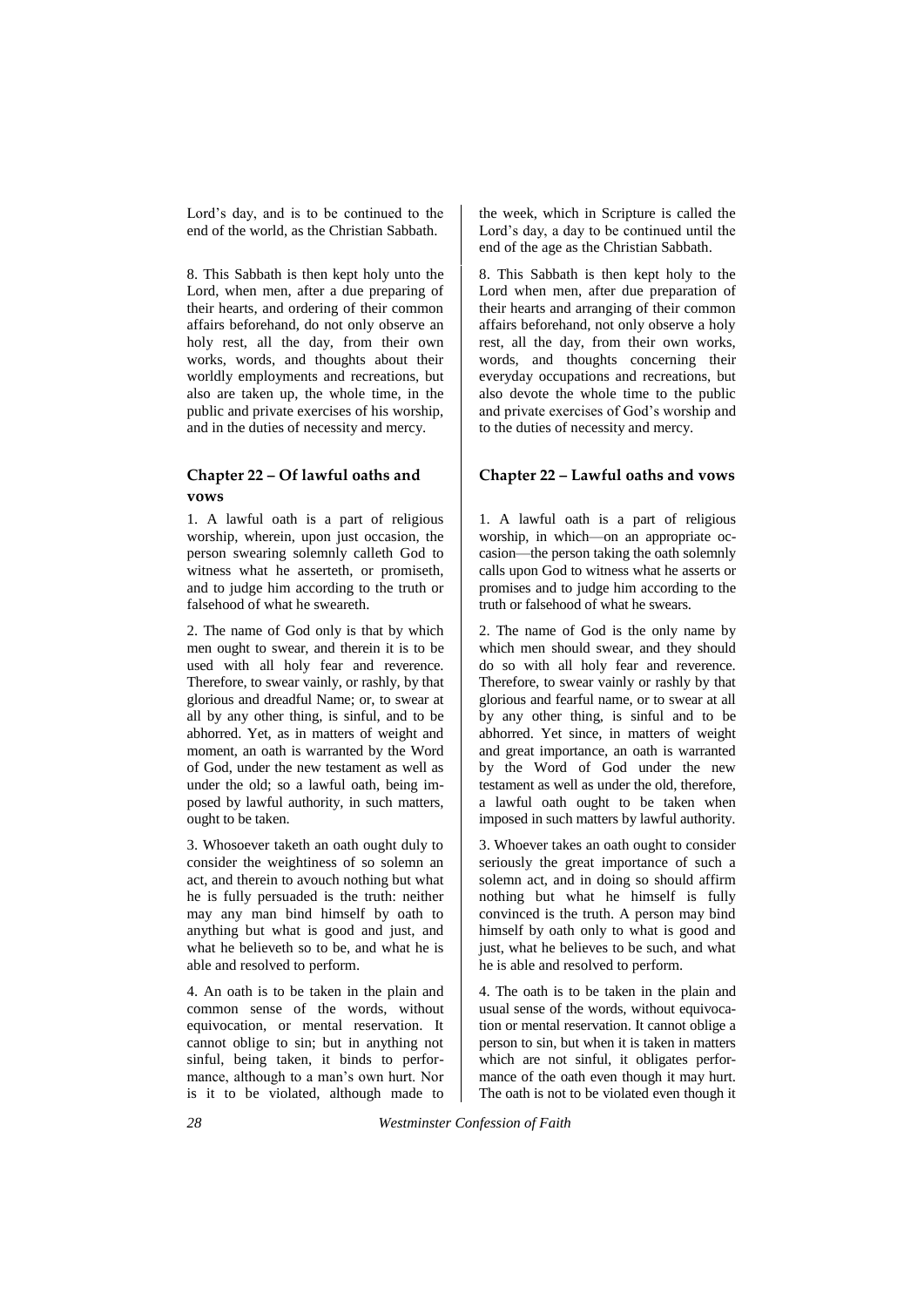5. A vow is of the like nature with a promissory oath, and ought to be made with the like religious care, and to be performed with the like faithfulness.

6. It is not to be made to any creature, but to God alone: and, that it may be accepted, it is to be made voluntarily, out of faith, and conscience of duty, in way of thankfulness for mercy received, or for the obtaining of what we want, whereby we more strictly bind ourselves to necessary duties; or, to other things, so far and so long as they may fitly conduce thereunto.

7. No man may vow to do anything forbidden in the Word of God, or what would hinder any duty therein commanded, or which is not in his own power, and for the performance whereof he hath no promise of ability from God. In which respects, popish monastical vows of perpetual single life, professed poverty, and regular obedience, are so far from being degrees of higher perfection, that they are superstitious and sinful snares, in which no Christian may entangle himself.

1. God, the supreme Lord and King of all the world, hath ordained civil magistrates, to be, under him, over the people, for his own glory, and the public good: and, to this end, hath armed them with the power of the sword, for the defence and encouragement of them that are good, and for the punishment of evildoers.

2. It is lawful for Christians to accept and execute the office of a magistrate, when called thereunto: in the managing whereof, as they ought especially to maintain piety, justice, and peace, according to the wholesome laws of each commonwealth; so, for that end, they may lawfully, now under the new testament, wage war, upon just and necessary occasion.

heretics, or infidels. is made to heretics or unbelievers.

5. A vow is similar in nature to a promissory oath and ought to be made with the same religious care and be performed with the same faithfulness.

6. A vow is to be made only to God and not to any created being. In order for it to be acceptable, it is to be made voluntarily, out of faith and conviction of duty, either from thankfulness for mercy or from the desire to obtain what we lack. By taking a vow we bind ourselves more strictly to necessary duties, or to other things to the extent that they contribute to the performance of these duties.

7. No one may vow to do anything forbidden in the Word of God or anything which would hinder the performance of any duty it commands. No one may vow to do anything for which he has no ability and for which he has no promise of ability from God. With respect to these things, Roman Catholic monastic vows of perpetual single life, professed poverty, and regular obedience—far from being steps to higher perfection—are in fact superstitious and sinful snares, in which no Christian may entangle himself.

### **Chapter 23 – Of the civil magistrate Chapter 23 – The civil authorities**

1. God, the supreme Lord and King of all the world, has ordained civil authorities to be, under him, over the people for his own glory and the public good. For this purpose he has armed them with the power of the sword for the defence and encouragement of those who are good, and for the punishment of those who do evil.

2. It is lawful for Christians to hold public office when called to it. In such office they ought especially to maintain piety, justice, and peace, according to the wholesome laws of each commonwealth. For that purpose they may now, under the new testament, lawfully wage war upon just and necessary occasion.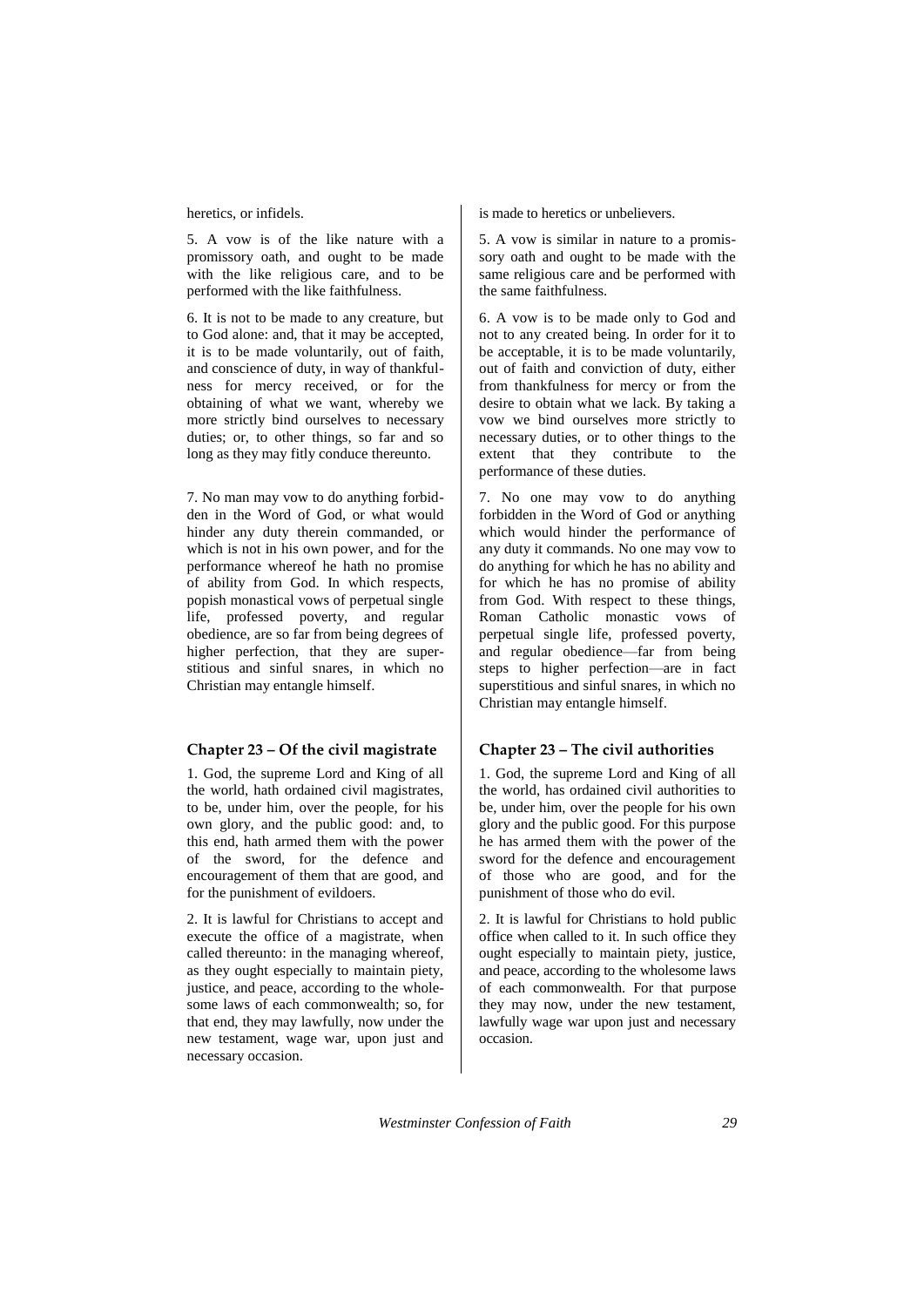3. Civil magistrates may not assume to themselves the administration of the Word and sacraments; or the power of the keys of the kingdom of heaven; or, in the least, interfere in matters of faith. Yet, as nursing fathers, it is the duty of civil magistrates to protect the church of our common Lord, without giving the preference to any denomination of Christians above the rest, in such a manner that all ecclesiastical persons whatever shall enjoy the full, free, and unquestioned liberty of discharging every part of their sacred functions, without violence or danger. And, as Jesus Christ hath appointed a regular government and discipline in his church, no law of any commonwealth should interfere with, let, or hinder, the due exercise thereof, among the voluntary members of any denomination of Christians, according to their own profession and belief. It is the duty of civil magistrates to protect the person and good name of all their people, in such an effectual manner as that no person be suffered, either upon pretence of religion or of infidelity, to offer any indignity, violence, abuse, or injury to any other person whatsoever: and to take order, that all religious and ecclesiastical assemblies be held without molestation or disturbance.

4. It is the duty of people to pray for magistrates, to honour their persons, to pay them tribute or other dues, to obey their lawful commands, and to be subject to their authority, for conscience' sake. Infidelity, or difference in religion, doth not make void the magistrates' just and legal authority, nor free the people from their due obedience to them: from which ecclesiastical persons are not exempted, much less hath the pope any power and jurisdiction over them in their dominions, or over any of their people; and, least of all, to deprive them of their dominions, or lives, if he shall judge them to be heretics, or upon any other pretence whatsoever.

# **Chapter 24 – Of marriage and divorce**

3. Civil authorities may not assume to themselves the administration of the Word and sacraments, or the power of the keys of the kingdom of heaven, nor should they interfere in any way in matters of faith. Yet, as caring fathers, it is the duty of civil authorities to protect the church of our common Lord without giving preference to any denomination of Christians above the rest—doing so in such a way that all church authorities shall enjoy the full, free, and unquestioned liberty of carrying out every part of their sacred functions without violence or danger. As Jesus Christ has appointed a regular government and discipline in his church, no law of any commonwealth should interfere with, prevent, or hinder their proper exercise among the voluntary members of any denomination of Christians, according to their own profession and belief. It is the duty of civil authorities to protect the person and good name of all their people in such an effective manner that no person be allowed, either in the name of religion or of unbelief, to offer any indignity, violence, abuse, or injury to any other person whatever. They should also take care that all religious and ecclesiastical assemblies be held without interference or disturbance.

4. It is the duty of people to pray for those in authority, to honour them, to pay them taxes or other revenue, to obey their lawful commands, and to be subject to their authority for the sake of conscience. Neither unbelief nor difference in religion makes void the just and legal authority of officeholders nor frees the people—church authorities included—from their due obedience to them. Much less does the pope have any power or jurisdiction over civil authorities in their domains or over any of their people, nor can he deprive them of their domains or lives if he shall judge them to be heretics or on any other pretence whatever.

# **Chapter 24 – Marriage and divorce**

1. Marriage is to be between one man and 1. Marriage is to be between one man and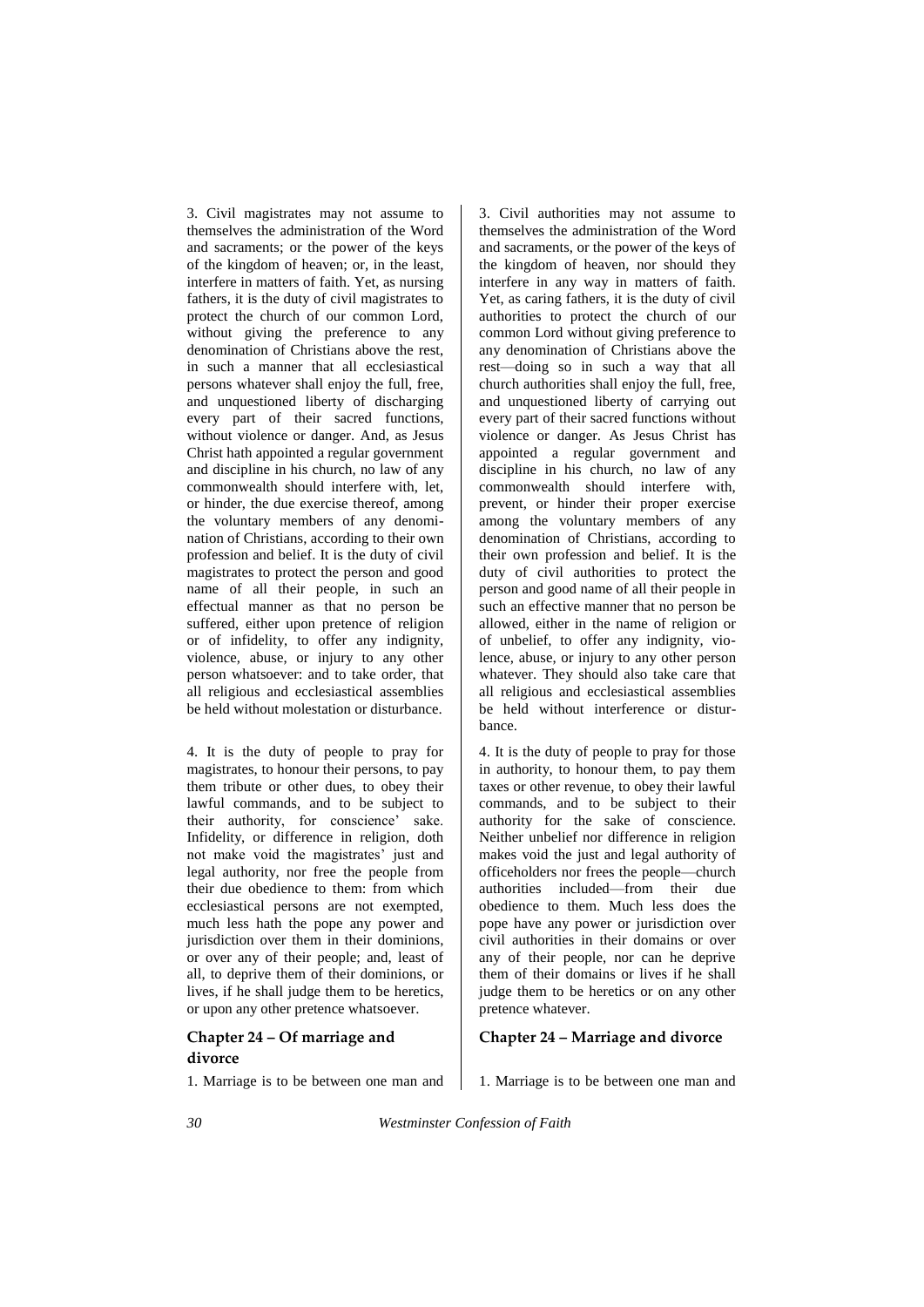one woman: neither is it lawful for any man to have more than one wife, nor for any woman to have more than one husband, at the same time.

2. Marriage was ordained for the mutual help of husband and wife, for the increase of mankind with legitimate issue, and of the church with an holy seed; and for preventing of uncleanness.

3. It is lawful for all sorts of people to marry, who are able with judgment to give their consent. Yet it is the duty of Christians to marry only in the Lord. And therefore such as profess the true reformed religion should not marry with infidels, papists, or other idolaters: neither should such as are godly be unequally voked, by marrying with such as are notoriously wicked in their life, or maintain damnable heresies.

4. Marriage ought not to be within the degrees of consanguinity or affinity forbidden by the Word. Nor can such incestuous marriages ever be made lawful by any law of man or consent of parties, so as those persons may live together as man and wife.

5. Adultery or fornication committed after a contract, being detected before marriage, giveth just occasion to the innocent party to dissolve that contract. In the case of adultery after marriage, it is lawful for the innocent party to sue out a divorce: and, after the divorce, to marry another, as if the offending party were dead.

6. Although the corruption of man be such as is apt to study arguments unduly to put asunder those whom God hath joined together in marriage: yet, nothing but adultery, or such wilful desertion as can no way be remedied by the church, or civil magistrate, is cause sufficient of dissolving the bond of marriage: wherein, a public and orderly course of proceeding is to be observed; and the persons concerned in it not left to their own wills, and discretion, in their own case.

one woman. It is not lawful for any man to have more than one wife, or for any woman to have more than one husband, at the same time.

2. Marriage was ordained for the mutual help of husband and wife, for the increase of mankind with legitimate offspring and of the church with godly children, and for the prevention of sexual immorality.

3. It is lawful for all sorts of people to marry who are able to give their intelligent consent. Yet it is the duty of Christians to marry only in the Lord. Therefore, those who profess the true reformed religion should not marry unbelievers, Roman Catholics, or other idolaters; nor should Christians be unequally yoked by marrying those who are notoriously wicked in their way of living or hold to damnable heresies.

4. Marriage ought not to take place between persons who are within the degrees of close relationship by blood or by marriage forbidden by the Word. Such incestuous marriages can never be made lawful—so that such persons may live together as man and wife—by any law of man or by the consent of the parties involved.

5. Adultery or fornication committed after engagement, if detected before marriage, gives valid reason to the innocent party to break the engagement. In the case of adultery after marriage it is lawful for the innocent party to seek a divorce and after the divorce to remarry just as if the offending party were dead.

6. Although the corruption of mankind is such that people are apt to seek arguments to justify unwarranted separation of those whom God has joined together in marriage, nothing but adultery or such wilful desertion as cannot be remedied by the church or the civil authorities is sufficient cause to dissolve the bond of marriage. In such cases a public and orderly procedure is to be observed, and the persons concerned are not to be left to their own wills and discretion in their own case.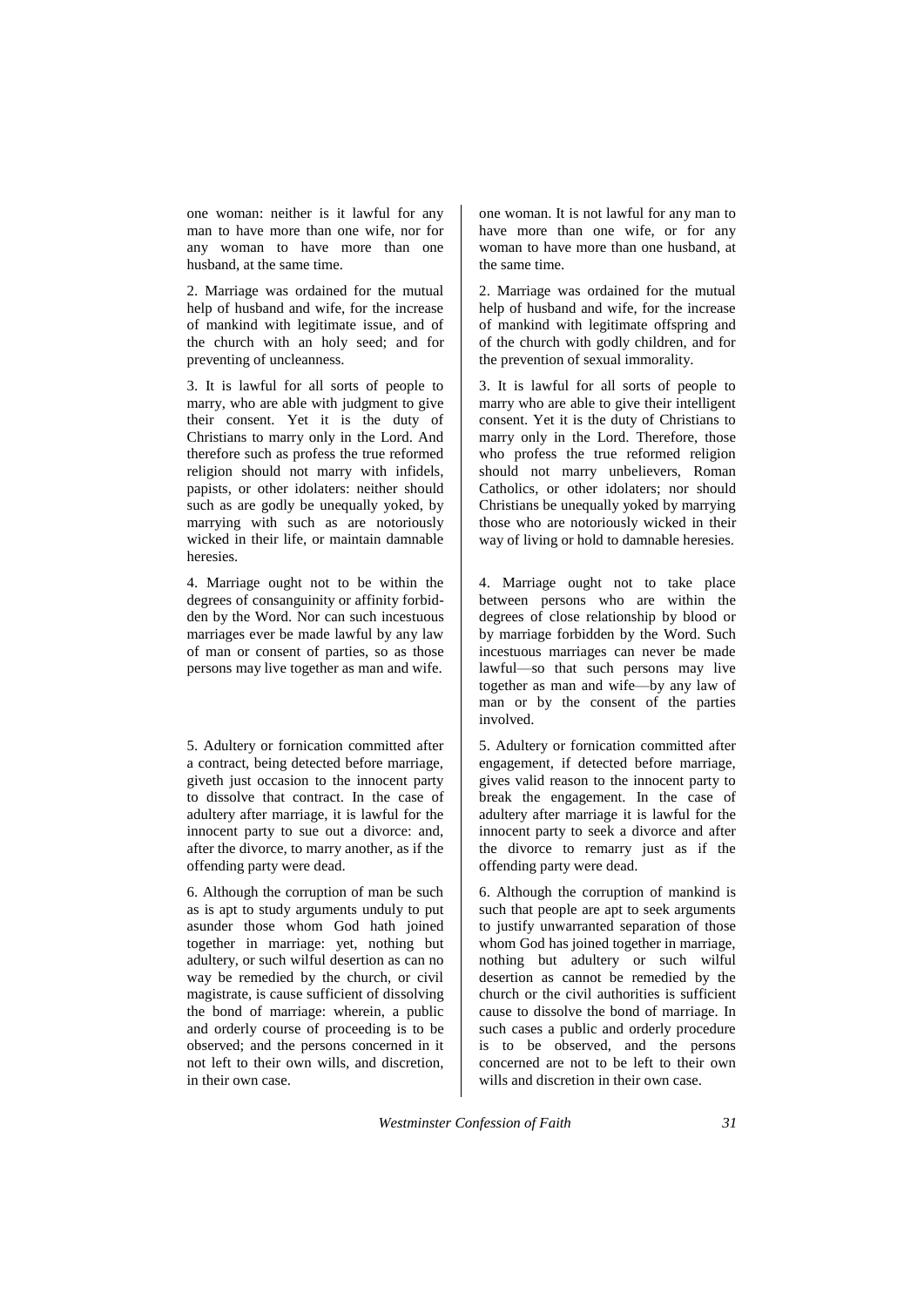### **Chapter 25 – Of the church Chapter 25 – The church**

1. The catholic or universal church, which is invisible, consists of the whole number of the elect, that have been, are, or shall be gathered into one, under Christ the Head thereof; and is the spouse, the body, the fullness of him that filleth all in all.

2. The visible church, which is also catholic or universal under the gospel (not confined to one nation, as before under the law), consists of all those throughout the world that profess the true religion; and of their children: and is the kingdom of the Lord Jesus Christ, the house and family of God, out of which there is no ordinary possibility of salvation.

3. Unto this catholic visible church Christ hath given the ministry, oracles, and ordinances of God, for the gathering and perfecting of the saints, in this life, to the end of the world: and doth, by his own presence and Spirit, according to his promise, make them effectual thereunto.

4. This catholic church hath been sometimes more, sometimes less visible. And particular churches, which are members thereof, are more or less pure, according as the doctrine of the gospel is taught and embraced, ordinances administered, and public worship performed more or less purely in them.

5. The purest churches under heaven are subject both to mixture and error; and some have so degenerated, as to become no churches of Christ, but synagogues of Satan. Nevertheless, there shall be always a church on earth, to worship God according to his will.

6. There is no other head of the church but the Lord Jesus Christ. Nor can the pope of Rome, in any sense, be head thereof.

1. The catholic (that is, universal) church, which is invisible, consists of all the elect who have been, are, or shall be gathered into one, under Christ its head. This church is his bride, his body, and the fullness of him who fills all in all.

2. The visible church, which is also catholic (that is, universal) under the gospel (that is, not confined to one nation, as it was before under the law), consists of all those throughout the world who profess the true religion, together with their children. It is the kingdom of the Lord Jesus Christ, the house and family of God, outside of which there is no ordinary possibility of salvation.

3. To this universal, visible church Christ has given the ministry, oracles, and ordinances of God for the gathering and perfecting of the saints, in this life, to the end of the age. For this purpose he makes these means effectual by his own presence and Spirit, according to his promise.

4. This universal church has been sometimes more and sometimes less visible. Particular churches, which are members of this universal church, are more or less pure to the extent to which the doctrine of the gospel is taught and embraced, the ordinances are administered, and public worship is performed more or less purely in them.

5. The purest churches on earth are subject to both mixture and error, and some have so degenerated that they have become no churches of Christ at all, but rather synagogues of Satan. Nevertheless, there shall always be a church on earth to worship God according to his will.

6. There is no other head of the church but the Lord Jesus Christ. Nor can the pope of Rome be its head in any sense.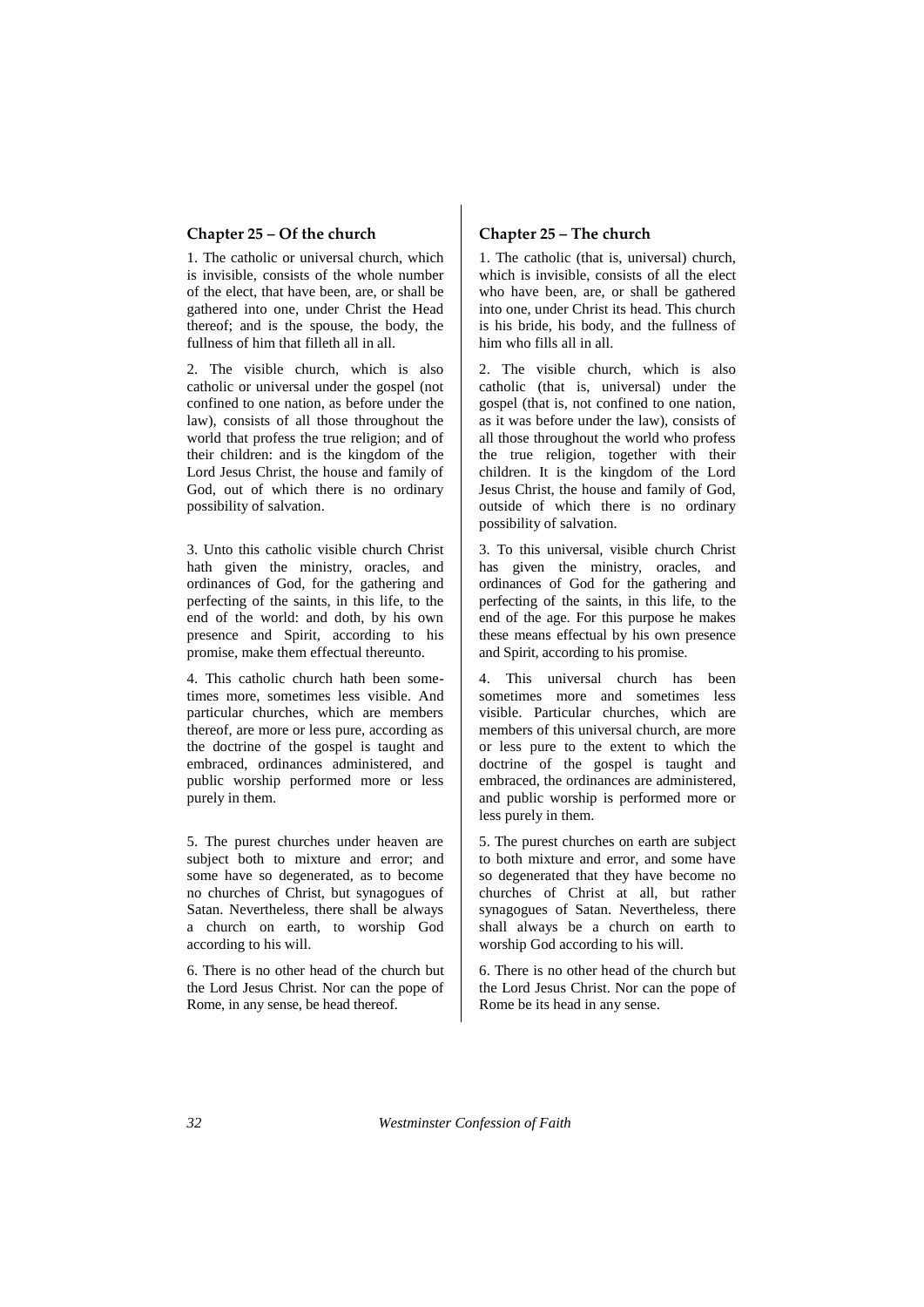# **Chapter 26 – Of the communion of saints**

1. All saints, that are united to Jesus Christ their Head, by his Spirit, and by faith, have fellowship with him in his graces, sufferings, death, resurrection, and glory: and, being united to one another in love, they have communion in each other's gifts and graces, and are obliged to the performance of such duties, public and private, as do conduce to their mutual good, both in the inward and outward man.

2. Saints by profession are bound to maintain an holy fellowship and communion in the worship of God, and in performing such other spiritual services as tend to their mutual edification; as also in relieving each other in outward things, according to their several abilities and necessities. Which communion, as God offereth opportunity, is to be extended unto all those who, in every place, call upon the name of the Lord Jesus.

3. This communion which the saints have with Christ, doth not make them in any wise partakers of the substance of his Godhead; or to be equal with Christ in any respect: either of which to affirm is impious and blasphemous. Nor doth their communion one with another, as saints, take away, or infringe the title or propriety which each man hath in his goods and possessions.

### **Chapter 27 – Of the sacraments Chapter 27 – The sacraments**

1. Sacraments are holy signs and seals of the covenant of grace, immediately instituted by God, to represent Christ, and his benefits; and to confirm our interest in him: as also, to put a visible difference between those that belong unto the church, and the rest of the world; and solemnly to engage them to the service of God in Christ, according to his Word.

2. There is, in every sacrament, a spiritual relation, or sacramental union, between the sign and the thing signified: whence it comes to pass, that the names and effects

# **Chapter 26 – The communion of saints**

1. All saints—who are united to Jesus Christ their head by his Spirit and by faith—have fellowship with him in his graces, sufferings, death, resurrection, and glory. And, being united to one another in love, they participate in each other's gifts and graces and are obligated to perform those public and private duties which lead to their mutual good, both inwardly and outwardly.

2. It is the duty of professing saints to maintain a holy fellowship and communion in the worship of God and in performing such other spiritual services as help them to edify one another. It is their duty also to come to the aid of one another in material things according to their various abilities and necessities. As God affords opportunity, this communion is to be extended to all those in every place who call on the name of the Lord Jesus.

3. The communion which the saints have with Christ does not make them in any way partakers of the substance of his Godhead, or in any respect equal with Christ. To affirm either is irreverent and blasphemous. Nor does their fellowship with one another as saints take away or infringe upon any person's title to, or right to, his own goods and possessions.

1. Sacraments are holy signs and seals of the covenant of grace. They were directly instituted by God to represent Christ and his benefits and to confirm our relationship to him. They are also intended to make a visible distinction between those who belong to the church and the rest of the world, and solemnly to bind Christians to the service of God in Christ, according to his Word.

2. In every sacrament there is a spiritual relationship, or sacramental union, between the visible sign and the reality signified by it, and so it happens that the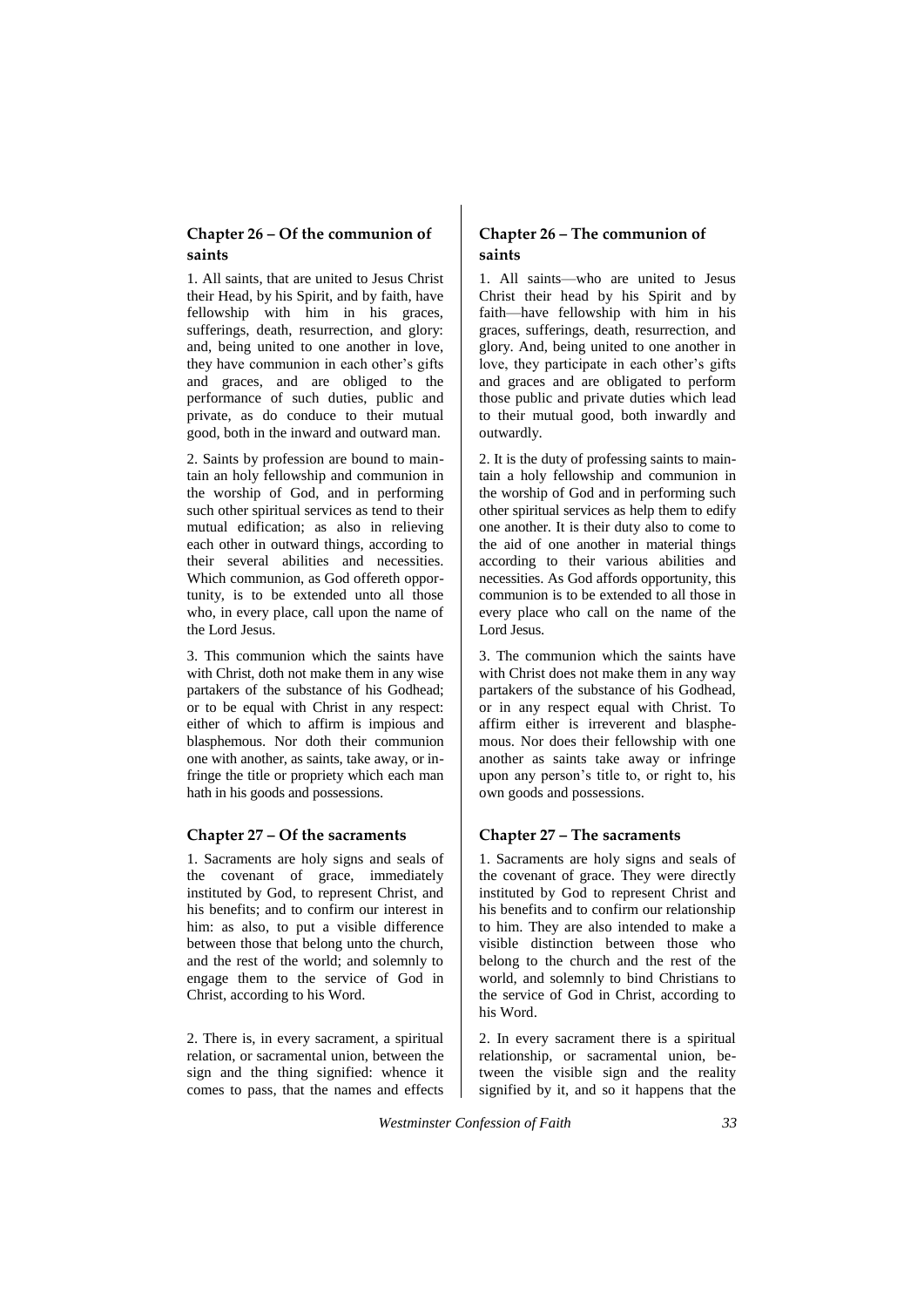3. The grace which is exhibited in or by the sacraments rightly used, is not conferred by any power in them; neither doth the efficacy of a sacrament depend upon the piety or intention of him that doth administer it: but upon the work of the Spirit, and the word of institution, which contains, together with a precept authorising the use thereof, a promise of benefit to worthy receivers.

4. There be only two sacraments ordained by Christ our Lord in the Gospel; that is to say, baptism, and the Supper of the Lord: neither of which may be dispensed by any, but by a minister of the Word lawfully ordained.

5. The sacraments of the old testament, in regard of the spiritual things thereby signified and exhibited, were, for substance, the same with those of the new.

### **Chapter 28 – Of baptism Chapter 28 – Baptism**

1. Baptism is a sacrament of the new testament, ordained by Jesus Christ, not only for the solemn admission of the party baptised into the visible church; but also, to be unto him a sign and seal of the covenant of grace, of his ingrafting into Christ, of regeneration, of remission of sins, and of his giving up unto God, through Jesus Christ, to walk in newness of life. Which sacrament is, by Christ's own appointment, to be continued in his church until the end of the world.

2. The outward element to be used in this sacrament is water, wherewith the party is to be baptised, in the name of the Father, and of the Son, and of the Holy Ghost, by a minister of the gospel, lawfully called thereunto.

3. Dipping of the person into the water is not necessary; but baptism is rightly administered by pouring, or sprinkling water upon the person.

4. Not only those that do actually profess faith in and obedience unto Christ, but also

of the one are attributed to the other. names and effects of the one are attributed to the other.

> 3. The grace which is exhibited in or by the sacraments, rightly used, is not conferred by any power in them. Neither does the efficacy of a sacrament depend on the piety or intention of him who administers it, but rather on the work of the Spirit and on the word of institution, which contains (together with a precept authorising its use) a promise of benefit to worthy receivers.

> 4. There are only two sacraments ordained by Christ our Lord in the gospel: baptism and the Lord's Supper. Neither sacrament may be administered by any person except a minister of the Word, lawfully ordained.

> 5. With regard to the spiritual realities signified and exhibited, the sacraments of the old testament were essentially the same as those of the new testament.

1. Baptism is a sacrament of the new testament, ordained by Jesus Christ, by which the person baptised is solemnly admitted into the visible church. Baptism is also for him a sign and seal of the covenant of grace, of his ingrafting into Christ, of regeneration, of forgiveness of sins, and of his surrender to God through Jesus Christ to walk in newness of life. By Christ's own appointment, this sacrament is to be continued in his church until the end of the age.

2. The outward element to be used in this sacrament is water, with which the person is to be baptised in the name of the Father, and of the Son, and of the Holy Spirit. Baptism is to be performed by a minister of the gospel, lawfully called to that office.

3. Dipping of the person into the water is not necessary. Baptism is rightly administered by pouring or sprinkling water on the person.

4. Not only those who personally profess faith in and obedience to Christ, but also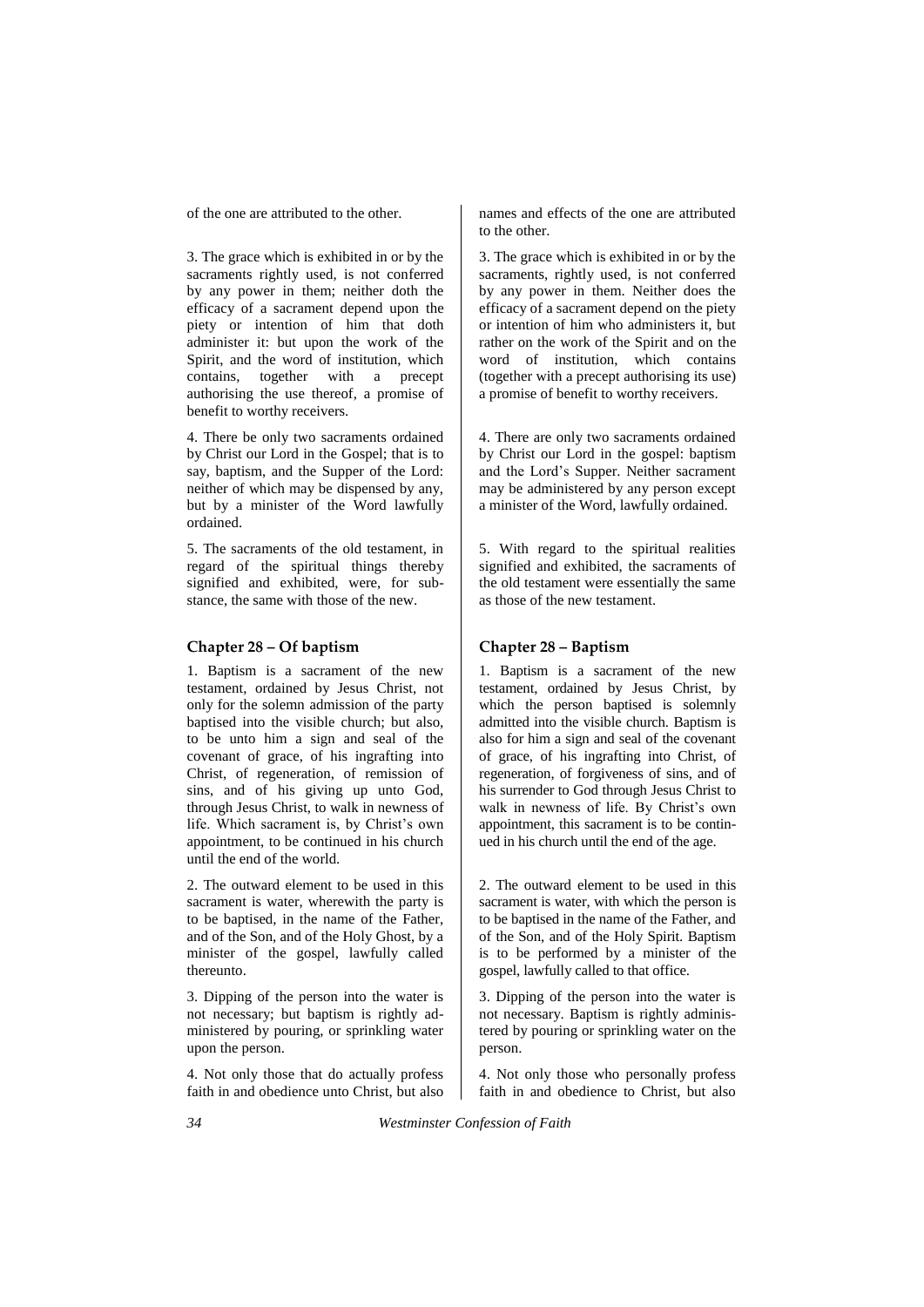the infants of one, or both, believing parents, are to be baptised.

5. Although it be a great sin to contemn or neglect this ordinance, yet grace and salvation are not so inseparably annexed unto it, as that no person can be regenerated, or saved, without it; or, that all that are baptised are undoubtedly regenerated.

6. The efficacy of baptism is not tied to that moment of time wherein it is administered; yet, notwithstanding, by the right use of this ordinance, the grace promised is not only offered, but really exhibited, and conferred, by the Holy Ghost, to such (whether of age or infants) as that grace belongeth unto, according to the counsel of God's own will, in his appointed time.

7. The sacrament of baptism is but once to be administered unto any person.

### **Chapter 29 – Of the Lord's Supper Chapter 29 – The Lord's Supper**

1. Our Lord Jesus, in the night wherein he was betrayed, instituted the sacrament of his body and blood, called the Lord's Supper, to be observed in his church, unto the end of the world, for the perpetual remembrance of the sacrifice of himself in his death; the sealing all benefits thereof unto true believers, their spiritual nourishment and growth in him, their further engagement in and to all duties which they owe unto him; and, to be a bond and pledge of their communion with him, and with each other, as members of his mystical body.

2. In this sacrament, Christ is not offered up to his Father; nor any real sacrifice made at all, for remission of sins of the quick or dead; but only a commemoration of that one offering up of himself, by himself, upon the cross, once for all: and a spiritual oblation of all possible praise unto God, for the same: so that the popish sacrifice of the mass (as they call it) is most abominably injurious to Christ's one, only sacrifice, the alone propitiation for all the sins of his elect.

the infants of one or both believing parents, are to be baptised.

5. Although it is a great sin to despise or neglect this ordinance, nevertheless, grace and salvation are not so inseparably connected with it that a person cannot be regenerated or saved without it. Neither is it true that all who are baptised are undoubtedly regenerated.

6. The efficacy of baptism is not tied to that moment of time when it is administered. Nevertheless, by the right use of this ordinance, the grace promised is not only offered but really exhibited and conferred by the Holy Spirit to all (whether adults or infants) to whom that grace belongs, according to the counsel of God's own will, in his appointed time.

7. The sacrament of baptism is to be administered only once to any person.

1. Our Lord Jesus, on the night when he was betrayed, instituted the sacrament of his body and blood, called the Lord's Supper. It is to be observed in his church until the end of the age for the perpetual remembrance of the sacrifice of himself in his death, for the sealing of all the benefits of that death unto true believers, for their spiritual nourishment and growth in him, for their increased commitment to perform all the duties which they owe to him, and for a bond and pledge of their fellowship with him and with each other as members of his mystical body.

2. In this sacrament Christ is not offered up to his Father, nor is any real sacrifice made at all for the forgiveness of the sins of the living or the dead. Instead, this sacrament is only a commemoration of that one sacrifice by which Christ offered himself on the cross once for all. The sacrament is a spiritual offering of the highest praise to God for that sacrifice. So, the Roman Catholic sacrifice of the mass (as they call it) is a detestable insult to Christ's one and only sacrifice, which is the only propitiation for all the sins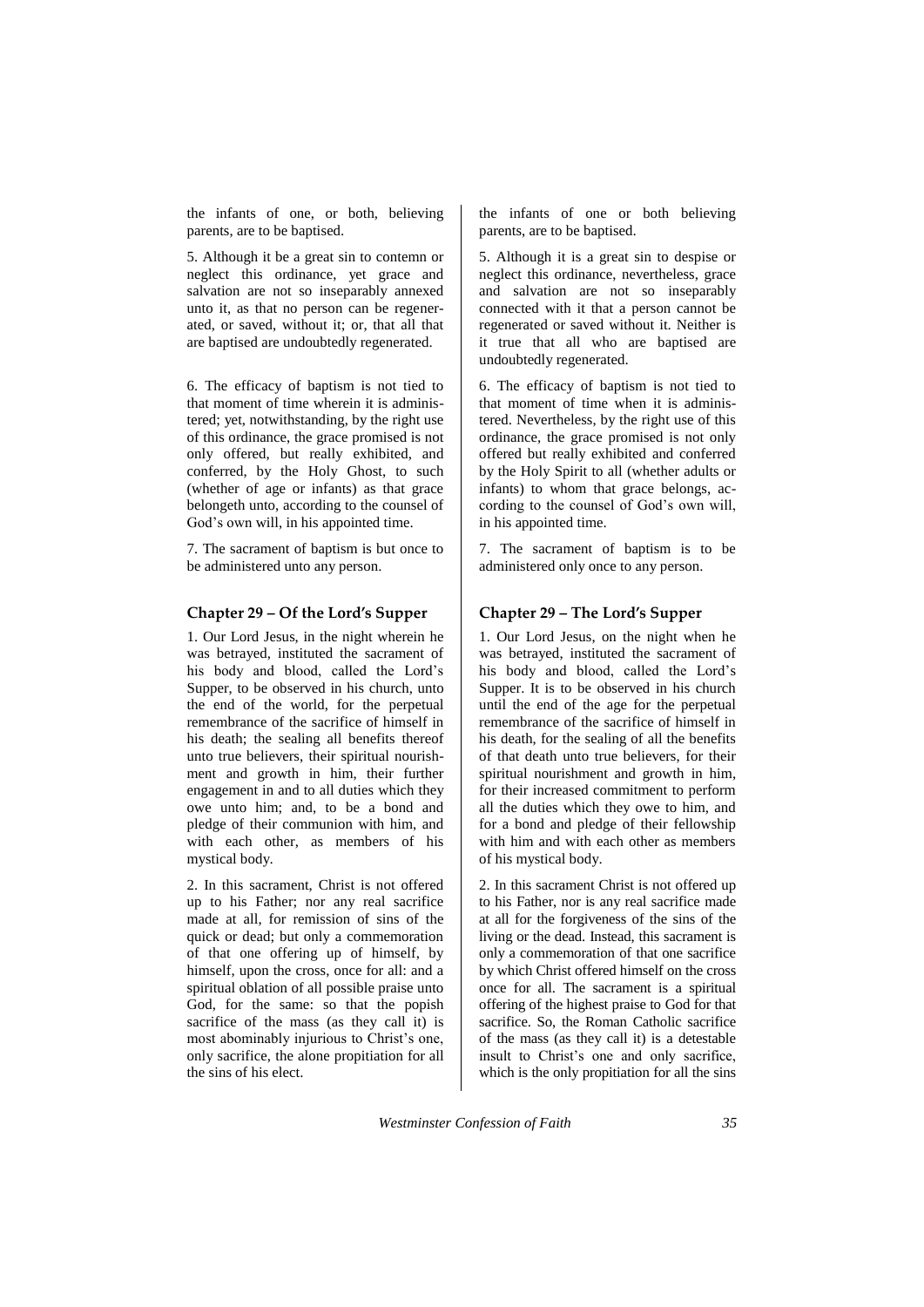3. The Lord Jesus hath, in this ordinance, appointed his ministers to declare his word of institution to the people; to pray, and bless the elements of bread and wine, and thereby to set them apart from a common to an holy use; and to take and break the bread, to take the cup, and (they communicating also themselves) to give both to the communicants; but to none who are not then present in the congregation.

4. Private masses, or receiving this sacrament by a priest, or any other, alone: as likewise, the denial of the cup to the people, worshipping the elements, the lifting them up, or carrying them about, for adoration, and the reserving them for any pretended religious use; are all contrary to the nature of this sacrament, and to the institution of Christ.

5. The outward elements in this sacrament, duly set apart to the uses ordained by Christ, have such relation to him crucified, as that, truly, yet sacramentally only, they are sometimes called by the name of the things they represent, to wit, the body and blood of Christ; albeit, in substance and nature, they still remain truly and only bread and wine, as they were before.

6. That doctrine which maintains a change of the substance of bread and wine, into the substance of Christ's body and blood (commonly called transubstantiation) by consecration of a priest, or by any other way, is repugnant, not to Scripture alone, but even to common sense, and reason; overthroweth the nature of the sacrament, and hath been, and is, the cause of manifold superstitions; yea, of gross idolatries.

7. Worthy receivers, outwardly partaking of the visible elements, in this sacrament, do then also, inwardly by faith, really and indeed, yet not carnally and corporally but spiritually, receive, and feed upon, Christ crucified, and all benefits of his death: the of his elect.

3. In this ordinance the Lord Jesus has appointed his ministers to declare his word of institution to the people; to pray and consecrate the elements of bread and wine, and so set them apart from a common to a holy use; and to take and break the bread, take the cup, and give both to the communicants, and to partake with the congregation. But they are not to give the elements to any who are not then present in the congregation.

4. Private masses—or receiving this sacrament from a priest or anyone else. alone—are contrary to the nature of the sacrament and to the institution of Christ. For the same reasons it is forbidden to deny the cup to the members of the congregation, to worship the elements, to lift them up or carry them around for adoration, or to reserve them for any supposedly religious use.

5. The visible elements in this sacrament, when they are properly set apart for the uses ordained by Christ, have such a relationship to Christ crucified that they are sometimes called—truly, but only sacramentally—by the name of the things they represent, namely, the body and blood of Christ. This is true even though in substance and nature they still remain truly and only bread and wine, as they were before use.

6. The doctrine which teaches that the substance of the bread and wine is changed into the substance of Christ's body and blood (commonly called transubstantiation) by the consecration of a priest, or in any other way, is repugnant not only to Scripture but even to common sense and reason. It overthrows the nature of the sacrament and has been and is the cause of many superstitions and gross idolatries.

7. Worthy receivers of this sacrament, outwardly partaking of its visible elements, also inwardly by faith—really and indeed, yet not physically but spiritually—receive and feed upon Christ crucified and all the benefits of his death. The body and blood of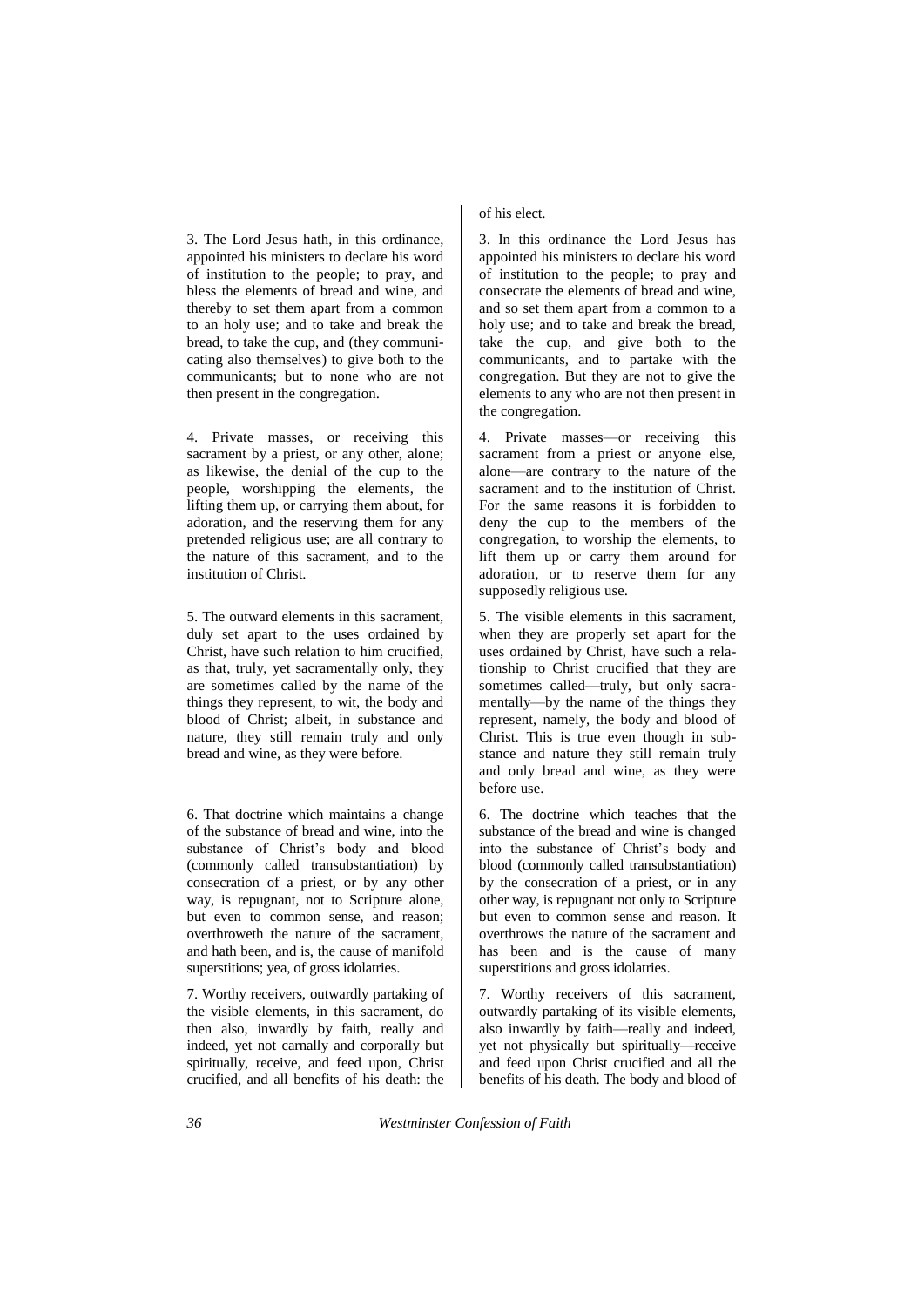body and blood of Christ being then, not corporally or carnally, in, with, or under the bread and wine; yet, as really, but spiritually, present to the faith of believers in that ordinance, as the elements themselves are to their outward senses.

8. Although ignorant and wicked men receive the outward elements in this sacrament; yet, they receive not the thing signified thereby; but, by their unworthy coming thereunto, are guilty of the body and blood of the Lord, to their own damnation. Wherefore, all ignorant and ungodly persons, as they are unfit to enjoy communion with him, so are they unworthy of the Lord's table; and cannot, without great sin against Christ, while they remain such, partake of these holy mysteries, or be admitted thereunto.

### **Chapter 30 – Of church censures Chapter 30 – Church discipline**

1. The Lord Jesus, as King and Head of his church, hath therein appointed a government, in the hand of church officers, distinct from the civil magistrate.

2. To these officers the keys of the kingdom of heaven are committed; by virtue whereof, they have power, respectively, to retain, and remit sins; to shut that kingdom against the impenitent, both by the Word, and censures; and to open it unto penitent sinners, by the ministry of the gospel; and by absolution from censures, as occasion shall require.

3. Church censures are necessary, for the reclaiming and gaining of offending brethren, for deterring of others from the like offences, for purging out of that leaven which might infect the whole lump, for vindicating the honour of Christ, and the holy profession of the gospel, and for preventing the wrath of God, which might justly fall upon the church, if they should suffer his covenant, and the seals thereof, to be profaned by notorious and obstinate offenders.

Christ are not physically in, with, or under the bread and wine; yet in this ordinance the body and blood of Christ are present to the faith of believers in as real a spiritual sense as the bread and wine are to their physical senses.

8. Even if ignorant and wicked men receive the outward elements in this sacrament, yet they do not receive that which is signified by the elements. Rather, by their unworthy coming to the sacrament, they are guilty of the body and blood of the Lord, to their own damnation. Therefore, all ignorant and ungodly people, because they are unfit to enjoy fellowship with the Lord, are also unworthy to participate in the Lord's Supper. As long as they remain unworthy, they cannot be admitted to the Lord's table or partake of the holy mysteries without great sin against Christ.

1. The Lord Jesus, as King and Head of his church, has appointed a government in it, to be administered by church officers, distinct from the civil authorities.

2. To these church officers he has committed the keys of the kingdom of heaven. For this reason they have authority to retain and to remit sins, to shut the kingdom against the unrepentant both by the Word and by censures, and to open it to repentant sinners by the ministry of the gospel and by releasing from censures, as the occasion requires.

3. Church discipline is necessary for reclaiming and gaining fellow Christians who are guilty of offences, for deterring others from committing similar offences, for purging the leaven which might infect the whole lump, for vindicating the honour of Christ and the holy profession of the gospel, and for averting the wrath of God which might justly fall on the church if it should allow his covenant and its seals to be profaned by notorious and obstinate offenders.

4. For the better attaining of these ends, the 4. For the better attaining of these purposes,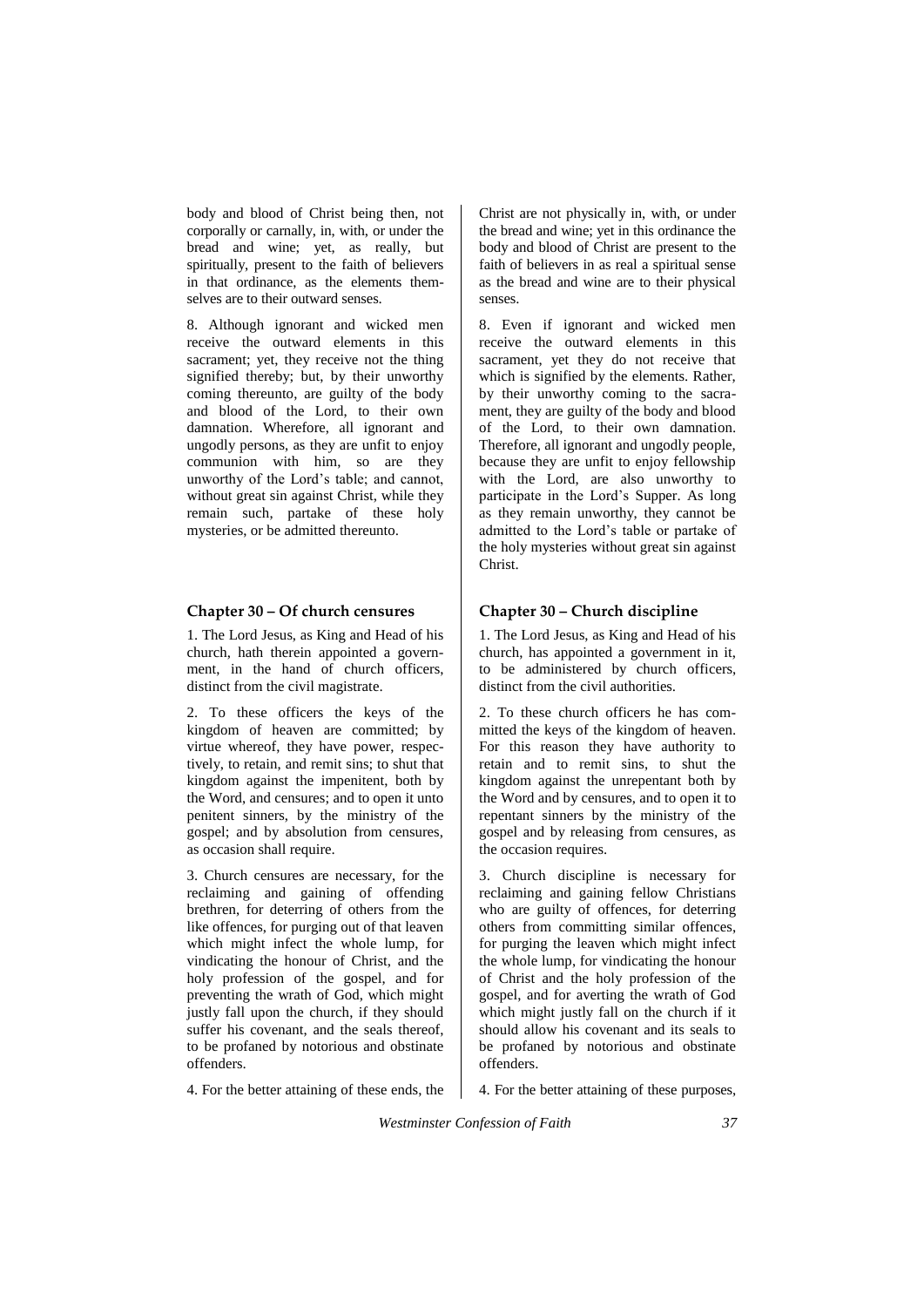officers of the church are to proceed by admonition; suspension from the sacrament of the Lord's Supper for a season; and by excommunication from the church; according to the nature of the crime, and demerit of the person.

# **Chapter 31 – Of synods and councils**

1. For the better government, and further edification of the church, there ought to be such assemblies as are commonly called synods or councils: and it belongeth to the overseers and other rulers of the particular churches, by virtue of their office, and the power which Christ hath given them for edification and not for destruction, to appoint such assemblies; and to convene together in them, as often as they shall judge it expedient for the good of the church.

2. It belongeth to synods and councils, ministerially to determine controversies of faith, and cases of conscience; to set down rules and directions for the better ordering of the public worship of God, and government of his church; to receive complaints in cases of maladministration, and authoritatively to determine the same: which decrees and determinations, if consonant to the Word of God, are to be received with reverence and submission; not only for their agreement with the Word, but also for the power whereby they are made, as being an ordinance of God appointed thereunto in his Word.

3. All synods or councils, since the Apostles' times, whether general or particular, may err; and many have erred. Therefore they are not to be made the rule of faith, or practice; but to be used as a help in both.

4. Synods and councils are to handle, or conclude nothing, but that which is ecclesiastical: and are not to intermeddle with civil affairs which concern the commonwealth, unless by way of humble petition in cases extraordinary; or, by way of advice, for satisfaction of conscience, if the officers of the church are to proceed by admonition, by suspension from the sacrament of the Lord's Supper for a time, and by excommunication from the church, according to the nature of the offence and the degree of the person's guilt.

# **Chapter 31 – Synods and councils**

1. For the better governing and further edifying of the church, there ought to be such assemblies as are commonly called synods or councils. Overseers and other rulers of particular churches, by virtue of their office and the power which Christ has given them for edification and not for destruction, have authority to appoint such assemblies and to convene together in them as often as they judge it expedient for the good of the church.

2. Synods and councils have authority ministerially to decide controversies of faith and cases of conscience, to set down rules and directions for the better ordering of the public worship of God and the government of his church, and to receive and authoritatively act on complaints of maladministration in the church. If the decrees and decisions of these synods and councils are in accordance with the Word of God, they are to be received with reverence and submission, not only because of their agreement with the Word, but also because of the authority by which they are decided, as being an ordinance that God has appointed in his Word.

3. Since apostolic times, all synods and councils, whether general or particular, may err, and many have erred. Therefore, they are not to be made the rule of faith or practice, but are to be used as a help in regard to both.

4. Synods and councils are to handle or conclude nothing but what pertains to the church. They are not to intermeddle in civil affairs which concern the state, except by way of humble petition in extraordinary cases, or by way of advice, for satisfaction of conscience, if they are required to do so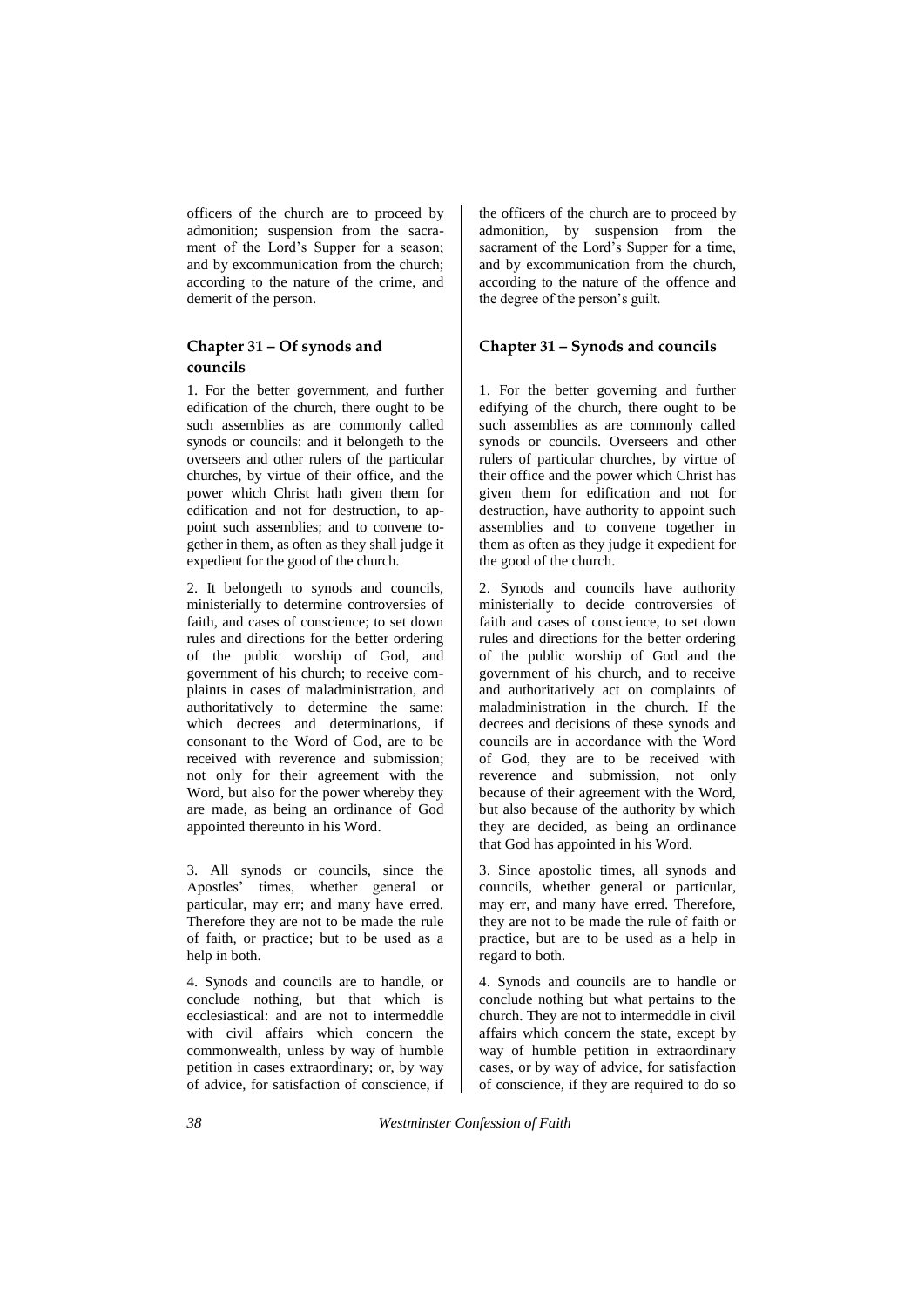they be thereunto required by the civil magistrate.

# **Chapter 32 – Of the state of men after death, and of the resurrection of the dead**

1. The bodies of men, after death, return to dust, and see corruption: but their souls, which neither die nor sleep, having an immortal subsistence, immediately return to God who gave them: the souls of the righteous, being then made perfect in holiness, are received into the highest heavens, where they behold the face of God, in light and glory, waiting for the full redemption of their bodies. And the souls of the wicked are cast into hell, where they remain in torments and utter darkness, reserved to the judgment of the great day. Besides these two places, for souls separated from their bodies, the Scripture acknowledgeth none.

2. At the last day, such as are found alive shall not die, but be changed: and all the dead shall be raised up, with the selfsame bodies, and none other (although with different qualities), which shall be united again to their souls forever.

3. The bodies of the unjust shall, by the power of Christ, be raised to dishonour: the bodies of the just, by his Spirit, unto honour; and be made conformable to his own glorious body.

### **Chapter 33 – Of the last judgment Chapter 33 – The last judgment**

1. God hath appointed a day, wherein he will judge the world, in righteousness, by Jesus Christ, to whom all power and judgment is given of the Father. In which day, not only the apostate angels shall be judged, but likewise all persons that have lived upon earth shall appear before the tribunal of Christ, to give an account of their thoughts, words, and deeds; and to receive according to what they have done in the body, whether good or evil.

by the civil authority.

# **Chapter 32 – The state of men after death, and the resurrection of the dead**

1. After death, the bodies of men decay and return to dust, but their souls, which neither die nor sleep, having an immortal existence, return immediately to God, who gave them. The souls of the righteous are then made perfect in holiness and received into the highest heavens, where they behold the face of God in light and glory as they wait for the full redemption of their bodies. The souls of the wicked are cast into hell, where they remain in torments and utter darkness as they are kept for the judgment of the great day. Scripture recognises no other place except these two for the souls which have been separated from their bodies.

2. At the last day those who are alive shall not die but shall be changed. All the dead shall be raised up with their selfsame bodies, and no other (although with different qualities), which shall be united again with their souls forever.

3. By the power of Christ the bodies of the unjust shall be raised to dishonour. The bodies of the just shall be raised to honour by his Spirit and brought into conformity with Christ's own glorious body.

1. God has appointed a day in which he will judge the world in righteousness by Jesus Christ, to whom all power and judgment has been given by the Father. In that day not only shall the apostate angels be judged, but also shall all people who have ever lived on earth appear before the judgment seat of Christ in order to give an account of their thoughts, words, and deeds, and to receive judgment according to what they have done in the body, whether good or evil.

2. The end of God's appointing this day is 2. God's purpose in appointing this day is